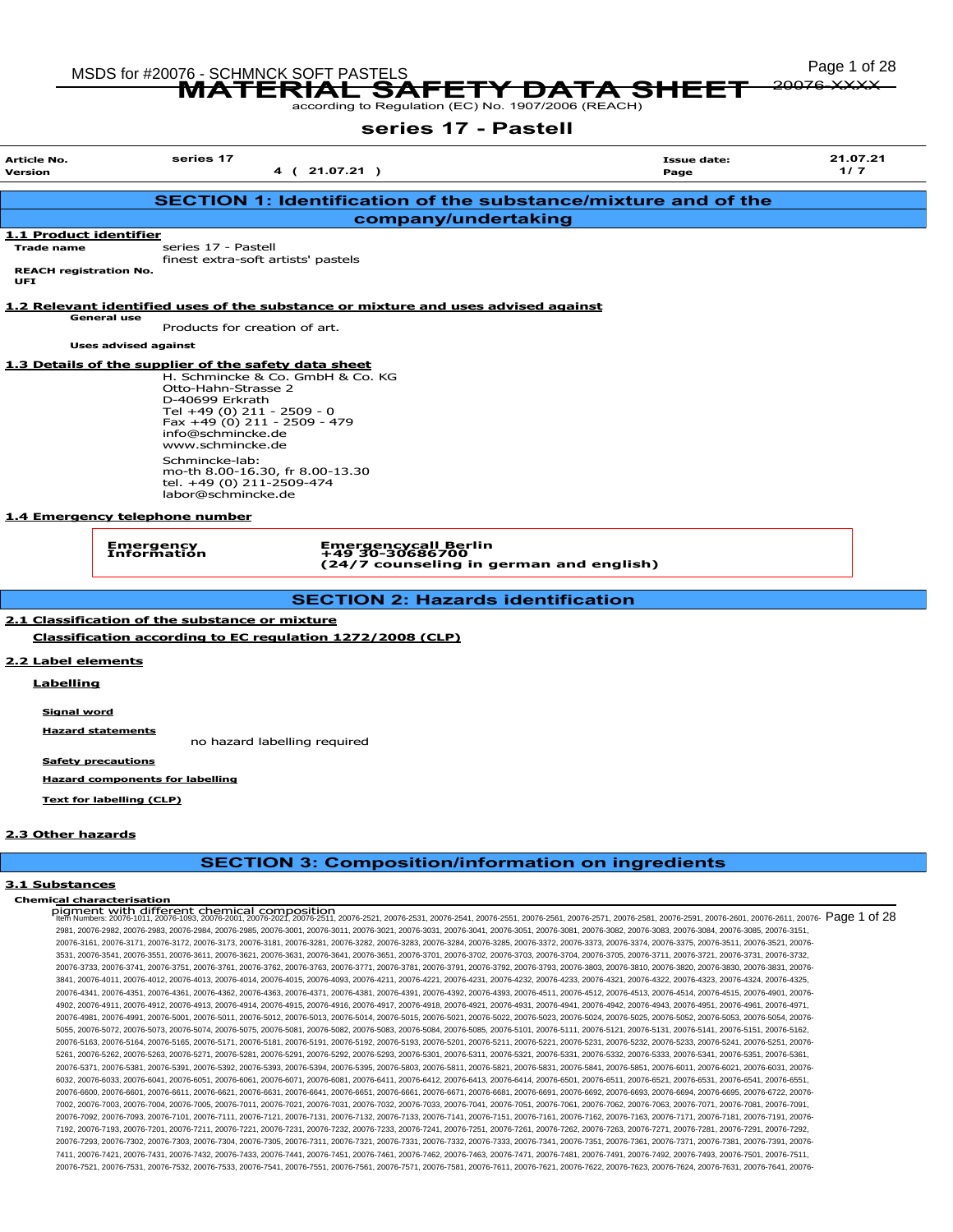# Page 2 of 28 MSDS for #20076 - SCHMNCK SOFT PASTELS MATERIAL SAFETY DATA SHEET

according to Regulation (EC) No. 1907/2006 (REACH)

# series 17 - Pastell

| Article No.            | series 17     | <b>Issue date:</b> | 21.07.21 |
|------------------------|---------------|--------------------|----------|
| Version                | 21.07.21<br>4 | Page               | 2/7      |
| CAS-Number             |               |                    |          |
| EINECS / ELINCS / NLP  |               |                    |          |
| EU index number        |               |                    |          |
| Customs tariff number  |               |                    |          |
| REACH registration No. |               |                    |          |

RTECS-no. Hazchem-Code CI-Number

### 3.2 Mixtures

Additional information

# SECTION 4: First aid measures

#### **4.1 Description of first aid measures**

# General information In case of inhalation

If you feel unwell, seek medical advice (show the label where possible).

In case of allergic symptoms, especially in the breathing area, seek medical advice immediately.

In case of skin contact

Wash with generous amount of water and soap. May cause sensitisation especially in sensitive humans. Frequently or prolonged contact with skin may cause dermal irritation.

After eye contact

In case of contact with eyes, rinse immediately with plenty of flowing water for 10 to 15 minutes holding eyelids apart. Seek medical attention if irritation persists.

After swallowing Rinse mouth with water. Seek medical treatment in case of troubles.

#### 4.2 Most important symptoms and effects, both acute and delayed

# 4.3 Indication of any immediate medical attention and special treatment needed

# SECTION 5: Firefighting measures

#### 5.1 Extinguishing media

Suitable extinguishing media

Product is non-combustible. Extinguishing materials should therefore be selected according to surroundings.

Extinguishing media which must not be used for safety reasons none water Full water jet,

# 5.2 Special hazards arising from the substance or mixture

In case of fire may be liberated: sulphur oxides, Carbon monoxide and carbon dioxide

#### 5.3 Advice for firefighters

Special protective equipment for firefighters

Additional information

# SECTION 6: Accidental release measures

### 6.1 Personal precautions, protective equipment and emergency procedures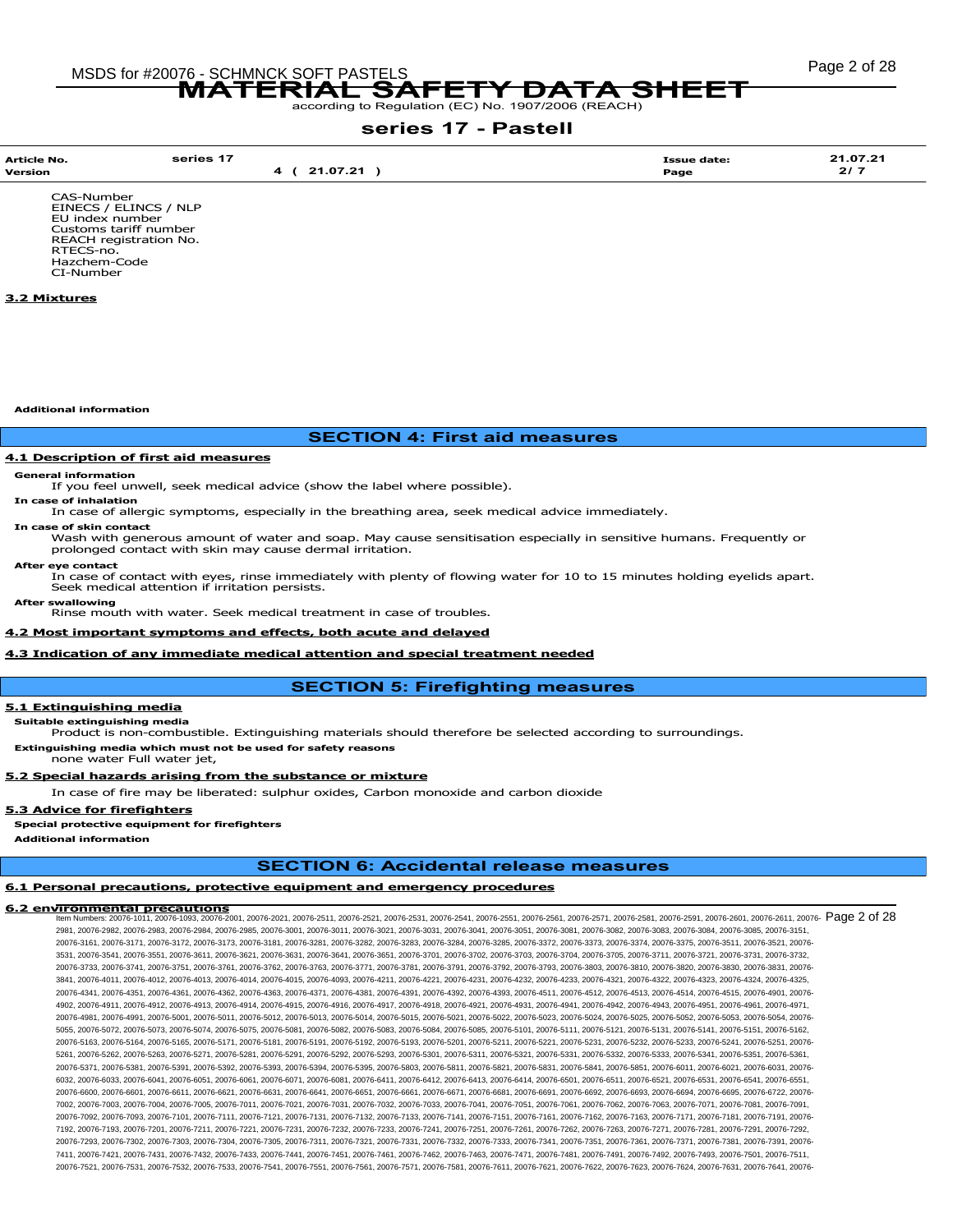# Page 3 of 28 MSDS for #20076 - SCHMNCK SOFT PASTELS MATERIAL SAFETY DATA SHEET

according to Regulation (EC) No. 1907/2006 (REACH)

# series 17 - Pastell

| <b>Article No.</b><br>Version | series 17<br>21.07.21 | <b>Issue date:</b><br>Page | 21.07.21<br>3/7 |
|-------------------------------|-----------------------|----------------------------|-----------------|
|                               |                       |                            |                 |

Discharge into the environment must be avoided.

#### 6.3 Methods and material for containment and cleaning up Methods for cleaning up

Take up mechanically, placing in appropriate containers for disposal.

Additional information

### 6.4 Reference to other sections

Dispose of waste according to applicable legislation. refer to section 13

SECTION 7: Handling and storage

#### 7.1 Precautions for safe handling

Advices on safe handling

Do not breathe dust. Handle in accordance with good industrial hygiene and safety practice. Avoid contact with skin. Avoid dust formation. Wash hands before breaks and after work.

Precautions against fire and explosion

#### 7.2 Conditions for safe storage, including any incompatibilities

#### Requirements for storerooms and containers

Keep container tightly closed.

# Hints on joint storage Storage class Further details

Protect from moisture contamination.

## 7.3 Specific end use(s)

No special measures necessary if stored and handled as prescribed.

SECTION 8: Exposure controls/personal protection

#### 8.1 Control parameters

#### 8.2 Exposure controls

#### Occupational exposure controls

Respiratory protection

With the formation of dust, use a dust mask. Hand protection

Protect skin by using skin protective cream.

Eye protection

In case of dust formation: tightly sealed goggles according to EN 166

Body protection Wear suitable protective clothing. Wash contaminated clothing prior to re-use.

General protection and hygiene measures When using do not eat, drink or smoke. Wash hands before breaks and after work.

|                                     |                                                                  |     | <b>SECTION 9: Physical and chemical properties</b>                                                                                                                                                                              |
|-------------------------------------|------------------------------------------------------------------|-----|---------------------------------------------------------------------------------------------------------------------------------------------------------------------------------------------------------------------------------|
|                                     | <u>9.1 information on basic physical and chemical properties</u> |     |                                                                                                                                                                                                                                 |
| Form                                | solid                                                            |     |                                                                                                                                                                                                                                 |
| Colour                              |                                                                  |     |                                                                                                                                                                                                                                 |
| Odour                               | odourless                                                        |     |                                                                                                                                                                                                                                 |
|                                     |                                                                  | min | max                                                                                                                                                                                                                             |
| Initial boiling point and           |                                                                  |     |                                                                                                                                                                                                                                 |
| boiling range                       |                                                                  |     |                                                                                                                                                                                                                                 |
| <b>Melting point/freezing point</b> |                                                                  |     |                                                                                                                                                                                                                                 |
| Flash point/flash point range       |                                                                  |     |                                                                                                                                                                                                                                 |
| <b>Flammability</b>                 |                                                                  |     |                                                                                                                                                                                                                                 |
| <b>Ignition temperature</b>         |                                                                  |     |                                                                                                                                                                                                                                 |
|                                     |                                                                  |     | Item Numbers: 20076-1011, 20076-1093, 20076-2001, 20076-2021, 20076-2511, 20076-2521, 20076-2531, 20076-2541, 20076-2551, 20076-2581, 20076-2581, 20076-2591, 20076-2591, 20076-2591, 20076-2601, 20076-2611, 20076-2581, 2007  |
|                                     |                                                                  |     | 20076-2083, 20076-2983, 20076-2984, 20076-2985, 20076-3001, 20076-3011, 20076-3021, 20076-3031, 20076-3041, 20076-3051, 20076-3081, 20076-3081, 20076-3082, 20076-3083, 20076-3084, 20076-3085, 20076-3085, 20076-3085, 20076-3 |
|                                     |                                                                  |     | 20076-3161, 20076-3171, 20076-3172, 20076-3173, 20076-3181, 20076-3281, 20076-3282, 20076-3283, 20076-3284, 20076-3285, 20076-3372, 20076-3373, 20076-3374, 20076-3375, 20076-3375, 20076-3511, 20076-3521, 20076-3522, 20076-3 |
|                                     |                                                                  |     | 3531, 20076-3541, 20076-3551, 20076-3611, 20076-3621, 20076-3631, 20076-3641, 20076-3651, 20076-3701, 20076-3702, 20076-3703, 20076-3704, 20076-3705, 20076-3701, 20076-3711, 20076-3721, 20076-3731, 20076-3732,               |
|                                     |                                                                  |     | 20076-3733, 20076-3741, 20076-3751, 20076-3761, 20076-3762, 20076-3763, 20076-3771, 20076-3781, 20076-3791, 20076-3792, 20076-3793, 20076-3803, 20076-3810, 20076-3820, 20076-3820, 20076-3830, 20076-3830, 20076-3830, 20076-3 |
|                                     |                                                                  |     | 3841, 20076-4012, 20076-4012, 20076-4013, 20076-4014, 20076-4015, 20076-4093, 20076-4211, 20076-4221, 20076-4231, 20076-4232, 20076-4232, 20076-4323, 20076-4322, 20076-4322, 20076-4323, 20076-4323, 20076-4324, 20076-4323, 2 |
|                                     |                                                                  |     | 20076-4361, 20076-4361, 20076-4362, 20076-4363, 20076-4363, 20076-4371, 20076-4381, 20076-4391, 20076-4392, 20076-4393, 20076-4511, 20076-4512, 20076-4513, 20076-4514, 20076-4515, 20076-4515, 20076-4911, 20076-4518, 20076-4 |
|                                     |                                                                  |     | 4902, 20076-4941, 20076-4912, 20076-4913, 20076-4914, 20076-4915, 20076-4916, 20076-4917, 20076-4918, 20076-4921, 20076-4931, 20076-4941, 20076-4942, 20076-4943, 20076-4951, 20076-4961, 20076-4971,                           |
|                                     |                                                                  |     | 20076-4991, 20076-5001, 20076-5011, 20076-5012, 20076-5012, 20076-5013, 20076-5013, 20076-5014, 20076-5021, 20076-5022, 20076-5023, 20076-5023, 20076-5024, 20076-5025, 20076-5025, 20076-5025, 20076-5025, 20076-5025, 20076-5 |
|                                     |                                                                  |     | 5056.20076-5072.20076-5073.20076-5074.20076-5075.20076-5081.20076-5082.20076-5083.20076-5084.20076-5085.20076-5101.20076-5111.20076-5121.20076-5131.20076-5131.20076-5141.20076-5151.20076-5151.20076-5162.                     |
|                                     |                                                                  |     | 20076-5164, 20076-5164, 20076-5165, 20076-5171, 20076-5181, 20076-5191, 20076-5192, 20076-5193, 20076-5201, 20076-5211, 20076-5221, 20076-5232, 20076-5233, 20076-5234, 20076-5241, 20076-5234, 20076-5241, 20076-52351, 20076- |
|                                     |                                                                  |     | 5261, 20076-5282, 20076-5263, 20076-5271, 20076-5281, 20076-5291, 20076-5292, 20076-5293, 20076-5301, 20076-5301, 20076-5321, 20076-5331, 20076-5332, 20076-5333, 20076-5341, 20076-5351, 20076-5351, 20076-5361,               |
|                                     |                                                                  |     | 20076-5381, 20076-5391, 20076-5392, 20076-5393, 20076-5394, 20076-5394, 20076-5805, 20076-5803, 20076-5811, 20076-5821, 20076-5831, 20076-5841, 20076-5851, 20076-6011, 20076-6021, 20076-6031, 20076-6031, 20076-              |
|                                     |                                                                  |     | 6032, 20076-6033, 20076-6041, 20076-6051, 20076-6061, 20076-6071, 20076-6081, 20076-6411, 20076-6412, 20076-6413, 20076-6414, 20076-6501, 20076-6511, 20076-6521, 20076-6531, 20076-6541, 20076-6541, 20076-6541, 20076-6521, 2 |
|                                     |                                                                  |     | 20076-6600, 20076-6601, 20076-6611, 20076-6621, 20076-6631, 20076-6641, 20076-6651, 20076-6661, 20076-6671, 20076-6681, 20076-6691, 20076-6692, 20076-6692, 20076-6693, 20076-6694, 20076-6695, 20076-6722, 20076-              |

7002, 20076-7003, 20076-7004, 20076-7005, 20076-7011, 20076-7021, 20076-7031, 20076-7032, 20076-7033, 20076-7041, 20076-7051, 20076-7061, 20076-7062, 20076-7063, 20076-7071, 20076-7081, 20076-7091, 20076-7092, 20076-7093, 20076-7101, 20076-7111, 20076-7121, 20076-7131, 20076-7132, 20076-7133, 20076-7141, 20076-7151, 20076-7161, 20076-7162, 20076-7163, 20076-7171, 20076-7181, 20076-7191, 20076- 7192, 20076-7193, 20076-7201, 20076-7211, 20076-7221, 20076-7231, 20076-7232, 20076-7233, 20076-7241, 20076-7251, 20076-7261, 20076-7262, 20076-7263, 20076-7271, 20076-7281, 20076-7291, 20076-7292, 20076-7293, 20076-7302, 20076-7303, 20076-7304, 20076-7305, 20076-7311, 20076-7321, 20076-7331, 20076-7332, 20076-7333, 20076-7341, 20076-7351, 20076-7361, 20076-7371, 20076-7381, 20076-7391, 20076- 7411, 20076-7421, 20076-7431, 20076-7432, 20076-7433, 20076-7441, 20076-7451, 20076-7461, 20076-7462, 20076-7463, 20076-7471, 20076-7481, 20076-7491, 20076-7492, 20076-7493, 20076-7501, 20076-7511, 20076-7521, 20076-7531, 20076-7532, 20076-7533, 20076-7541, 20076-7551, 20076-7561, 20076-7571, 20076-7581, 20076-7611, 20076-7621, 20076-7622, 20076-7623, 20076-7624, 20076-7631, 20076-7641, 20076-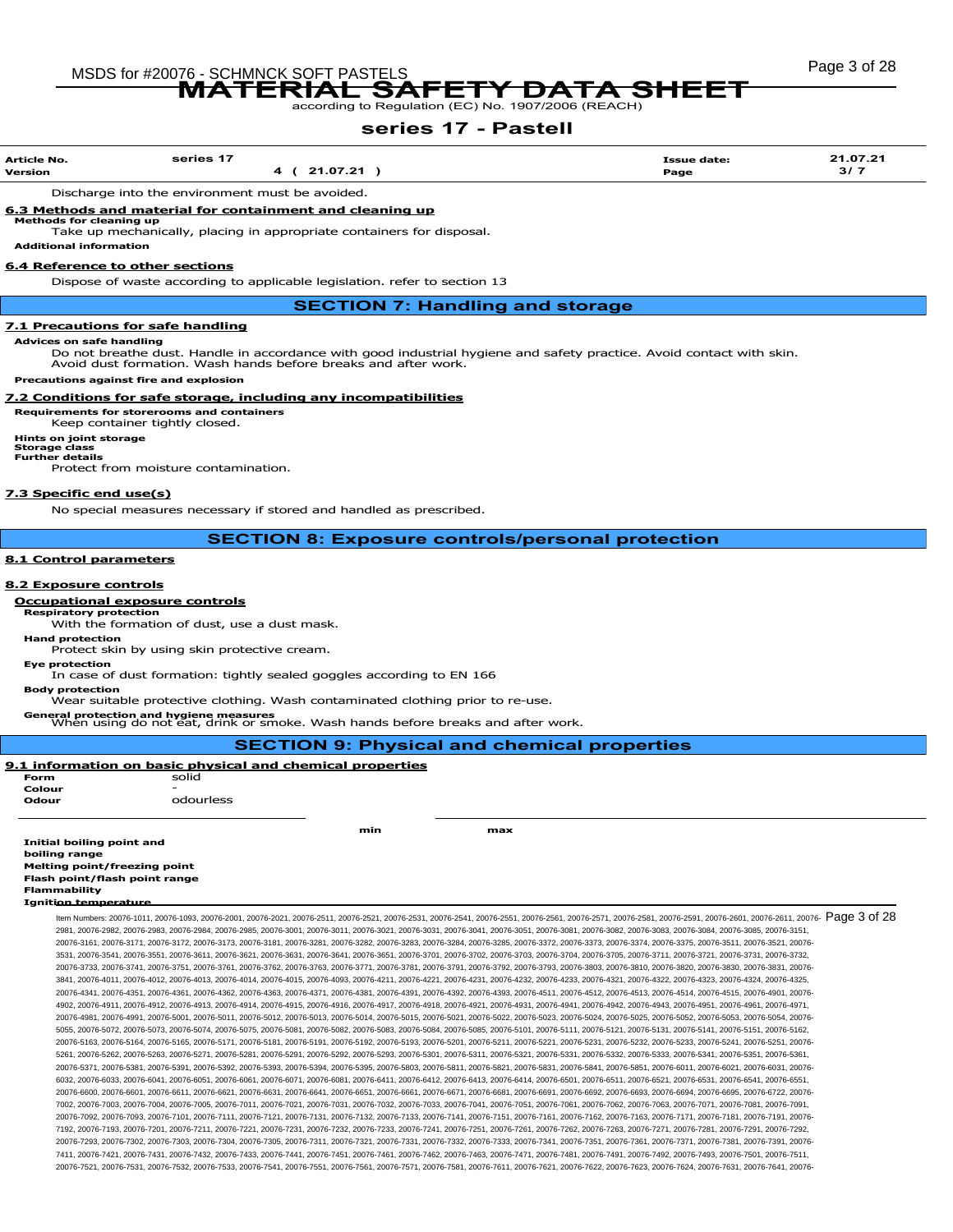# Page 4 of 28 MSDS for #20076 - SCHMNCK SOFT PASTELS MATERIAL SAFETY DATA SHEET

according to Regulation (EC) No. 1907/2006 (REACH)

# series 17 - Pastell

| <b>Article No.</b><br>Version                                                                                                 | series 17 | $21.07.21$ )<br>$\overline{\mathbf{4}}$ |              |       | <b>Issue date:</b><br>Page | 21.07.21<br>4/7 |
|-------------------------------------------------------------------------------------------------------------------------------|-----------|-----------------------------------------|--------------|-------|----------------------------|-----------------|
| <b>Auto-ignition temperature</b><br><b>Explosion limits</b><br><b>Refraction index</b><br><b>PH</b><br>Viscosity<br>Viscosity |           |                                         |              |       |                            |                 |
| Vapour pressure<br><b>Density</b><br>Partition coefficient: n-octanol/water                                                   |           |                                         | $3 - 5$ g/ml | 20 °C |                            |                 |

Danger of explosion

#### 9.2 Other information

# SECTION 10: Stability and reactivity

#### 10.1 Reactivity

No hazardous reaction when handled and stored according to provisions.

#### 10.2 Chemical stability

Product is stable under normal storage conditions.

#### 10.3 Possibility of hazardous reactions

#### 10.4 Conditions to avoid

none heat

#### On heating or in case of fire toxic gases may form.

### 10.5 Incompatible materials

#### strong acids

10.6 Hazardous decomposition products

none

SECTION 11: Toxicological information

#### 11.1 Information on toxicological effects

Acute toxicity No data available case of inhalation No data available After swallowing No data available In case of skin contact No data available After eye contact No data available

#### Practical experience

#### General remarks

SECTION 12: Ecological information

#### 12.1 Toxicity

Aquatic toxicity Water Hazard Class 1

WGK catalog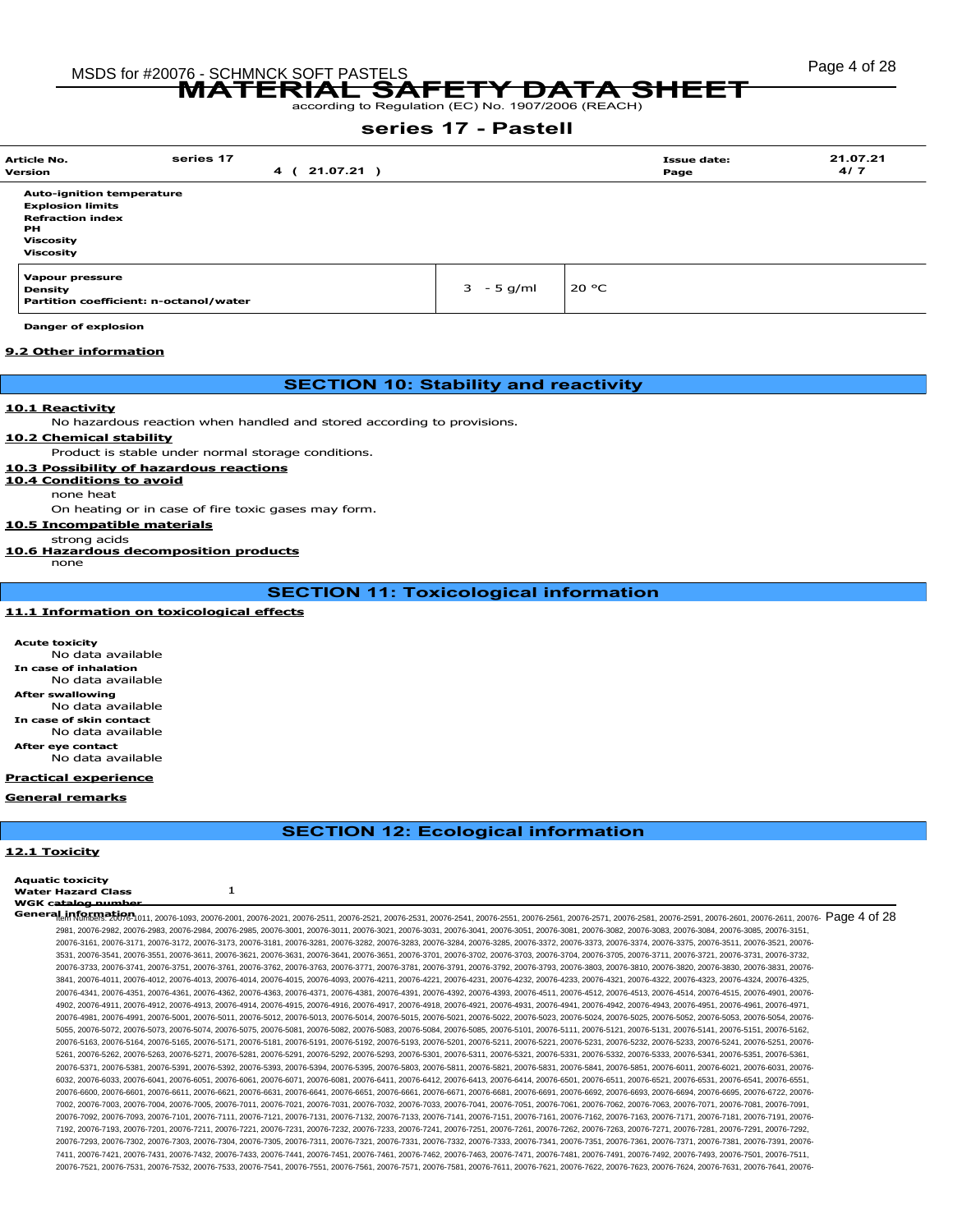# MSDS for #20076 - SCHMNCK SOFT PASTELS And the state of the state of 28 MSDS for #20076 - SCHMNCK SOFT PASTELS MATERIAL SAFETY DATA SHEET

according to Regulation (EC) No. 1907/2006 (REACH)

# series 17 - Pastell

| <b>Article No.</b><br>Version | series 17<br>21.07.21 | Page | 21.07.21<br><b>Issue date:</b><br>5/7 |  |
|-------------------------------|-----------------------|------|---------------------------------------|--|
|                               |                       |      |                                       |  |

#### 12.2 Persistence and degradability

Further details

Product is partially biodegradable. Oxygen demand

### 12.3 Bioaccumulative potential

Bioconcentration factor (BCF) Partition coefficient: n-octanol/water

12.4 Mobility in soil

No data available

# 12.5 Results of PBT and vPvB assessment

No data available

# 12.6 Other adverse effects

General information

# SECTION 13: Disposal considerations

#### 13.1 Waste treatment methods

#### Product

**Waste key number** 

080112 080112 waste paint and varnish other than those mentioned in 080111

Recommendation

#### Package Waste key number

Recommendation

Non-contaminated packages may be recycled. Handle contaminated packages in the same way as the substance itself.

#### Additional information

Send to a hazardous waste incinerator facility under observation of official regulations.

SECTION 14: Transport information

# 14.1 UN number

#### 14.2 UN proper shipping name

ADR, ADN No dangerous good in sense of these transport regulations. IMDG, IATA

Danger releasing

substance

#### 14.3 Transport hazard class(es)

ADR, ADN IMDG IATA

# 14.4 Packing group

14.5 Environmental hazards

Marine Pollutant - IMDG Marine Pollutant - ADN

# 14.6 Special precautions for user

# Land transport (ADR/RID)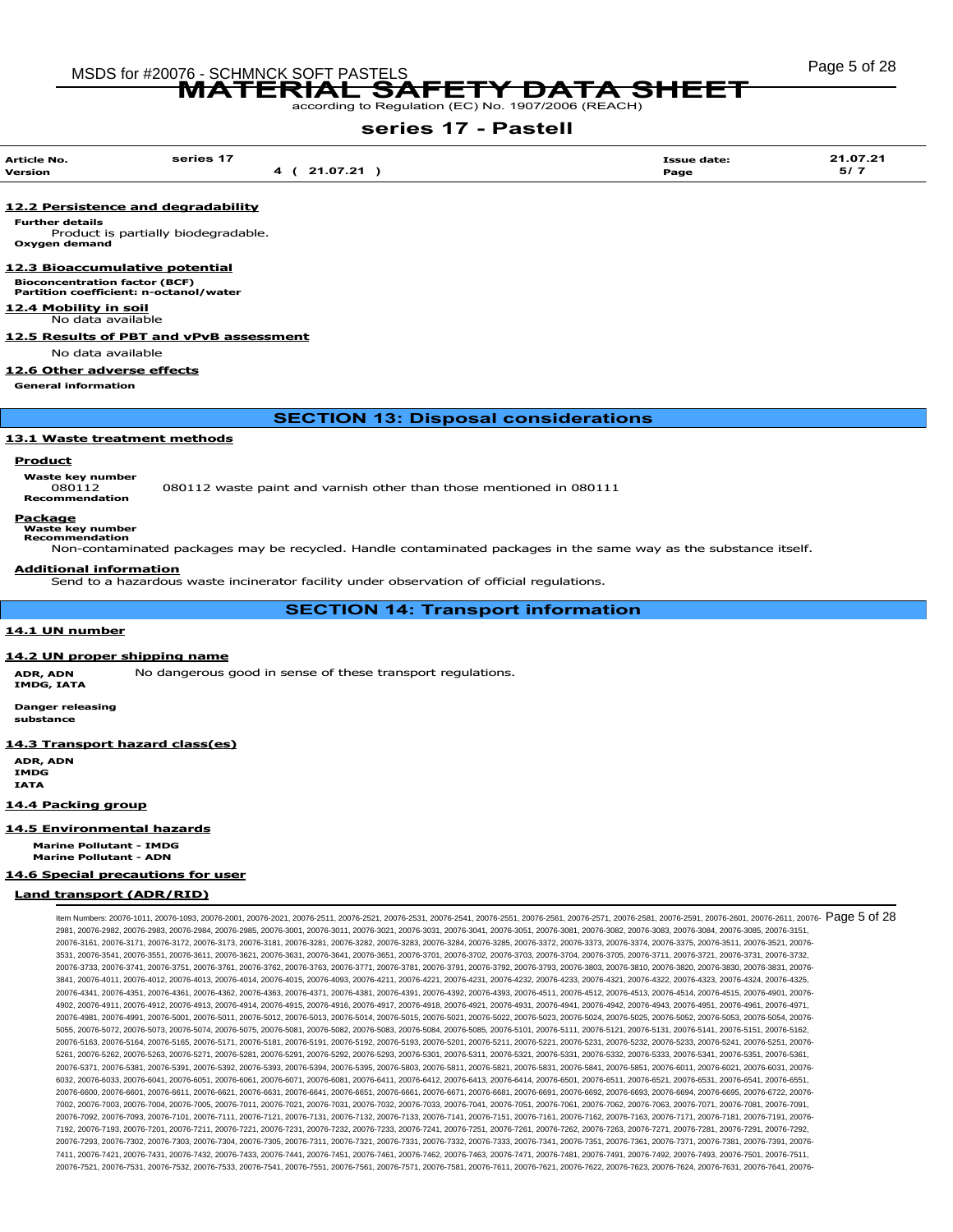# Page 6 of 28 MSDS for #20076 - SCHMNCK SOFT PASTELS

76 - SUHINIUK SUFT PASTELS<br>MATERIAL SAFETY DATA SHEET

# series 17 - Pastell

| <b>Article No.</b>                  | series 17                                                                     | <b>Issue date:</b> | 21.07.21 |
|-------------------------------------|-------------------------------------------------------------------------------|--------------------|----------|
| <b>Version</b>                      | 4 (21.07.21)                                                                  | Page               | 6/7      |
|                                     |                                                                               |                    |          |
| <b>Code: ADR/RID</b>                |                                                                               |                    |          |
| <b>Kemmler-number</b>               |                                                                               |                    |          |
| <b>Hazard label ADR</b>             |                                                                               |                    |          |
| <b>Limited quantities</b>           |                                                                               |                    |          |
| <b>Package: Instructions</b>        |                                                                               |                    |          |
| <b>Package: Special provisions</b>  |                                                                               |                    |          |
|                                     | Special provisions for packing together                                       |                    |          |
| <b>Portable tanks: Instructions</b> | <b>Portable tanks: Special provisions</b>                                     |                    |          |
|                                     |                                                                               |                    |          |
| <b>Tank coding</b>                  |                                                                               |                    |          |
| <b>Tunnel restriction</b>           |                                                                               |                    |          |
| <b>Remarks</b>                      |                                                                               |                    |          |
| EQ.                                 |                                                                               |                    |          |
| <b>Special provisions</b>           |                                                                               |                    |          |
| Sea transport (IMDG)                |                                                                               |                    |          |
| EmS                                 |                                                                               |                    |          |
| <b>Special provisions</b>           |                                                                               |                    |          |
| <b>Limited quantities</b>           |                                                                               |                    |          |
| <b>Package: Instructions</b>        |                                                                               |                    |          |
| <b>Package: Special provisions</b>  |                                                                               |                    |          |
| <b>IBC: Instructions</b>            |                                                                               |                    |          |
| <b>IBC: Provisions</b>              |                                                                               |                    |          |
| <b>Tank instructions IMO</b>        |                                                                               |                    |          |
| <b>Tank instructions UN</b>         |                                                                               |                    |          |
|                                     | <b>Tank instructions Special provisions</b>                                   |                    |          |
| <b>Stowage and segregation</b>      |                                                                               |                    |          |
| <b>Properties and observations</b>  |                                                                               |                    |          |
| <b>Remarks</b>                      |                                                                               |                    |          |
| <b>EQ</b>                           |                                                                               |                    |          |
| Air transport (IATA-DGR)            |                                                                               |                    |          |
| <b>Hazard</b>                       |                                                                               |                    |          |
| Passenger                           |                                                                               |                    |          |
| Passenger LQ                        |                                                                               |                    |          |
| Cargo                               |                                                                               |                    |          |
| <b>ERG</b>                          |                                                                               |                    |          |
| <b>Remarks</b>                      |                                                                               |                    |          |
| EQ.                                 |                                                                               |                    |          |
| <b>Special Provisioning</b>         |                                                                               |                    |          |
|                                     |                                                                               |                    |          |
|                                     | 14.7 Transport in bulk according to Annex II of MARPOL 73/78 and the IBC Code |                    |          |
| No data available                   |                                                                               |                    |          |
|                                     |                                                                               |                    |          |

# SECTION 15: Regulatory information

#### Bezeichner in aktueller Sprache fehlt!

#### National regulations

**Europe** 

Contents of VOC [%] Contents of VOC  $[g/L]$ Further regulations, limitations and legal requirements

#### **Germany**

Storage class

Water Hazard Class 1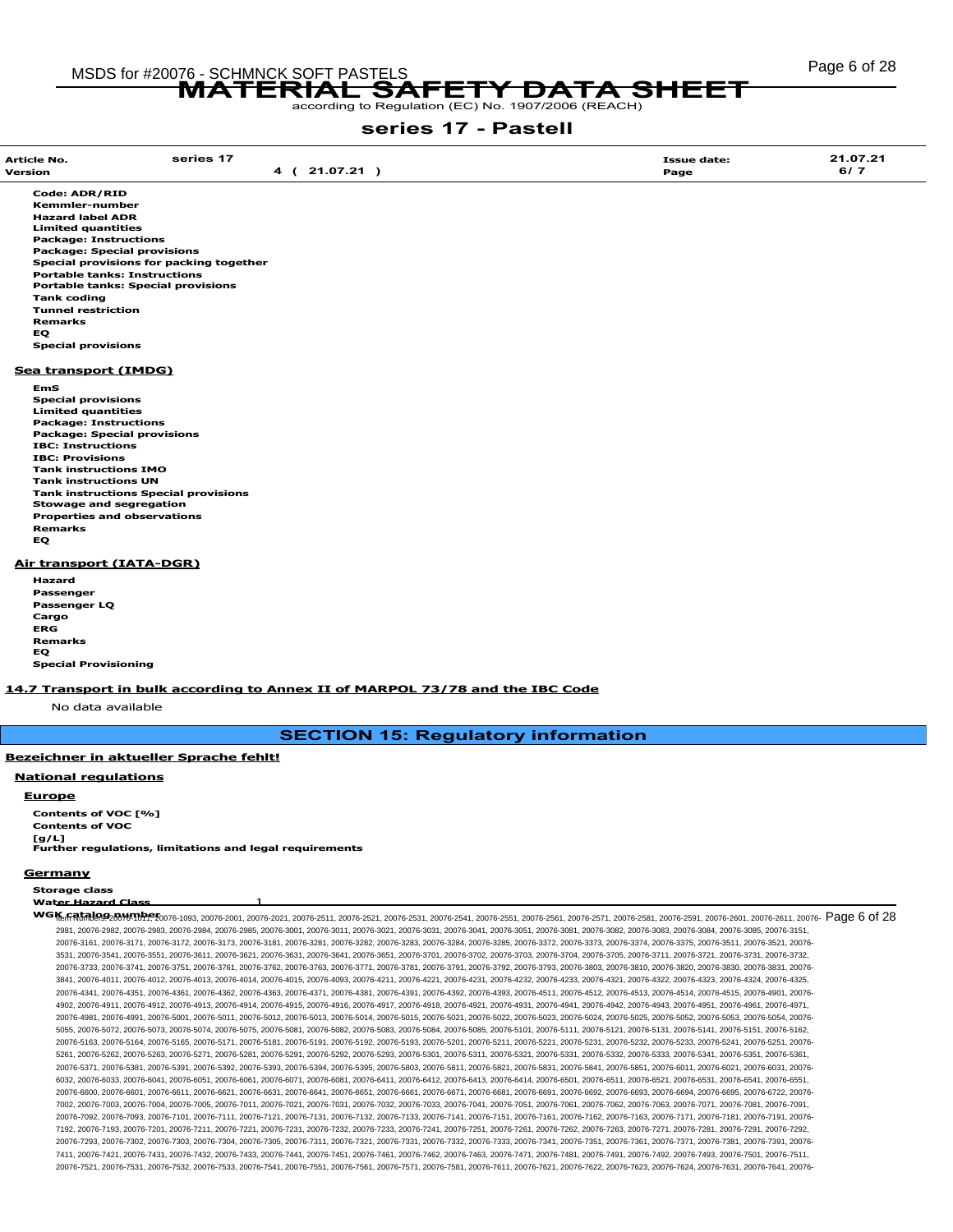# Page 7 of 28 MSDS for #20076 - SCHMNCK SOFT PASTELS 76 - SUHINIUK SUFT PASTELS<br>MATERIAL SAFETY DATA SHEET

# series 17 - Pastell

| <b>Article No.</b>    | series 17                                                                                                                                 | <b>Issue date:</b> | 21.07.21 |
|-----------------------|-------------------------------------------------------------------------------------------------------------------------------------------|--------------------|----------|
| Version               | 4 ( 21.07.21 )                                                                                                                            | Page               | 7/7      |
|                       | <b>Incident regulation</b><br><b>Information on working limitations</b><br><b>Further regulations, limitations and legal requirements</b> |                    |          |
| <b>Denmark</b>        |                                                                                                                                           |                    |          |
|                       |                                                                                                                                           |                    |          |
|                       | <b>Further regulations, limitations and legal requirements</b>                                                                            |                    |          |
| <b>Hungary</b>        |                                                                                                                                           |                    |          |
|                       |                                                                                                                                           |                    |          |
|                       | <b>Further regulations, limitations and legal requirements</b>                                                                            |                    |          |
|                       |                                                                                                                                           |                    |          |
| <b>Great Britain</b>  |                                                                                                                                           |                    |          |
|                       | <b>Further regulations, limitations and legal requirements</b>                                                                            |                    |          |
|                       |                                                                                                                                           |                    |          |
| Switzerland           |                                                                                                                                           |                    |          |
|                       | Contents of VOC [%]                                                                                                                       |                    |          |
| Ω                     |                                                                                                                                           |                    |          |
|                       | <b>Further regulations, limitations and legal requirements</b>                                                                            |                    |          |
|                       |                                                                                                                                           |                    |          |
|                       | <b>Bezeichner in aktueller</b>                                                                                                            |                    |          |
| <b>Sprache fehlt!</b> |                                                                                                                                           |                    |          |
|                       | <b>Further regulations, limitations and legal requirements</b>                                                                            |                    |          |
|                       | <b>Federal Regulations</b>                                                                                                                |                    |          |
|                       | <b>State Regulations</b><br>This product may contains a chemical known to the State of California to cause cancer.                        |                    |          |
|                       |                                                                                                                                           |                    |          |
|                       | For further information, see appendix.                                                                                                    |                    |          |
|                       |                                                                                                                                           |                    |          |

#### Canada

Further regulations, limitations and legal requirements

# 15.2 Chemical Safety Assessment

SECTION 16: Other information

#### Further information

#### Hazard statements (CLP)

#### Further information

This information is abased on our current state of knowledge and describes the security standards applicable to our product for the purpose provided. The information provided here does not constitute a legally binding warranty of specific characteristics or of suitability for a specific application use of the product is thus to be adapted to the user's special conditions and checked by preliminary tests. We are thus unable to guarantee product characteristics or accept an liability for damage arising in connection with the use of our products.

#### Literature

For abbreviations and acronyms, see: ECHA Guidance on information requirements and chemical safety assessment, chapter R.20 (Table of terms and abbreviations).

### Reason of change

#### Additional information

|              | The information in this data sheet has been established to our best knowledge and was up-to-date at time of revision. |  |
|--------------|-----------------------------------------------------------------------------------------------------------------------|--|
|              | It does not represent a guarantee for the properties of the product described in terms of the legal warranty          |  |
| regulations. |                                                                                                                       |  |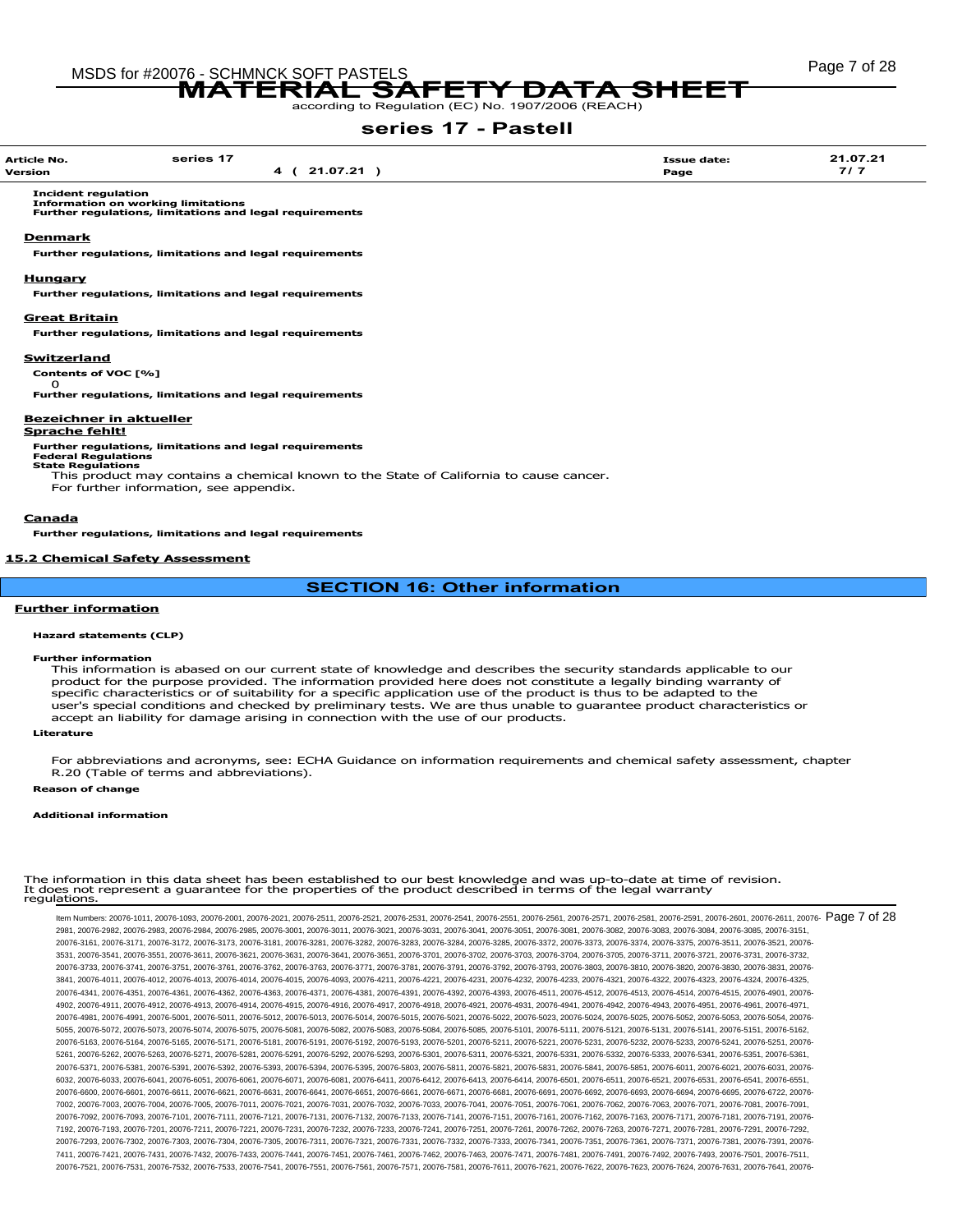| art.nr.    |         | art.name                       | C.I.               |                                           | <b>CAS</b> |
|------------|---------|--------------------------------|--------------------|-------------------------------------------|------------|
| 17 001 069 | D       | white                          | PW <sub>6</sub>    | Titanium dioxide                          | 1346       |
| 17 002 068 | в       | permanent yellow 1 lemon       | PY3; PBk11         | Monoazo; Iron oxide black                 | 6486       |
| 17 002 069 | D       | permanent yellow 1 lemon       | PY3                | Monoazo                                   | 6486       |
| 17 002 073 | н.      | permanent yellow 1 lemon       | PY3                | Monoazo                                   | 6486       |
| 17 002 077 | м       | permanent yellow 1 lemon       | PY3                | Monoazo                                   | 6486       |
| 17 002 079 | $\circ$ | permanent yellow 1 lemon       | PY3                | Monoazo                                   | 6486       |
| 17 003 068 | в       | permanent yellow 2 light       | PY74: PY138: PBk11 | Monoazo; Chinophthalone; Iron oxide black | 6358       |
| 17 003 069 | D       | permanent yellow 2 light       | PY74: PY138        | Monoazo; Chinophthalone                   | 6358       |
| 17 003 073 | н       | permanent yellow 2 light       | PY74: PY138        | Monoazo; Chinophthalone                   | 6358       |
| 17 003 077 |         | M permanent yellow 2 light     | PY74               | Monoazo                                   | 6358       |
| 17 003 079 | $\circ$ | permanent yellow 2 light       | <b>PY74</b>        | Monoazo                                   | 6358       |
| 17 004 068 | в       | permanent yellow 3 deep        | PY83; PBk11        | Diaryl; Iron oxide black                  | 5567       |
| 17 004 069 | D       | permanent yellow 3 deep        | <b>PY83</b>        | Diaryl                                    | 5567       |
| 17 004 073 | н.      | permanent yellow 3 deep        | PY83               | Diaryl                                    | 5567       |
| 17 004 077 |         | M permanent yellow 3 deep      | PY83               | Diaryl                                    | 5567       |
| 17 004 079 | $\circ$ | permanent yellow 3 deep        | PY83               | Diaryl                                    | 5567       |
| 17 005 068 | в       | orange deep                    | PO43; PO61; PBk11  | Perinone; Isoindoline; Iron oxide black   | 4424       |
| 17 005 069 |         | D orange deep                  | PO43; PO61         | Perinone; Isoindoline                     | 4424       |
| 17 005 073 |         | H orange deep                  | PO43: PO61         | Perinone: Isoindoline                     | 4424       |
| 17 005 077 |         | M orange deep                  | PO43; PO61         | Perinone; Isoindoline                     | 4424       |
| 17 005 079 |         | O orange deep                  | PO43; PO61         | Perinone; Isoindoline                     | 4424       |
| 17 007 068 |         | <b>B</b> titanium yellow       | PY53; PBk11        | Rutile (Ti, Ni, Sb); Iron oxide black     | 8007       |
| 17 007 069 |         | <b>D</b> titanium yellow       | <b>PY53</b>        | Rutile (Ti, Ni, Sb)                       | 8007       |
| 17 007 073 |         | H titanium yellow              | PY53               | Rutile (Ti, Ni, Sb)                       | 8007       |
| 17 007 077 |         | M titanium yellow              | PY53               | Rutile (Ti, Ni, Sb)                       | 8007       |
| 17 007 079 |         | O titanium yellow              | <b>PY53</b>        | Rutile (Ti, Ni, Sb)                       | 8007       |
| 17 008 068 |         | <b>B</b> vanadium yellow light | PY74; PY138; PBk11 | Monoazo; Chinophthalone; Iron oxide black | 6358       |
| 17 008 069 | D       | vanadium yellow light          | PY74; PY138; PBk11 | Monoazo; Chinophthalone; Iron oxide black | 6358       |
| 17 008 073 | н.      | vanadium yellow light          | PY138; PY184       | Chinophthalone; Bismuth vanadate          | 5673       |
| 17 008 077 |         | M vanadium yellow light        | <b>PY184</b>       | Bismuth vanadate                          | 1405       |
| 17 008 079 |         | O vanadium yellow light        | <b>PY184</b>       | Bismuth vanadate                          | 1405       |
| 17 009 068 |         | <b>B</b> vanadium yellow deep  | PY155; PBk11       | Disazo: Iron oxide black                  | 6851       |
| 17 009 069 |         | D vanadium yellow deep         | PY155; PY184       | Disazo; Bismuth vanadate                  | 6851       |
| 17 009 073 |         | H vanadium yellow deep         | PY155; PY184       | Disazo; Bismuth vanadate                  | 6851       |
| 17 009 077 |         | M vanadium yellow deep         | PY155; PY184       | Disazo; Bismuth vanadate                  | 6851       |
| 17 009 079 |         | O Vanadium yellow deep         | PY155; PY184       | Disazo; Bismuth vanadate                  | 6851       |
| 17 010 068 |         | <b>B</b> orange light          | PO62; PBk11        | Benzimidazolone; Iron oxide black         | 7560       |
| 17 010 069 |         | D orange light                 | <b>PO62</b>        | Benzimidazolone                           | 7560       |
| 17 010 073 |         | H orange light                 | <b>PY83: PO62</b>  | Diaryl; Benzimidazolone                   | 5567       |
|            |         |                                |                    |                                           |            |

H. Schmincke Co. GmbH Co. KG ● Finest artists' colours ● Otto-Hahn-Str. 2 ● D-40699 Erkrath tel.: +49 (0) 211 - 2509 - 0 ● fax: +49 (0) 211 - 2509 - 461 ● www.schmincke.de ● info@schmincke.de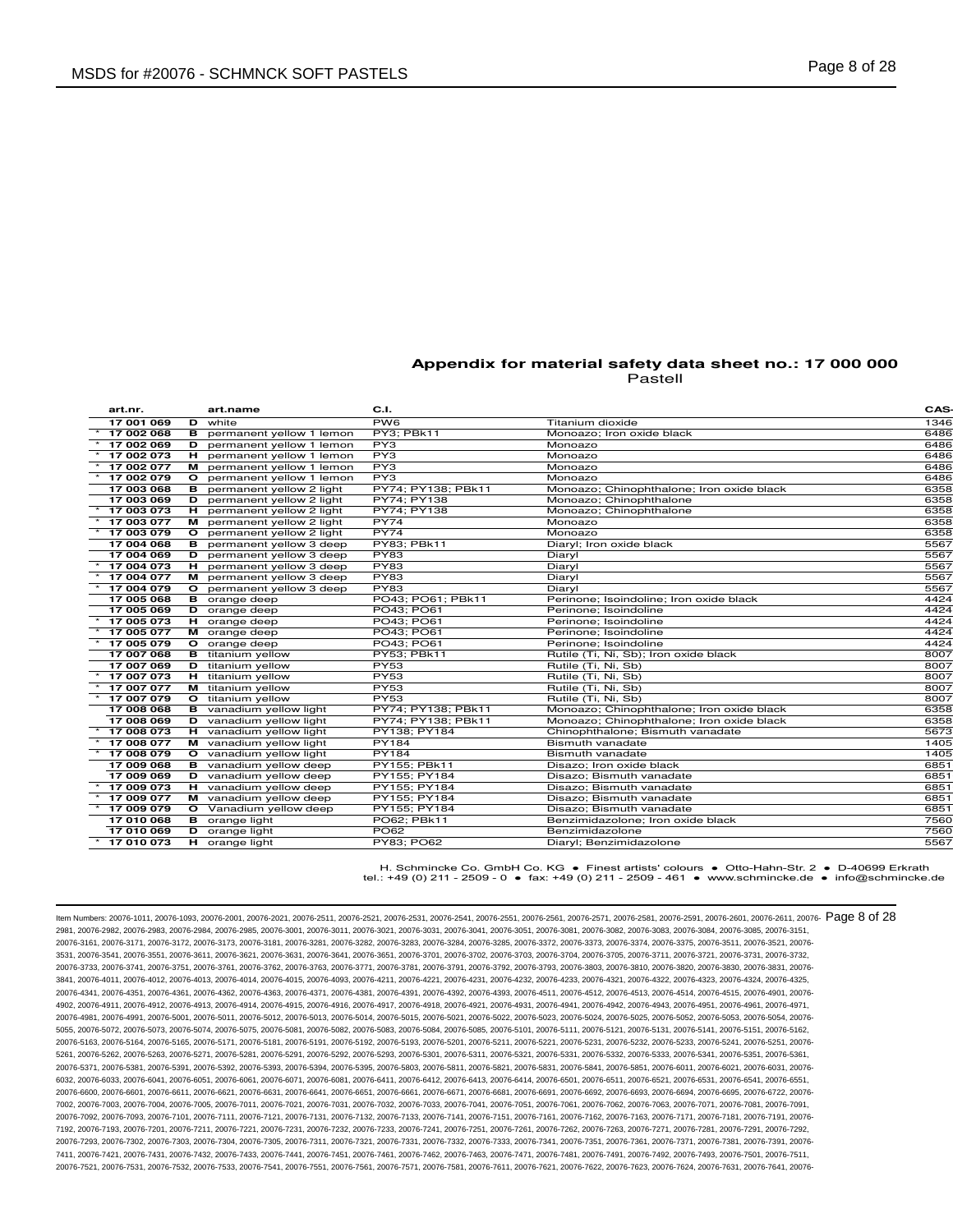| art.nr.    |         | art.name                    | C.I.                                |                                                                                              | CAS-         |
|------------|---------|-----------------------------|-------------------------------------|----------------------------------------------------------------------------------------------|--------------|
| 17 010 077 |         | M orange light              | PY83: PO62                          | Diaryl; Benzimidazolone                                                                      | 5567         |
| 17 010 079 |         | O orange light              | PY83; PO62                          | Diaryl; Benzimidazolone                                                                      | 5567         |
| 17 013 068 |         | <b>B</b> ochre light        | PY42; PBr24; PBk11                  | Hydrated iron oxide; Rutile (Ti, Cr, Sb); Iron oxide black                                   | 2034         |
| 17 013 069 |         | <b>D</b> ochre light        | PY42; PG17; PBr24                   | Hydrated iron oxide; Hematite (Cr); Rutile (Ti, Cr, Sb)                                      | 2034         |
| 17 013 073 |         | H ochre light               | PY42                                | Hydrated iron oxide                                                                          | 2034         |
| 17 013 077 |         | M ochre light               | <b>PY42</b>                         | Hydrated iron oxide                                                                          | 2034         |
| 17 013 079 |         | O ochre light               | PY42                                | Hydrated iron oxide                                                                          | 2034         |
| 17 014 068 |         | $\overline{B}$ gold ochre   | PY42; PBr24; PBk11                  | Hydrated iron oxide; Rutile (Ti, Cr, Sb); Iron oxide black                                   | 2034         |
| 17 014 069 |         | D gold ochre                | PY42: PG17: PBr24                   | Hydrated iron oxide; Hematite (Cr); Rutile (Ti, Cr, Sb)                                      | 2034         |
| 17 014 073 |         | $H$ gold ochre              | <b>PY42</b>                         | Hydrated iron oxide                                                                          | 2034         |
| 17 014 077 |         | M gold ochre                | <b>PY42</b>                         | Hydrated iron oxide                                                                          | 2034         |
| 17 014 079 |         | O gold ochre                | <b>PY42</b>                         | Hydrated iron oxide                                                                          | 2034         |
| 17 016 068 |         | <b>B</b> flesh ochre        | PY42; PBr24; PBk11                  | Hydrated iron oxide; Rutile (Ti, Cr, Sb); Iron oxide black                                   | 2034         |
| 17 016 069 |         | D flesh ochre               | PY42; PBr24                         | Hydrated iron oxide; Rutile (Ti, Cr, Sb)                                                     | 2034         |
| 17 016 073 |         | H flesh ochre               | PY42; PR101; PBr24                  | Hydrated iron oxide; Iron oxide; Rutile (Ti, Cr, Sb)                                         | 2034         |
| 17 016 077 |         | M flesh ochre               | PY42: PR101                         | Hydrated iron oxide; Iron oxide                                                              | 2034         |
| 17 016 079 |         | O flesh ochre               | PY42                                | Hydrated iron oxide                                                                          | 2034         |
| 17 017 068 |         | <b>B</b> orange ochre       |                                     | PY42; PY119; PR101; PBk11 Hydrated iron oxide; Spinel (Zn, Fe); Iron oxide; Iron oxide black | 2034         |
| 17 017 069 |         | D orange ochre              | PY42; PY119                         | Hydrated iron oxide; Spinel (Zn, Fe)                                                         | 2034         |
| 17 017 073 |         | H orange ochre              | PY42; PR101; PBr24                  | Hydrated iron oxide; Iron oxide; Rutile (Ti, Cr, Sb)                                         | 2034         |
| 17 017 077 |         | M orange ochre              | PY42; PR101                         | Hydrated iron oxide; Iron oxide                                                              | 2034         |
| 17 017 079 | $\circ$ | orange ochre                | PY42; PR101                         | Hydrated iron oxide; Iron oxide                                                              | 2034         |
| 17 018 068 |         | <b>B</b> burnt Sienna       | PY119; PR101; PBr6; PBr24;<br>PBk11 | Spinel (Zn, Fe); Iron oxide; Iron oxide mix; Rutile (Ti, Cr, Sb); Iron<br>oxide black        | 6818<br>6818 |
| 17 018 069 |         | D burnt Sienna              | PY119; PR101; PBr6; PBr24           | Spinel (Zn, Fe); Iron oxide; Iron oxide mix; Rutile (Ti, Cr, Sb)                             | 6818         |
| 17 018 073 |         | H burnt Sienna              | PY42; PR101; PBr6                   | Hydrated iron oxide; Iron oxide; Iron oxide mix                                              | 2034         |
| 17 018 077 |         | M burnt Sienna              | PY42; PR101                         | Hydrated iron oxide; Iron oxide                                                              | 2034         |
| 17 018 079 |         | O burnt Sienna              | PY42; PR101; PBr6                   | Hydrated iron oxide; Iron oxide; Iron oxide mix                                              | 2034         |
| 17 019 068 |         | <b>B</b> burnt yellow ochre | PY42; PR101; PBk11                  | Hydrated iron oxide; Iron oxide; Iron oxide black                                            | 2034         |
| 17 019 069 |         | D burnt yellow ochre        | PY42; PR101                         | Hydrated iron oxide; Iron oxide                                                              | 2034         |
| 17 019 073 |         | H burnt yellow ochre        | PY42: PR101                         | Hydrated iron oxide; Iron oxide                                                              | 2034         |
| 17 019 077 |         | M burnt yellow ochre        | PY42; PR101                         | Hydrated iron oxide; Iron oxide                                                              | 2034         |
| 17 019 079 |         | O burnt yellow ochre        | PY42; PR101                         | Hydrated iron oxide; Iron oxide                                                              | 2034         |
| 17 021 068 |         | <b>B</b> Pozzuoli earth     | PY42; PR101; PBk11                  | Hydrated iron oxide; Iron oxide; Iron oxide black                                            | 2034         |
| 17 021 069 |         | <b>D</b> Pozzuoli earth     | PY42; PR101                         | Hydrated iron oxide; Iron oxide                                                              | 2034         |
| 17 021 073 |         | H Pozzuoli earth            | PY42; PR101                         | Hydrated iron oxide; Iron oxide                                                              | 2034         |
| 17 021 077 |         | M Pozzuoli earth            | PY42; PR101                         | Hydrated iron oxide; Iron oxide                                                              | 2034         |
|            |         |                             |                                     |                                                                                              |              |

H. Schmincke Co. GmbH Co. KG ● Finest artists' colours ● Otto-Hahn-Str. 2 ● D-40699 Erkrath tel.: +49 (0) 211 - 2509 - 0 ● fax: +49 (0) 211 - 2509 - 461 ● www.schmincke.de ● info@schmincke.de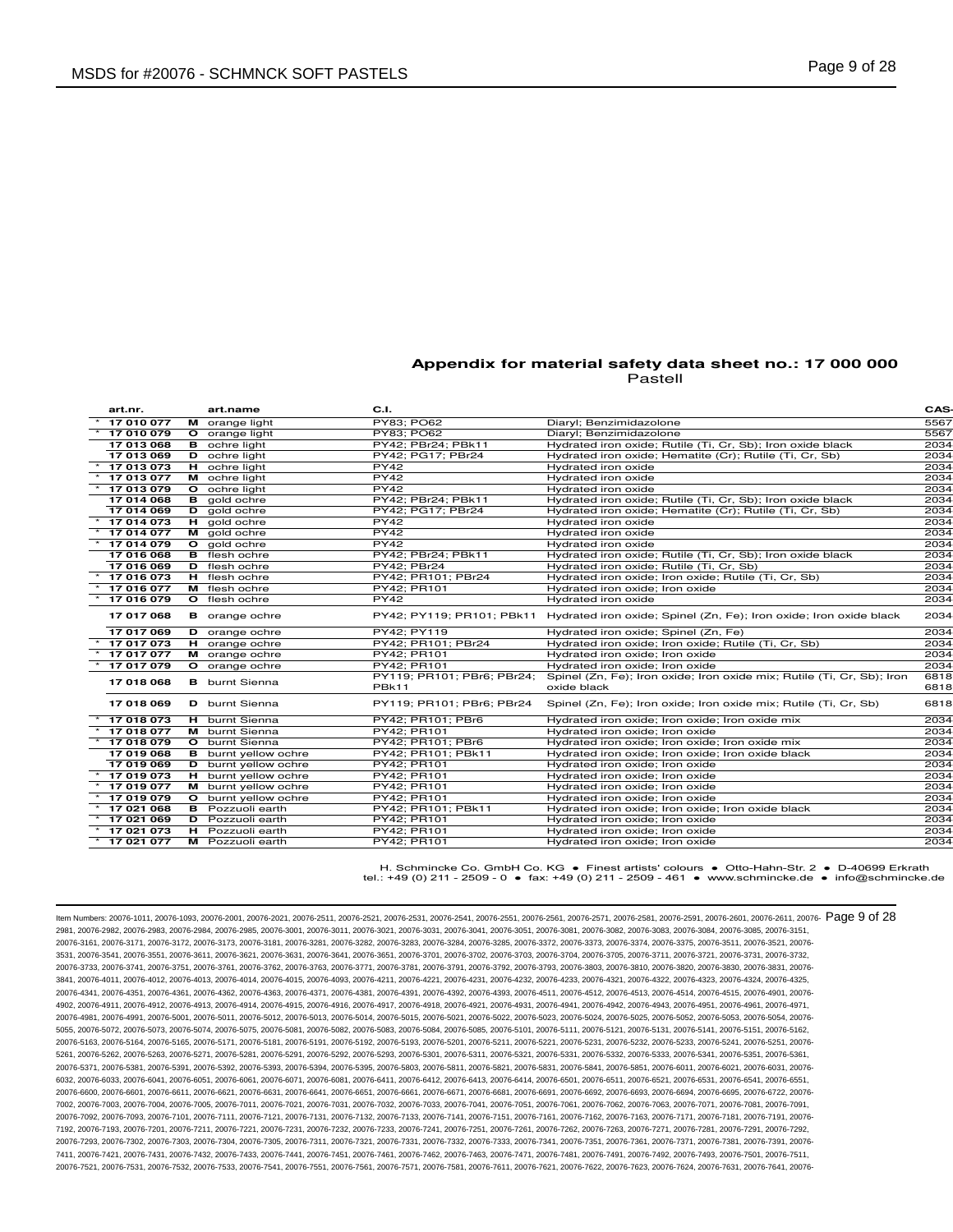| art.nr.    | art.name                    | C.I.                      |                                                                                | <b>CAS-</b> |
|------------|-----------------------------|---------------------------|--------------------------------------------------------------------------------|-------------|
| 17 021 079 | O Pozzuoli earth            | PY42; PR101               | Hydrated iron oxide; Iron oxide                                                | 2034        |
| 17 022 068 | <b>B</b> English red        | PY42: PR101: PBr33: PBk11 | Hydrated iron oxide; Iron oxide; Spinel (Zn, Fe, Cr); Iron oxide black         | 2034        |
| 17 022 069 | <b>D</b> English red        | PY42; PR101; PBr33        | Hydrated iron oxide; Iron oxide; Spinel (Zn,Fe,Cr)                             | 2034        |
| 17 022 073 | H English red               | PR101                     | Iron oxide                                                                     | 1309        |
| 17 022 073 | M English red               | PR101                     | Iron oxide                                                                     | 1309        |
| 17 022 079 | O English red               | PR101                     | Iron oxide                                                                     | 1309        |
| 17 023 068 | <b>B</b> caput mortuum pale | PR101; PBk11              | Iron oxide; Iron oxide black                                                   | 1309        |
| 17 023 069 | <b>D</b> caput mortuum pale | PR101                     | Iron oxide                                                                     | 1309        |
| 17 023 073 | <b>H</b> caput mortuum pale | PR101                     | Iron oxide                                                                     | 1309        |
| 17 023 077 | M caput mortuum pale        | PR101                     | Iron oxide                                                                     | 1309        |
| 17 023 079 | O caput mortuum pale        | PR101                     | Iron oxide                                                                     | 1309        |
| 17 024 068 | <b>B</b> caput mortuum deep | PR101: PBk11              | Iron oxide: Iron oxide black                                                   | 1309        |
| 17 024 069 | <b>D</b> caput mortuum deep | PR101                     | Iron oxide                                                                     | 1309        |
| 17 024 073 | H caput mortuum deep        | PR101                     | Iron oxide                                                                     | 1309        |
| 17 024 077 | M caput mortuum deep        | PR101                     | Iron oxide                                                                     | 1309        |
| 17 024 079 | O caput mortuum deep        | PR101                     | Iron oxide                                                                     | 1309        |
| 17 025 068 | <b>B</b> dark brown         | PR101; PBk11              | Iron oxide; Iron oxide black                                                   | 1309        |
| 17 028 068 | <b>B</b> olive ochre light  | PY42; PG17; PBr24; PBk11  | Hydrated iron oxide; Hematite (Cr); Rutile (Ti, Cr, Sb);<br>Iron oxide black   | 2034        |
| 17 028 069 | D olive ochre light         | PY42; PG17; PBr24; PBk11  | Hydrated iron oxide; Hematite (Cr); Rutile (Ti, Cr, Sb);<br>Iron oxide black   | 2034        |
| 17 028 073 | <b>H</b> olive ochre light  | <b>PY42: PG17</b>         | Hydrated iron oxide; Hematite (Cr)                                             | 2034        |
| 17 028 077 | M olive ochre light         | PY42; PG17                | Hydrated iron oxide; Hematite (Cr)                                             | 2034        |
| 17 028 079 | O olive ochre light         | PY42; PG17                | Hydrated iron oxide: Hematite (Cr)                                             | 2034        |
| 17 029 068 | <b>B</b> olive ochre deep   | PY42; PG17; PBr24; PBk11  | Hydrated iron oxide; Hematite (Cr); Rutile (Ti, Cr, Sb);<br>Iron oxide black   | 2034        |
| 17 029 069 | <b>D</b> olive ochre deep   | PY42; PG17; PBr24; PBk11  | Hydrated iron oxide; Hematite (Cr); Rutile (Ti, Cr, Sb);<br>Iron oxide black   | 2034        |
| 17 029 073 | <b>H</b> olive ochre deep   | <b>PY42: PG17</b>         | Hydrated iron oxide; Hematite (Cr)                                             | 2034        |
| 17 029 077 | M olive ochre deep          | PY42; PG17                | Hydrated iron oxide; Hematite (Cr)                                             | 2034        |
| 17 029 079 | O olive ochre deep          | PY42; PG17                | Hydrated iron oxide; Hematite (Cr)                                             | 2034        |
| 17 030 068 | <b>B</b> greenish umber     | PY42; PBk11               | Hydrated iron oxide; Iron oxide black                                          | 2034        |
| 17 030 069 | <b>D</b> areenish umber     | PY42: PY119: PBk11        | Hydrated iron oxide; Spinel (Zn, Fe); Iron oxide black                         | 2034        |
| 17 030 073 | H greenish umber            | PY42; PBk11               | Hydrated iron oxide; Iron oxide black                                          | 2034        |
| 17 030 077 | M greenish umber            | PY42; PBk11               | Hydrated iron oxide; Iron oxide black                                          | 2034        |
| 17 030 079 | O greenish umber            | PY42; PBk11               | Hydrated iron oxide; Iron oxide black                                          | 2034        |
| 17 032 068 | <b>B</b> brown ochre        | PY42: PY119: PBr24: PBk11 | Hydrated iron oxide; Spinel (Zn, Fe); Rutile (Ti, Cr, Sb);<br>Iron oxide black | 2034        |

H. Schmincke Co. GmbH Co. KG ● Finest artists' colours ● Otto-Hahn-Str. 2 ● D-40699 Erkrath tel.: +49 (0) 211 - 2509 - 0 ● fax: +49 (0) 211 - 2509 - 461 ● www.schmincke.de ● info@schmincke.de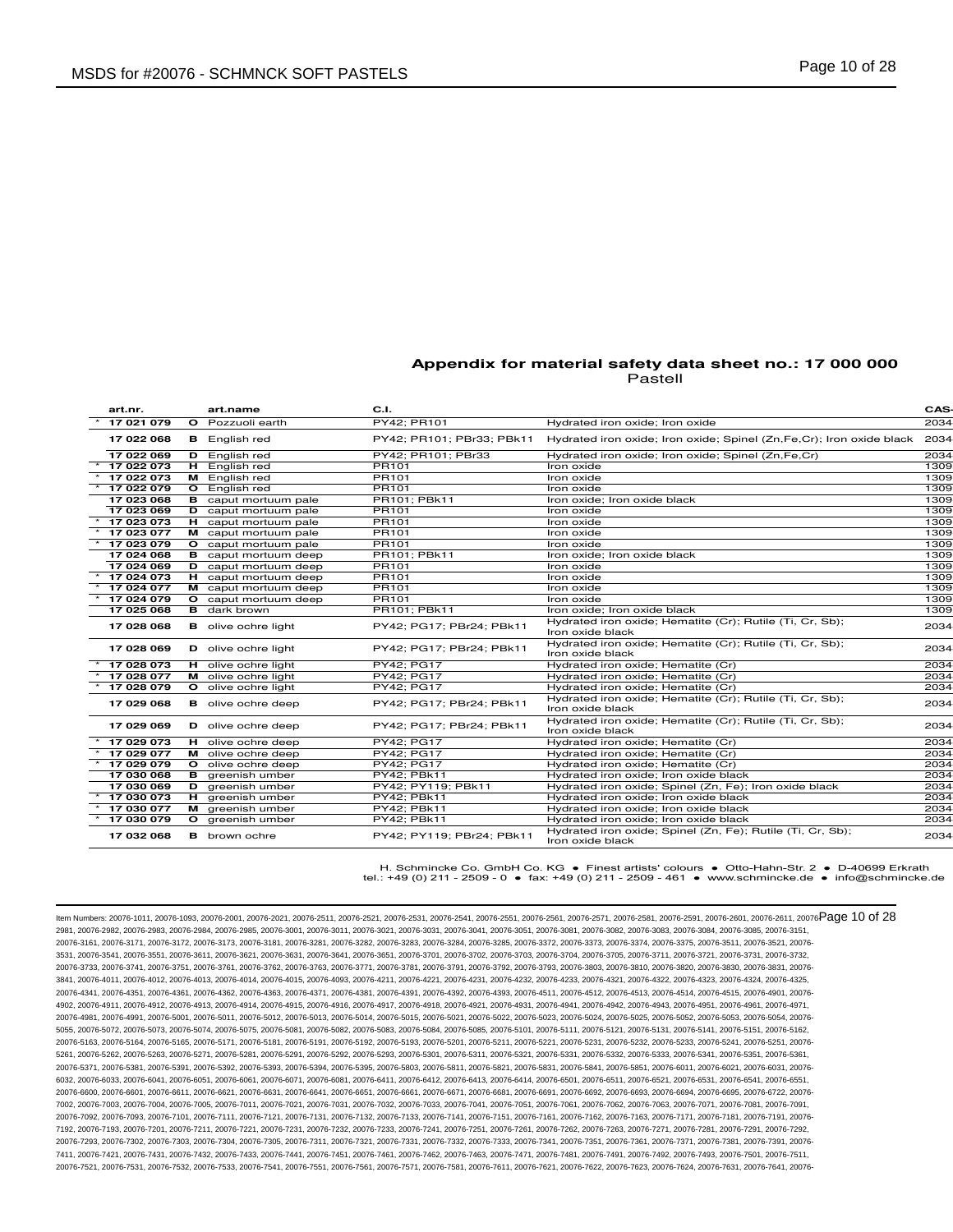| art nr.        | art.name                   | C.I.                      |                                                                                | CAS- |
|----------------|----------------------------|---------------------------|--------------------------------------------------------------------------------|------|
| 17 032 069     | D brown ochre              | PY42; PY119; PBr24; PBk11 | Hydrated iron oxide; Spinel (Zn, Fe); Rutile (Ti, Cr, Sb);<br>Iron oxide black | 2034 |
| $*$ 17 032 073 | H brown ochre              | PY42: PY119: PBr24: PBk11 | Hydrated iron oxide; Spinel (Zn, Fe); Rutile (Ti, Cr, Sb);<br>Iron oxide black | 2034 |
| 17 032 077     | M brown ochre              | PY42; PBr6; PBk11         | Hydrated iron oxide; Iron oxide mix; Iron oxide black                          | 2034 |
| 17 032 079     | <b>O</b> brown ochre       | PY42: PBr6: PBk11         | Hydrated iron oxide: Iron oxide mix: Iron oxide black                          | 2034 |
| 17 033 068     | <b>B</b> burnt green earth | PY119; PR101; PBk11       | Spinel (Zn, Fe); Iron oxide; Iron oxide black                                  | 6818 |
| 17 033 069     | <b>D</b> burnt green earth | PY119; PR101              | Spinel (Zn, Fe); Iron oxide                                                    | 6818 |
| 17 033 073     | H burnt green earth        | PY119; PR101              | Spinel (Zn, Fe); Iron oxide                                                    | 6818 |
| 17 033 077     | M burnt green earth        | PY42; PR101; PBr6         | Hydrated iron oxide; Iron oxide; Iron oxide mix                                | 2034 |
| $*$ 17 033 079 | O burnt green earth        | PY42; PR101; PBr6; PBk11  | Hydrated iron oxide; Iron oxide; Iron oxide mix; Iron oxide black              | 2034 |
| 17 035 068     | <b>B</b> burnt umber       | PBr6: PBk11               | Iron oxide mix: Iron oxide black                                               | 7266 |
| 17 035 069     | D burnt umber              | PBr6: PBk11               | Iron oxide mix: Iron oxide black                                               | 7266 |
| 17 035 073     | H burnt umber              | PY42; PBr6; PBk11         | Hydrated iron oxide; Iron oxide mix; Iron oxide black                          | 2034 |
| 17 035 077     | M burnt umber              | PY42; PBr6; PBk11         | Hydrated iron oxide; Iron oxide mix; Iron oxide black                          | 2034 |
| 17 035 079     | O burnt umber              | PY42; PBr6; PBk11         | Hydrated iron oxide; Iron oxide mix; Iron oxide black                          | 2034 |
| 17 036 068     | <b>B</b> Vandyke brown     | PR101; PBr6; PBr33; PBk11 | Iron oxide; Iron oxide mix; Spinel (Zn, Fe, Cr); Iron oxide black              | 1309 |
| 17 036 069     | <b>D</b> Vandyke brown     | PR101; PBr6; PBr33; PBk11 | Iron oxide; Iron oxide mix; Spinel (Zn, Fe, Cr); Iron oxide black              | 1309 |
| 17 036 073     | H Vandyke brown            | PR101; PBr6; PBk11        | Iron oxide; Iron oxide mix; Iron oxide black                                   | 1309 |
| 17 036 077     | M Vandyke brown            | PR101; PBr6; PBk11        | Iron oxide; Iron oxide mix; Iron oxide black                                   | 1309 |
| 17 036 079     | O Vandyke brown            | PR101; PBr6; PBk11        | Iron oxide; Iron oxide mix; Iron oxide black                                   | 1309 |
| 17 037 068     | <b>B</b> sepia brown       | PY42; PBr6; PBr33; PBk11  | Hydrated iron oxide; Iron oxide mix; Spinel (Zn, Fe, Cr);<br>Iron oxide black  | 2034 |
| 17 037 069     | <b>D</b> sepia brown       | PBr6; PBr33; PBk11        | Iron oxide mix; Spinel (Zn,Fe,Cr); Iron oxide black                            | 7266 |
| 17 037 073     | <b>H</b> sepia brown       | PBr6: PBk11               | Iron oxide mix; Iron oxide black                                               | 7266 |
| 17 037 077     | M sepia brown              | PBr6; PBk11               | Iron oxide mix; Iron oxide black                                               | 7266 |
| 17 037 079     | O sepia brown              | PBr6; PBk11               | Iron oxide mix; Iron oxide black                                               | 7266 |
| 17 038 068     | <b>B</b> walnut brown      | PB29: PBr7: PBk11         | Sodium aluminum silicate; Earth pigment; Iron oxide black                      | 5745 |
| 17 038 069     | D walnut brown             | <b>PB29: PBr7</b>         | Sodium aluminum silicate; Earth pigment                                        | 5745 |
| 17 038 073     | H walnut brown             | <b>PB29; PBr7</b>         | Sodium aluminum silicate; Earth pigment                                        | 5745 |
| 17 038 077     | M walnut brown             | <b>PB29: PBr7</b>         | Sodium aluminum silicate; Earth pigment                                        | 5745 |
| 17 038 079     | <b>O</b> walnut brown      | <b>PB29: PBr7</b>         | Sodium aluminum silicate; Earth pigment                                        | 5745 |
| 17 040 068     | <b>B</b> vermilion         | PR3; PR188; PR242; PBk11  | Beta-Naphthol; Monoazo; Disazocondensation; Iron oxide black                   | 2425 |
| 17 040 069     | <b>D</b> vermilion         | PR3; PR188; PR242         | Beta-Naphthol; Monoazo; Disazocondensation                                     | 2425 |
| 17 040 073     | H vermilion                | PR3; PR188; PR242         | Beta-Naphthol; Monoazo; Disazocondensation                                     | 2425 |
| 17 040 077     | M vermilion                | PR3: PR188: PR242         | Beta-Naphthol; Monoazo; Disazocondensation                                     | 2425 |
| $*$ 17 040 079 | O vermilion                | PR3; PR188; PR242         | Beta-Naphthol; Monoazo; Disazocondensation                                     | 2425 |

H. Schmincke Co. GmbH Co. KG ● Finest artists' colours ● Otto-Hahn-Str. 2 ● D-40699 Erkrath tel.: +49 (0) 211 - 2509 - 0 ● fax: +49 (0) 211 - 2509 - 461 ● www.schmincke.de ● info@schmincke.de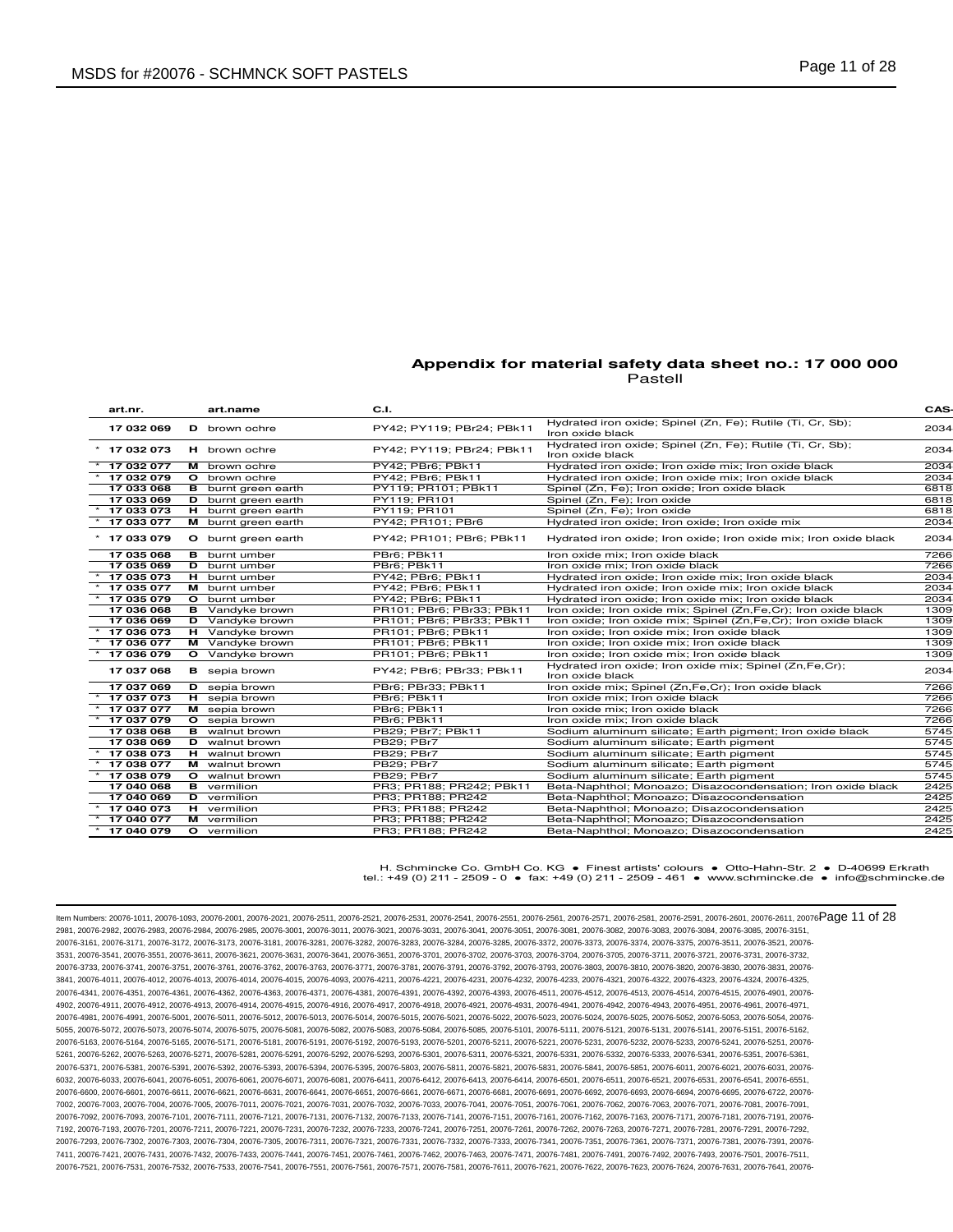| art nr.        | art.name                      | C.I.                                      |                                                                                         | CAS-            |
|----------------|-------------------------------|-------------------------------------------|-----------------------------------------------------------------------------------------|-----------------|
| 17 041 068     | <b>B</b> scarlet              | PR3; PR168; PR254; PBk11                  | Beta-Naphthol; Anthanthrone; Diketo-pyrrolo-pyrrol;<br>Iron oxide black                 | 2425            |
| 17 041 069     | <b>D</b> scarlet              | PR3: PR168: PR254                         | Beta-Naphthol; Anthanthrone; Diketo-pyrrolo-pyrrol                                      | 2425            |
| 17 041 073     | H scarlet                     | PR3; PR168; PR254                         | Beta-Naphthol; Anthanthrone; Diketo-pyrrolo-pyrrol                                      | 2425            |
| 17 041 077     | M scarlet                     | PR3; PR168; PR254                         | Beta-Naphthol; Anthanthrone; Diketo-pyrrolo-pyrrol                                      | 2425            |
| 17 041 079     | O scarlet                     | PR3; PR168; PR254                         | Beta-Naphthol; Anthanthrone; Diketo-pyrrolo-pyrrol                                      | 2425            |
| 17 042 068     | <b>B</b> permanent red 1 pale | PO62; PR242; PBk11                        | Benzimidazolone; Disazocondensation; Iron oxide black                                   | 7560            |
| 17 042 069     | D permanent red 1 pale        | PO62; PR242                               | Benzimidazolone; Disazocondensation                                                     | 7560            |
| 17 042 073     | H permanent red 1 pale        | PO43; PR168                               | Perinone; Anthanthrone                                                                  | 4424            |
| 17 042 077     | M permanent red 1 pale        | PO43; PR168                               | Perinone; Anthanthrone                                                                  | 4424            |
| 17 042 079     | O permanent red 1 pale        | PO43; PR168                               | Perinone; Anthanthrone                                                                  | 4424            |
| 17 043 068     | <b>B</b> Bordeaux             | PR3; PR101; PR254; PV19;<br>PBk11         | Beta-Naphthol; Iron oxide; Diketo-pyrrolo-pyrrol; Quinacridone; Iron<br>oxide black     | 2425<br>1317    |
| 17 043 069     | <b>D</b> Bordeaux             | PR3: PR101: PR254: PV19                   | Beta-Naphthol; Iron oxide; Diketo-pyrrolo-pyrrol; Quinacridone                          | 2425            |
| $*$ 17 043 073 | H Bordeaux                    | PR3; PR101; PR254; PV19                   | Beta-Naphthol; Iron oxide; Diketo-pyrrolo-pyrrol; Quinacridone                          | 2425            |
| $*$ 17 043 077 | M Bordeaux                    | PR3: PR101: PR254: PV19                   | Beta-Naphthol; Iron oxide; Diketo-pyrrolo-pyrrol; Quinacridone                          | 2425            |
| $*$ 17 043 079 | O Bordeaux                    | PR3: PR101: PR254: PV19                   | Beta-Naphthol; Iron oxide; Diketo-pyrrolo-pyrrol; Quinacridone                          | 2425            |
| 17 044 068     | <b>B</b> permanent red 3 deep | PR3; PR112; PR178; PR242;<br>PBk11        | Beta-Naphthol; Naphthol AS; Perylene; Disazocondensation;<br>Iron oxide black           | 2425<br>1317    |
| 17 044 069     | <b>D</b> permanent red 3 deep | PR3; PR112; PR178; PR242                  | Beta-Naphthol; Naphthol AS; Perylene; Disazocondensation                                | 2425            |
| 17 044 073     | H permanent red 3 deep        | PO43: PR112                               | Perinone; Naphthol AS                                                                   | 4424            |
| 17 044 077     | M permanent red 3 deep        | PO43; PR112                               | Perinone; Naphthol AS                                                                   | 4424            |
| 17 044 079     | O permanent red 3 deep        | PO43: PR112                               | Perinone; Naphthol AS                                                                   | 4424            |
| 17 045 068     | <b>B</b> madder lake          | PR3; PR112; PR146; PR187;<br>PR202; PBk11 | Beta-Naphthol; Naphthol AS; Naphthol AS; Naphthol AS;<br>Quinacridone; Iron oxide black | 2425<br>$16-1;$ |
| 17 045 069     | <b>D</b> madder lake          | PR3; PR112; PR146; PR187;<br>PR202        | Beta-Naphthol; Naphthol AS; Naphthol AS; Naphthol AS;<br>Quinacridone                   | 2425<br>$16-1$  |
| 17 045 073     | <b>H</b> madder lake          | PR112; PV19; PB29                         | Naphthol AS; Quinacridone; Sodium aluminum silicate                                     | 6535            |
| 17 045 077     | M madder lake                 | PR112; PV19; PB29                         | Naphthol AS; Quinacridone; Sodium aluminum silicate                                     | 6535            |
| 17 045 079     | <b>O</b> madder lake          | PR112; PV19; PB29                         | Naphthol AS; Quinacridone; Sodium aluminum silicate                                     | 6535            |
| 17 046 068     | <b>B</b> carmine red          | PR3; PR146; PR178; PR242;<br>PBk11        | Beta-Naphthol; Naphthol AS; Perylene; Disazocondensation;<br>Iron oxide black           | 2425<br>1317    |
| 17 046 069     | <b>D</b> carmine red          | PR3; PR146; PR178; PR242                  | Beta-Naphthol; Naphthol AS; Perylene; Disazocondensation                                | 2425            |
| 17 046 073     | <b>H</b> carmine red          | PR112; PV19                               | Naphthol AS; Quinacridone                                                               | 6535            |
|                |                               |                                           |                                                                                         |                 |

H. Schmincke Co. GmbH Co. KG ● Finest artists' colours ● Otto-Hahn-Str. 2 ● D-40699 Erkrath tel.: +49 (0) 211 - 2509 - 0 ● fax: +49 (0) 211 - 2509 - 461 ● www.schmincke.de ● info@schmincke.de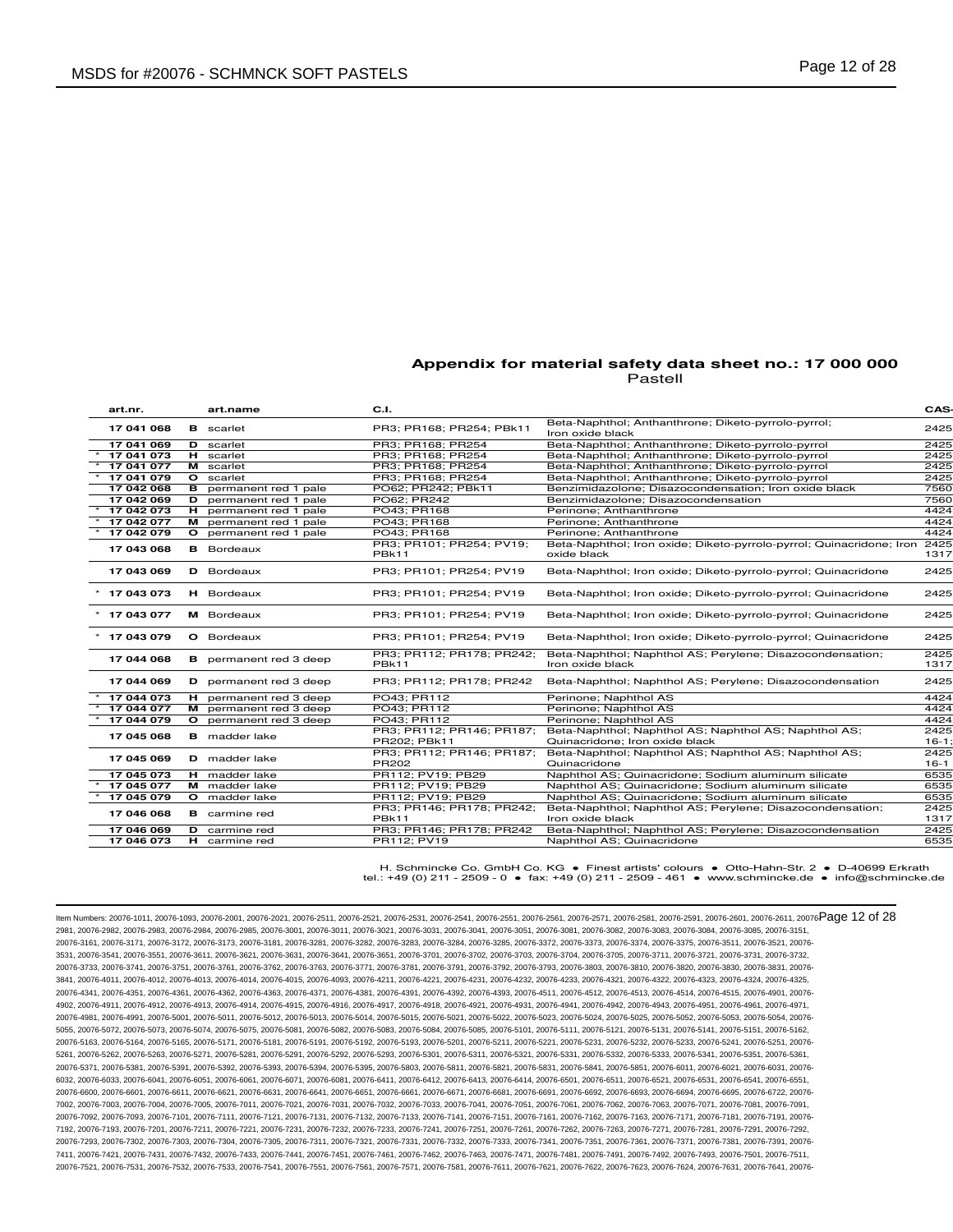| art.nr.        |   | art.name                     | C.I.                      |                                                                                            | CAS-      |
|----------------|---|------------------------------|---------------------------|--------------------------------------------------------------------------------------------|-----------|
| 17 046 077     |   | M carmine red                | PR112; PV19               | Naphthol AS; Quinacridone                                                                  | 6535      |
| 17 046 079     |   | <b>O</b> carmine red         | PR112; PV19               | Naphthol AS; Quinacridone                                                                  | 6535      |
| 17 047 068     |   | <b>B</b> rose madder         | PR122; PR146; PV19; PBk11 | Quinacridone; Naphthol AS; Quinacridone; Iron oxide black                                  | $980 - 3$ |
| 17 047 069     |   | <b>D</b> rose madder         | PR122; PR146; PV19        | Quinacridone; Naphthol AS; Quinacridone                                                    | $980 - 3$ |
| 17 047 073     |   | H rose madder                | <b>PV19</b>               | Quinacridone                                                                               | 1047      |
| 17 047 077     |   | M rose madder                | <b>PV19</b>               | Quinacridone                                                                               | 1047      |
| 17 047 079     |   | O rose madder                | <b>PV19</b>               | Quinacridone                                                                               | 1047      |
| 17 048 068     |   | <b>B</b> quinacridone violet | PR3; PR122; PV19; PBk11   | Beta-Naphthol; Quinacridone; Quinacridone; Iron oxide black                                | 2425      |
| 17 048 069     |   | D quinacridone violet        | PR3; PR122; PV19; PBk11   | Beta-Naphthol; Quinacridone; Quinacridone; Iron oxide black                                | 2425      |
| 17 048 073     |   | H quinacridone violet        | PR3; PR122; PB29          | Beta-Naphthol; Quinacridone; Sodium aluminum silicate                                      | 2425      |
| 17 048 077     | м | quinacridone violet          | PR3; PR122; PB29          | Beta-Naphthol; Quinacridone; Sodium aluminum silicate                                      | 2425      |
| 17 048 079     |   | O quinacridone violet        | PR3; PR122; PB29          | Beta-Naphthol; Quinacridone; Sodium aluminum silicate                                      | 2425      |
| 17 049 068     |   | <b>B</b> purple 1            | PR3; PV19; PV23; PBk11    | Beta-Naphthol; Quinacridone; Dioxazine; Iron oxide black                                   | 2425      |
| 17 049 069     |   | D purple 1                   | PR3: PV19: PV23           | Beta-Naphthol; Quinacridone; Dioxazine                                                     | 2425      |
| $*$ 17 049 073 |   | H purple 1                   | PR146; PV19; PB29         | Naphthol AS; Quinacridone; Sodium aluminum silicate                                        | 5280      |
| 17 049 077     |   | M purple 1                   | PR146: PV19: PB29         | Naphthol AS; Quinacridone; Sodium aluminum silicate                                        | 5280      |
| 17 049 079     |   | O purple 1                   | PR146; PV19; PB29         | Naphthol AS; Quinacridone; Sodium aluminum silicate                                        | 5280      |
| 17 050 068     |   | <b>B</b> purple 2            | PR122; PV15; PV23; PBk11  | Quinacridone; Sodium aluminum silicate; Dioxazine;<br>Iron oxide black                     | $980 - 2$ |
| 17 050 069     |   | D purple 2                   | PR122; PV15; PV23         | Quinacridone: Sodium aluminum silicate: Dioxazine                                          | $980 - 3$ |
| 17 050 073     |   | H purple 2                   | PR146: PV15               | Naphthol AS; Sodium aluminum silicate                                                      | 5280      |
| 17 050 077     |   | M purple 2                   | PR146; PV15               | Naphthol AS; Sodium aluminum silicate                                                      | 5280      |
| 17 050 079     |   | O purple 2                   | PR146; PV15               | Naphthol AS; Sodium aluminum silicate                                                      | 5280      |
| 17 052 068     |   | <b>B</b> manganese violet    | PV15; PV16; PV23; PBk11   | Sodium aluminum silicate; Manganese-ammonium pyrophosphate;<br>Dioxazine; Iron oxide black | 1276      |
| 17 052 069     |   | <b>D</b> manganese violet    | PV15; PV16; PV23          | Sodium aluminum silicate; Manganese-ammonium pyrophosphate;<br>Dioxazine                   | 1276      |
| $*$ 17 052 073 |   | <b>H</b> manganese violet    | PV15: PV16: PV23          | Sodium aluminum silicate; Manganese-ammonium pyrophosphate;<br>Dioxazine                   | 1276      |
| $*$ 17 052 077 |   | M manganese violet           | PV15; PV16; PV23          | Sodium aluminum silicate; Manganese-ammonium pyrophosphate;<br>Dioxazine                   | 1276      |
| $*$ 17 052 079 |   | O manganese violet           | PV15; PV16; PV23          | Sodium aluminum silicate; Manganese-ammonium pyrophosphate;<br>Dioxazine                   | 1276      |
| 17 054 069     |   | D red violet                 | PV15; PV19                | Sodium aluminum silicate; Quinacridone                                                     | 1276      |
| 17 055 069     |   | <b>D</b> reddish violet deep | PR202; PV15; PV23         | Quinacridone; Sodium aluminum silicate; Dioxazine                                          | 1047      |
| 17 056 068     |   | <b>B</b> reddish violet      | PV15; PV23; PBk11         | Sodium aluminum silicate; Dioxazine; Iron oxide black                                      | 1276      |
| 17 056 069     |   | D reddish violet             | PV15; PV23                | Sodium aluminum silicate; Dioxazine                                                        | 1276      |
| 17 056 073     |   | H reddish violet             | <b>PV15</b>               | Sodium aluminum silicate                                                                   | 1276      |
| 17 056 077     |   | M reddish violet             | <b>PV15</b>               | Sodium aluminum silicate                                                                   | 1276      |
|                |   |                              |                           |                                                                                            |           |

H. Schmincke Co. GmbH Co. KG ● Finest artists' colours ● Otto-Hahn-Str. 2 ● D-40699 Erkrath tel.: +49 (0) 211 - 2509 - 0 ● fax: +49 (0) 211 - 2509 - 461 ● www.schmincke.de ● info@schmincke.de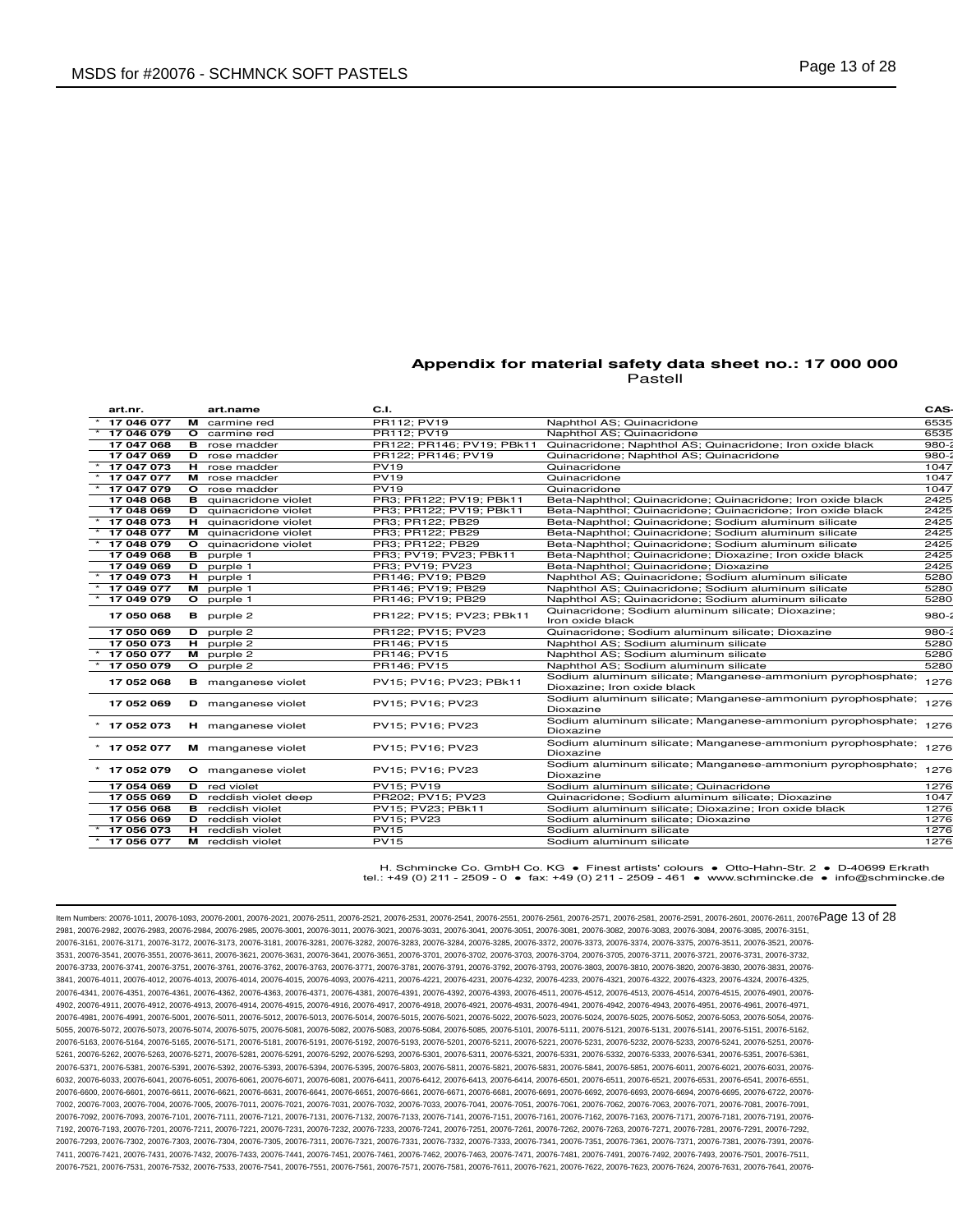| art.nr.    | art.name                   | C.I.                                    |                                                                                             | CAS-             |
|------------|----------------------------|-----------------------------------------|---------------------------------------------------------------------------------------------|------------------|
| 17 056 079 | O reddish violet           | <b>PV15</b>                             | Sodium aluminum silicate                                                                    | 1276             |
| 17 057 068 | <b>B</b> bluish violet     | PV15; PV23; PB15:1; PBk11               | Sodium aluminum silicate; Dioxazine; Phthalocyanine (Cu);<br>Iron oxide black               | 1276             |
| 17 057 069 | <b>D</b> bluish violet     | PV15: PV23: PB15:1                      | Sodium aluminum silicate; Dioxazine; Phthalocyanine (Cu)                                    | 1276             |
| 17 057 073 | <b>H</b> bluish violet     | <b>PV15</b>                             | Sodium aluminum silicate                                                                    | 1276             |
| 17 057 077 | M bluish violet            | <b>PV15: PB29</b>                       | Sodium aluminum silicate: Sodium aluminum silicate                                          | 1276             |
| 17 057 079 | O bluish violet            | PV15; PB29                              | Sodium aluminum silicate; Sodium aluminum silicate                                          | 1276             |
| 17 059 068 | <b>B</b> deep violet       | PV19; PV23; PB15; PB29;<br><b>PBk11</b> | Quinacridone; Dioxazine; Phthalocyanine (Cu); Sodium aluminum<br>silicate; Iron oxide black | 1047<br>$61 - 9$ |
| 17 059 069 | D deep violet              | PV19; PV23; PB15; PB29                  | Quinacridone; Dioxazine; Phthalocyanine (Cu); Sodium aluminum<br>silicate                   | 1047             |
| 17 059 073 | H deep violet              | PR146: PV15: PB29                       | Naphthol AS; Sodium aluminum silicate; Sodium aluminum silicate 5280                        |                  |
| 17 059 077 | M deep violet              | <b>PV15</b>                             | Sodium aluminum silicate                                                                    | 1276             |
| 17 059 079 | O deep violet              | PV15                                    | Sodium aluminum silicate                                                                    | 1276             |
| 17 060 069 | D ultramarine blue deep    | PB15:6; PB15:2; PB29; PV23              | Phthalocyanine (Cu); Phthalocyanine (Cu); Sodium aluminum<br>silicate; Dioxazine            | $147 -$          |
| 17 061 068 | <b>B</b> phthalo blue deep | PB15; PB15:1; PB29; PBk11               | Phthalocyanine (Cu); Phthalocyanine (Cu); Sodium aluminum<br>silicate; Iron oxide black     | $147 -$          |
| 17 061 069 | D phthalo blue deep        | PB15: PB15:1: PB29: PBk11               | Phthalocyanine (Cu); Phthalocyanine (Cu); Sodium aluminum<br>silicate; Iron oxide black     | $147 -$          |
| 17 061 073 | H phthalo blue deep        | PV23; PB15:1; PB29; PBk11               | Dioxazine; Phthalocyanine (Cu); Sodium aluminum silicate; Iron<br>oxide black               | 6358             |
| 17 061 077 | M phthalo blue deep        | PV23; PB15:1; PB29; PBk11               | Dioxazine; Phthalocyanine (Cu); Sodium aluminum silicate; Iron<br>oxide black               | 6358             |
| 17 061 079 | O phthalo blue deep        | PV23; PB15:1; PB29; PBk11               | Dioxazine; Phthalocyanine (Cu); Sodium aluminum silicate; Iron<br>oxide black               | 6358             |
| 17 062 068 | <b>B</b> ultramarine light | PV23; PB15:1; PB29; PBk11               | Dioxazine; Phthalocyanine (Cu); Sodium aluminum silicate; Iron<br>oxide black               | 6358             |
| 17 062 069 | <b>D</b> ultramarine light | PV23: PB15:1: PB29                      | Dioxazine; Phthalocyanine (Cu); Sodium aluminum silicate                                    | 6358             |
| 17 062 073 | <b>H</b> ultramarine light | <b>PB29</b>                             | Sodium aluminum silicate                                                                    | 5745             |
| 17 062 077 | M ultramarine light        | <b>PB29</b>                             | Sodium aluminum silicate                                                                    | 5745             |
| 17 062 079 | O ultramarine light        | <b>PB29</b>                             | Sodium aluminum silicate                                                                    | 5745             |
| 17 063 068 | <b>B</b> ultramarine deep  | PV23; PB15:1; PB29; PBk11               | Dioxazine; Phthalocyanine (Cu); Sodium aluminum silicate; Iron<br>oxide black               | 6358             |
| 17 063 069 | <b>D</b> ultramarine deep  | PV23; PB15:1; PB29                      | Dioxazine; Phthalocyanine (Cu); Sodium aluminum silicate                                    | 6358             |
| 17 063 073 | <b>H</b> ultramarine deep  | <b>PB29</b>                             | Sodium aluminum silicate                                                                    | 5745             |
| 17 063 077 | M ultramarine deep         | <b>PB29</b>                             | Sodium aluminum silicate                                                                    | 5745             |
| 17 063 079 | <b>O</b> ultramarine deep  | <b>PB29</b>                             | Sodium aluminum silicate                                                                    | 5745             |
|            |                            |                                         |                                                                                             |                  |

H. Schmincke Co. GmbH Co. KG ● Finest artists' colours ● Otto-Hahn-Str. 2 ● D-40699 Erkrath tel.: +49 (0) 211 - 2509 - 0 ● fax: +49 (0) 211 - 2509 - 461 ● www.schmincke.de ● info@schmincke.de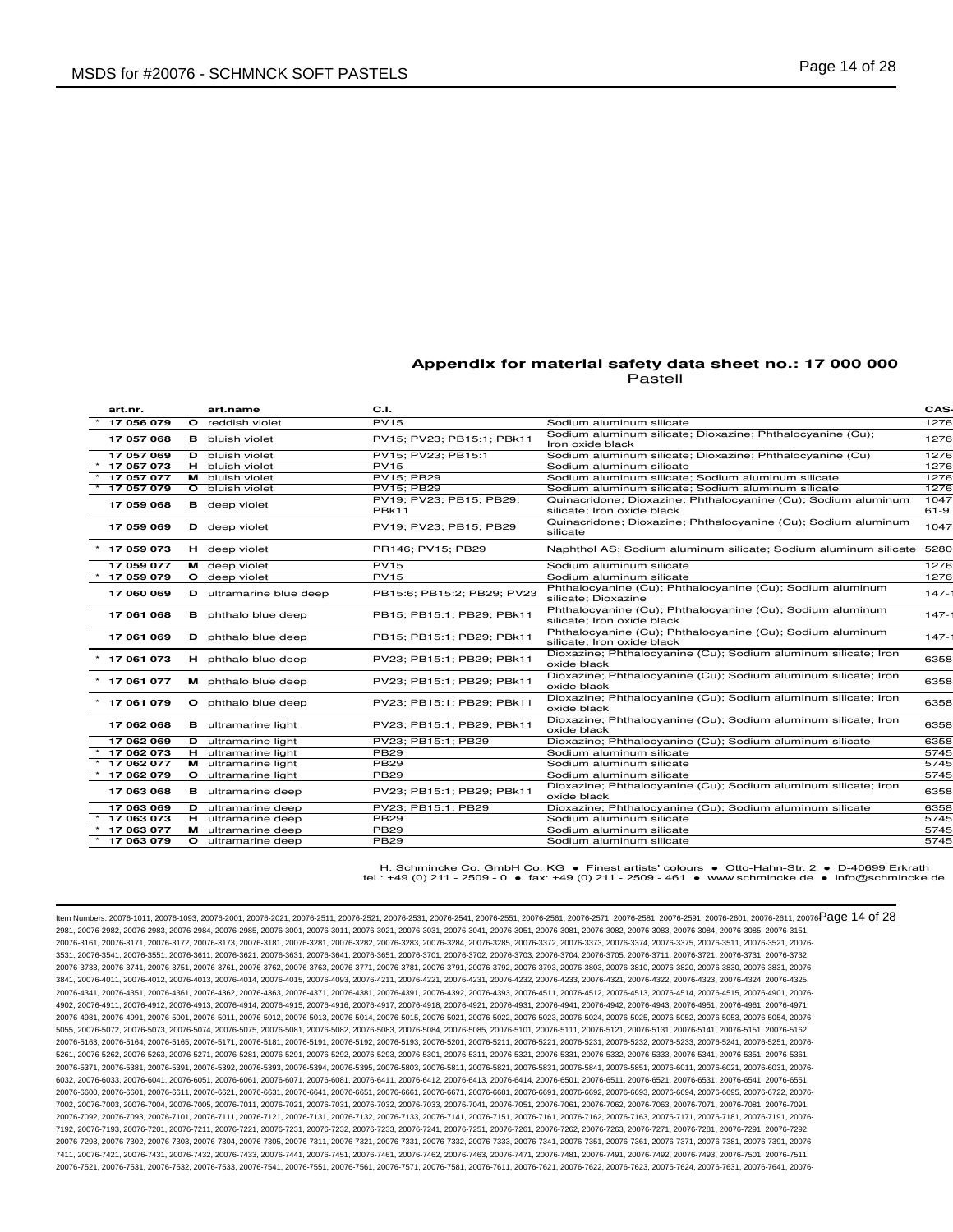| art.nr.        | art.name                   | C.I.                                    |                                                                                                     | CAS-         |
|----------------|----------------------------|-----------------------------------------|-----------------------------------------------------------------------------------------------------|--------------|
| 17 064 068     | <b>B</b> cobalt blue hue   | PB15:1: PB29: PBk11                     | Phthalocyanine (Cu); Sodium aluminum silicate; Iron oxide black                                     | $147 -$      |
| 17 064 069     | D cobalt blue hue          | PB15:1: PB29                            | Phthalocyanine (Cu); Sodium aluminum silicate                                                       | $147 -$      |
| 17 064 073     | <b>H</b> cobalt blue hue   | PB15:1; PB29                            | Phthalocyanine (Cu); Sodium aluminum silicate                                                       | $147 -$      |
| 17 064 077     | M cobalt blue hue          | PB15:1; PB29                            | Phthalocyanine (Cu); Sodium aluminum silicate                                                       | $147 -$      |
| 17 064 079     | <b>O</b> cobalt blue hue   | PB15:1; PB29                            | Phthalocyanine (Cu); Sodium aluminum silicate                                                       | $147 -$      |
| 17 065 068     | <b>B</b> greenish blue     | PB15:1: PG7: PBk11                      | Phthalocyanine (Cu); Phthalocyanine (Cu, Cl); Iron oxide black                                      | $147 -$      |
| 17 065 069     | D greenish blue            | PB15:1: PG7                             | Phthalocyanine (Cu); Phthalocyanine (Cu, Cl)                                                        | $147 -$      |
| 17 065 073     | H greenish blue            | PB15:1; PG7                             | Phthalocyanine (Cu); Phthalocyanine (Cu, Cl)                                                        | $147 -$      |
| 17 065 077     | M areenish blue            | PB15:1: PG7                             | Phthalocyanine (Cu); Phthalocyanine (Cu, Cl)                                                        | $147 -$      |
| 17 065 079     | O greenish blue            | PB15:1; PG7                             | Phthalocyanine (Cu); Phthalocyanine (Cu, Cl)                                                        | $147 -$      |
| 17 066 068     | <b>B</b> Prussian blue     | PB27; PB29; PB66; PBk11                 | Iron-cyan-complex; Sodium aluminum silicate; Indigo, synthetic;<br>Iron oxide black                 | 1403<br>1317 |
| 17 066 069     | <b>D</b> Prussian blue     | PB27: PB29: PB66                        | Iron-cyan-complex; Sodium aluminum silicate; Indigo, synthetic                                      | 1403         |
| 17 066 073     | H Prussian blue            | PV23; PB15:1; PB29; PG7;<br><b>PG17</b> | Dioxazine; Phthalocyanine (Cu); Sodium aluminum silicate;<br>Phthalocyanine (Cu, Cl); Hematite (Cr) | 6358<br>38-9 |
| 17 066 077     | M Prussian blue            | <b>PB36</b>                             | Spinel (Co, Al, Cr)                                                                                 | 6818         |
| 17 066 079     | <b>O</b> Prussian blue     | <b>PB36</b>                             | Spinel (Co, Al, Cr)                                                                                 | 6818         |
| 17 067 068     | <b>B</b> indigo hue        | PB15; PB15:1; PBk11                     | Phthalocyanine (Cu); Phthalocyanine (Cu); Iron oxide black                                          | $147 -$      |
| 17 067 069     | <b>D</b> indigo hue        | PB15; PB15:1; PBk11                     | Phthalocyanine (Cu); Phthalocyanine (Cu); Iron oxide black                                          | $147 -$      |
| 17 067 073     | <b>H</b> indigo hue        | PB15; PB15:1; PBk11                     | Phthalocyanine (Cu); Phthalocyanine (Cu); Iron oxide black                                          | $147 -$      |
| 17 067 077     | M indigo hue               | PB15; PB15:1; PBk11                     | Phthalocyanine (Cu); Phthalocyanine (Cu); Iron oxide black                                          | $147 -$      |
| 17 067 079     | O indigo hue               | PB15; PB15:1; PBk11                     | Phthalocyanine (Cu); Phthalocyanine (Cu); Iron oxide black                                          | $147 -$      |
| 17 068 068     | <b>B</b> bluish green      | PB36; PB15:1; PG7; PBk11                | Spinel (Co, Al, Cr); Phthalocyanine (Cu); Phthalocyanine (Cu, Cl);<br>Iron oxide black              | 6818         |
| 17 068 069     | <b>D</b> bluish green      | PB36; PB15:1; PG7; PBk11                | Spinel (Co, Al, Cr); Phthalocyanine (Cu); Phthalocyanine (Cu, Cl);<br>Iron oxide black              | 6818         |
| $*$ 17 068 073 | H bluish green             | PB36; PB15:1; PG7; PBk11                | Spinel (Co, Al, Cr); Phthalocyanine (Cu); Phthalocyanine (Cu, Cl);<br>Iron oxide black              | 6818         |
| $*$ 17 068 077 | M bluish green             | PB36: PB15:1: PG7: PBk11                | Spinel (Co, Al, Cr); Phthalocyanine (Cu); Phthalocyanine (Cu, Cl);<br>Iron oxide black              | 6818         |
| 17 068 079     | O bluish green             | PB36; PB15:1; PG7                       | Spinel (Co, Al, Cr); Phthalocyanine (Cu); Phthalocyanine (Cu, Cl)                                   | 6818         |
| 17 069 068     | <b>B</b> bluish green deep | PB15; PB15:1; PB29; PBk11               | Phthalocyanine (Cu); Phthalocyanine (Cu); Sodium aluminum<br>silicate: Iron oxide black             | $147 -$      |
| $*$ 17 069 069 | D bluish green deep        | PB15: PB15:1: PB29: PBk11               | Phthalocyanine (Cu); Phthalocyanine (Cu); Sodium aluminum<br>silicate; Iron oxide black             | $147 -$      |
|                |                            |                                         |                                                                                                     |              |

H. Schmincke Co. GmbH Co. KG ● Finest artists' colours ● Otto-Hahn-Str. 2 ● D-40699 Erkrath tel.: +49 (0) 211 - 2509 - 0 ● fax: +49 (0) 211 - 2509 - 461 ● www.schmincke.de ● info@schmincke.de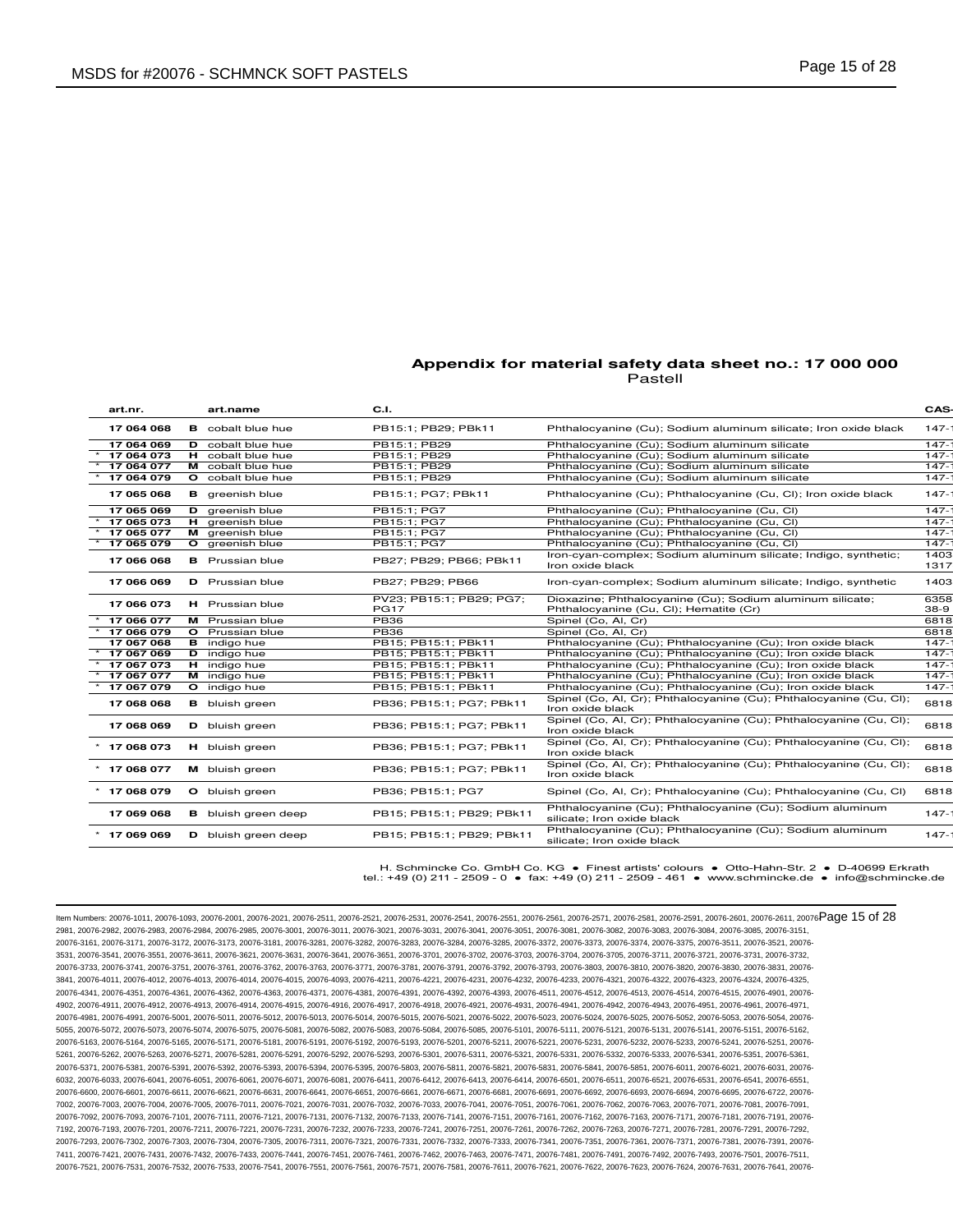| art.nr.        | art.name                    | C.I.                             |                                                                                                       | CAS-             |
|----------------|-----------------------------|----------------------------------|-------------------------------------------------------------------------------------------------------|------------------|
| 17 069 073     | H bluish green deep         | PB15; PB15:1; PB29; PBk11        | Phthalocyanine (Cu); Phthalocyanine (Cu); Sodium aluminum<br>silicate; Iron oxide black               | $147 -$          |
| $*$ 17 069 077 | M bluish green deep         | PB15; PB15:1; PB29; PBk11        | Phthalocyanine (Cu); Phthalocyanine (Cu); Sodium aluminum<br>silicate: Iron oxide black               | $147 -$          |
| 17 069 079     | O bluish green deep         | PB15; PB15:1; PB29; PBk11        | Phthalocyanine (Cu); Phthalocyanine (Cu); Sodium aluminum<br>silicate; Iron oxide black               | $147 -$          |
| 17 070 068     | <b>B</b> leaf green deep    | PY74; PG7; PBk11                 | Monoazo; Phthalocyanine (Cu, Cl); Iron oxide black                                                    | 6358             |
| 17 070 069     | D leaf green deep           | PY74; PG7; PBk11                 | Monoazo; Phthalocyanine (Cu, Cl); Iron oxide black                                                    | 6358             |
| 17 070 073     | H leaf green deep           | PY74; PG7; PBk11                 | Monoazo; Phthalocyanine (Cu, Cl); Iron oxide black                                                    | 6358             |
| 17 070 077     | M leaf green deep           | PY74; PG7; PBk11                 | Monoazo; Phthalocyanine (Cu, Cl); Iron oxide black                                                    | 6358             |
| 17 070 079     | O leaf green deep           | PY74; PG7; PBk11                 | Monoazo; Phthalocyanine (Cu, Cl); Iron oxide black                                                    | 6358             |
| 17 071 068     | <b>B</b> light green        | PG7: PBk11                       | Phthalocyanine (Cu, Cl); Iron oxide black                                                             | 1328             |
| 17 071 069     | <b>D</b> light green        | PG7                              | Phthalocyanine (Cu, CI)                                                                               | 1328             |
| 17 071 073     | <b>H</b> light green        | PG7                              | Phthalocyanine (Cu, CI)                                                                               | 1328             |
| 17 071 077     | M light green               | PG7                              | Phthalocyanine (Cu, Cl)                                                                               | 1328             |
| 17 071 079     | O light green               | PG7                              | Phthalocyanine (Cu, Cl)                                                                               | 1328             |
| 17 072 068     | <b>B</b> leaf green 1       | PY53; PG7; PG17; PBr24;<br>PBk11 | Rutile (Ti, Ni, Sb); Phthalocyanine (Cu, Cl); Hematite (Cr); Rutile<br>(Ti, Cr, Sb); Iron oxide black | 8007<br>$61 - 9$ |
| 17 072 069     | D leaf green 1              | PY53; PG7; PG17; PBr24           | Rutile (Ti, Ni, Sb); Phthalocyanine (Cu, Cl); Hematite (Cr); Rutile<br>(Ti, Cr, Sb)                   | 8007             |
| $*$ 17 072 073 | H leaf green 1              | PY3; PY138; PG7; PG17            | Monoazo; Chinophthalone; Phthalocyanine (Cu, Cl); Hematite (Cr)                                       | 6486             |
| 17 072 073     | M leaf green 1              | PY3; PY138; PG7                  | Monoazo; Chinophthalone; Phthalocyanine (Cu, Cl)                                                      | 6486             |
| 17 072 073     | O leaf green 1              | PY3; PY138; PG7                  | Monoazo; Chinophthalone; Phthalocyanine (Cu, Cl)                                                      | 6486             |
| 17 073 068     | <b>B</b> leaf green 2       | PG17; PB15:1; PBk11              | Hematite (Cr); Phthalocyanine (Cu); Iron oxide black                                                  | 1308             |
| 17 073 069     | D leaf green 2              | PG17; PB15:1                     | Hematite (Cr); Phthalocyanine (Cu)                                                                    | 1308             |
| 17 073 073     | H leaf green 2              | PG17; PB15:1                     | Hematite (Cr); Phthalocyanine (Cu)                                                                    | 1308             |
| 17 073 077     | M leaf green 2              | PG17; PB15:1                     | Hematite (Cr); Phthalocyanine (Cu)                                                                    | 1308             |
| 17 073 079     | O leaf green 2              | <b>PG7: PG17</b>                 | Phthalocyanine (Cu, Cl); Hematite (Cr)                                                                | 1328             |
| 17 074 068     | <b>B</b> phthalo green deep | PG7; PBk11                       | Phthalocyanine (Cu, Cl); Iron oxide black                                                             | 1328             |
| 17 074 069     | D phthalo green deep        | PG7; PBk11                       | Phthalocyanine (Cu, Cl); Iron oxide black                                                             | 1328             |
| 17 074 073     | H phthalo green deep        | PG7: PBk11                       | Phthalocyanine (Cu, Cl); Iron oxide black                                                             | 1328             |
| 17 074 077     | M phthalo green deep        | PG7; PBk11                       | Phthalocyanine (Cu, Cl); Iron oxide black                                                             | 1328             |
| 17 074 079     | O phthalo green deep        | PG7: PBk11                       | Phthalocyanine (Cu, Cl); Iron oxide black                                                             | 1328             |
| 17 075 068     | <b>B</b> mossy green 1      | PY53; PG7; PG17; PBr24;<br>PBk11 | Rutile (Ti, Ni, Sb); Phthalocyanine (Cu, Cl); Hematite (Cr); Rutile<br>(Ti, Cr, Sb); Iron oxide black | 8007<br>$61 - 9$ |
| 17 075 069     | D mossy green 1             | PY53; PG7; PG17; PBr24           | Rutile (Ti, Ni, Sb); Phthalocyanine (Cu, Cl); Hematite (Cr); Rutile<br>(Ti, Cr, Sb)                   | 8007             |

H. Schmincke Co. GmbH Co. KG ● Finest artists' colours ● Otto-Hahn-Str. 2 ● D-40699 Erkrath tel.: +49 (0) 211 - 2509 - 0 ● fax: +49 (0) 211 - 2509 - 461 ● www.schmincke.de ● info@schmincke.de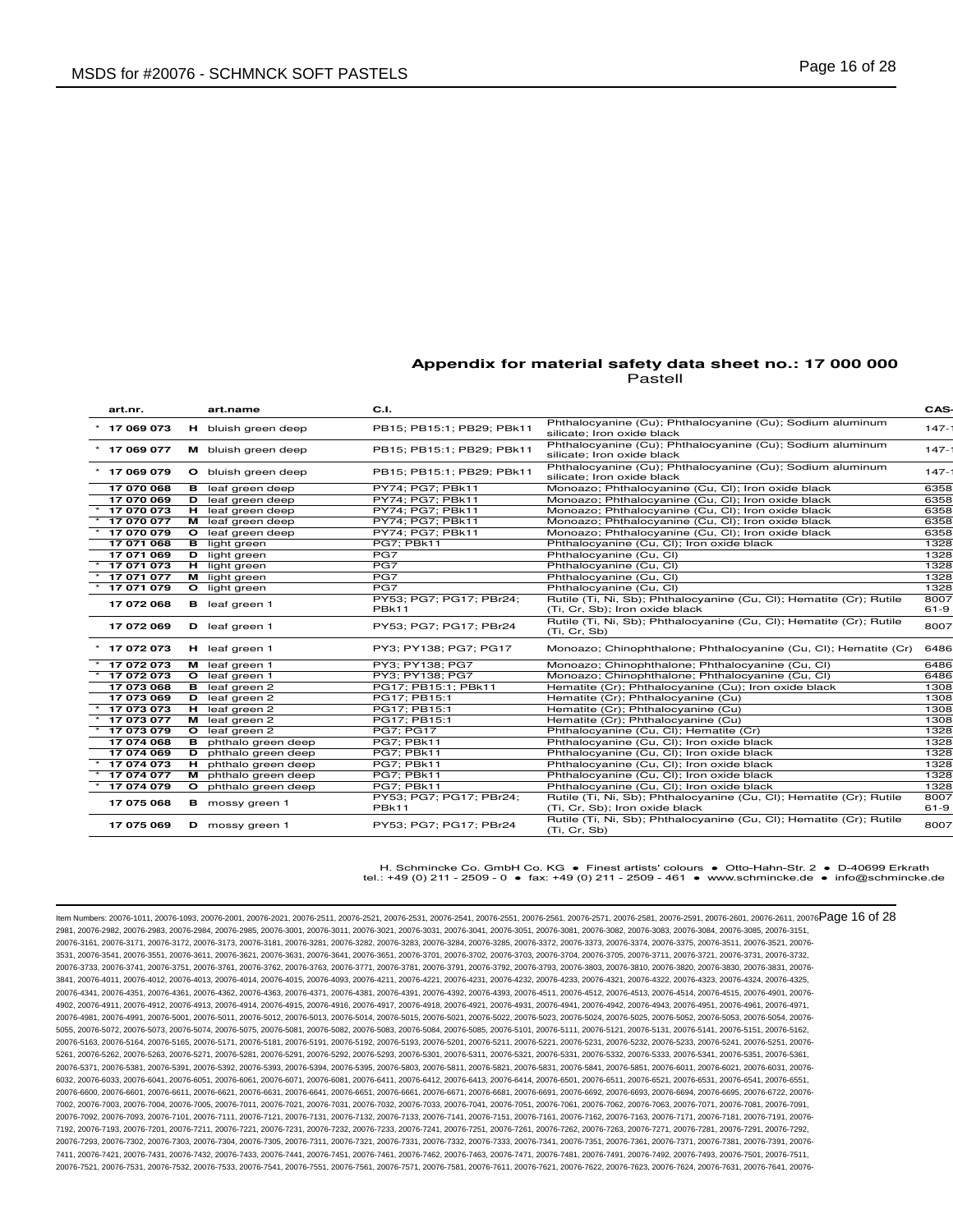| art.nr.        | art.name                 | C.I.                                   |                                                                                                              | CAS-             |
|----------------|--------------------------|----------------------------------------|--------------------------------------------------------------------------------------------------------------|------------------|
| 17 075 073     | H mossy green 1          | PY53; PG7; PB29; PBr24                 | Rutile (Ti, Ni, Sb); Phthalocyanine (Cu, Cl); Sodium aluminum<br>silicate; Rutile (Ti, Cr, Sb)               | 8007             |
| 17 075 077     | M mossy green 1          | PY53: PG7: PBr24                       | Rutile (Ti, Ni, Sb); Phthalocyanine (Cu, Cl); Rutile (Ti, Cr, Sb)                                            | 8007             |
| 17 075 079     | O mossy green 1          | PY53; PG7; PBr24                       | Rutile (Ti, Ni, Sb); Phthalocyanine (Cu, Cl); Rutile (Ti, Cr, Sb)                                            | 8007             |
| 17 076 068     | <b>B</b> mossy green 2   | PY74; PG7; PBk11                       | Monoazo; Phthalocyanine (Cu, Cl); Iron oxide black                                                           | 6358             |
| 17 076 069     | D mossy green 2          | <b>PY74: PG7</b>                       | Monoazo; Phthalocyanine (Cu, Cl)                                                                             | 6358             |
| 17 076 073     | H mossy green 2          | <b>PY74: PG7</b>                       | Monoazo; Phthalocyanine (Cu, Cl)                                                                             | 6358             |
| 17 076 077     | M mossy green 2          | <b>PY74: PG7</b>                       | Monoazo; Phthalocyanine (Cu, Cl)                                                                             | 6358             |
| 17 076 079     | O mossy green 2          | <b>PY74: PG7</b>                       | Monoazo; Phthalocyanine (Cu, Cl)                                                                             | 6358             |
| 17 077 068     | <b>B</b> may green       | PY74: PG7: PBk11                       | Monoazo; Phthalocyanine (Cu, Cl); Iron oxide black                                                           | 6358             |
| 17 077 069     | <b>D</b> may green       | PY74; PG7                              | Monoazo; Phthalocyanine (Cu, Cl)                                                                             | 6358             |
| 17 077 073     | H may green              | <b>PY74: PG7</b>                       | Monoazo; Phthalocyanine (Cu, Cl)                                                                             | 6358             |
| 17 077 077     | M may green              | <b>PY74; PG7</b>                       | Monoazo; Phthalocyanine (Cu, Cl)                                                                             | 6358             |
| 17 077 079     | O may green              | <b>PY74: PG7</b>                       | Monoazo; Phthalocyanine (Cu, Cl)                                                                             | 6358             |
| 17 080 068     | <b>B</b> cold green 1    | PG19; PG17; PB29; PBk11                | Spinel (Co, Zn); Hematite (Cr); Sodium aluminum silicate; Iron<br>oxide black                                | 8011             |
| 17 080 069     | D cold green 1           | PG19; PG17; PB29                       | Spinel (Co, Zn); Hematite (Cr); Sodium aluminum silicate                                                     | 8011             |
| 17 080 073     | H cold green 1           | PB29; PG17                             | Sodium aluminum silicate; Hematite (Cr)                                                                      | 5745             |
| 17 080 077     | M cold green 1           | PB29: PG17                             | Sodium aluminum silicate: Hematite (Cr)                                                                      | 5745             |
| 17 080 079     | O cold green 1           | PB29; PG17                             | Sodium aluminum silicate; Hematite (Cr)                                                                      | 5745             |
| 17 081 068     | <b>B</b> cold green deep | PG26: PBk11: PB15: PG7                 | Spinel (Co,Cr); Iron oxide black; Phthalocyanine (Cu);<br>Phthalocyanine (Cu, CI)                            | 6818             |
| 17 081 069     | D cold green deep        | PG26; PB29; PB15; PG7;<br><b>PBk11</b> | Spinel (Co,Cr); Sodium aluminum silicate; Phthalocyanine (Cu);<br>Phthalocyanine (Cu, Cl); Iron oxide black  | 6818<br>$61 - 9$ |
| $*$ 17 081 073 | H cold green deep        | PG26; PB29; PB15; PG7;<br><b>PBk11</b> | Spinel (Co, Cr); Sodium aluminum silicate; Phthalocyanine (Cu);<br>Phthalocyanine (Cu, Cl); Iron oxide black | 6818<br>$61 - 9$ |
| $*$ 17 081 077 | M cold green deep        | PG26; PB29; PB15; PG7;<br><b>PBk11</b> | Spinel (Co, Cr); Sodium aluminum silicate; Phthalocyanine (Cu);<br>Phthalocyanine (Cu, Cl); Iron oxide black | 6818<br>$61 - 9$ |
| * 17 081 079   | O cold green deep        | PG26; PB29; PB15; PG7;<br><b>PBk11</b> | Spinel (Co, Cr); Sodium aluminum silicate; Phthalocyanine (Cu);<br>Phthalocyanine (Cu, Cl); Iron oxide black | 6818<br>$61 - 9$ |
| 17 082 068     | <b>B</b> Verona green    | PB29: PG17: PBk11                      | Sodium aluminum silicate; Hematite (Cr); Iron oxide black                                                    | 5745             |
| 17 082 069     | <b>D</b> Verona green    | PB29: PG17: PBk11                      | Sodium aluminum silicate; Hematite (Cr); Iron oxide black                                                    | 5745             |
| 17 082 073     | H Verona green           | PB29: PG17                             | Sodium aluminum silicate; Hematite (Cr)                                                                      | 5745             |
| 17 082 077     | M Verona green           | PB29; PG17                             | Sodium aluminum silicate; Hematite (Cr)                                                                      | 5745             |
| 17 082 079     | O Verona green           | PB29; PG17                             | Sodium aluminum silicate; Hematite (Cr)                                                                      | 5745             |
| 17 083 068     | <b>B</b> Bohemian green  | PY42; PG17; PBk11                      | Hydrated iron oxide; Hematite (Cr); Iron oxide black                                                         | 2034             |
| 17 083 069     | <b>D</b> Bohemian green  | PY42; PG17; PBk11                      | Hydrated iron oxide; Hematite (Cr); Iron oxide black                                                         | 2034             |
| 17 083 073     | H Bohemian green         | PY42; PG17; PBk11                      | Hydrated iron oxide; Hematite (Cr); Iron oxide black                                                         | 2034             |
| 17 083 077     | M Bohemian green         | PY42; PG17                             | Hydrated iron oxide; Hematite (Cr)                                                                           | 2034             |
|                |                          |                                        |                                                                                                              |                  |

H. Schmincke Co. GmbH Co. KG ● Finest artists' colours ● Otto-Hahn-Str. 2 ● D-40699 Erkrath tel.: +49 (0) 211 - 2509 - 0 ● fax: +49 (0) 211 - 2509 - 461 ● www.schmincke.de ● info@schmincke.de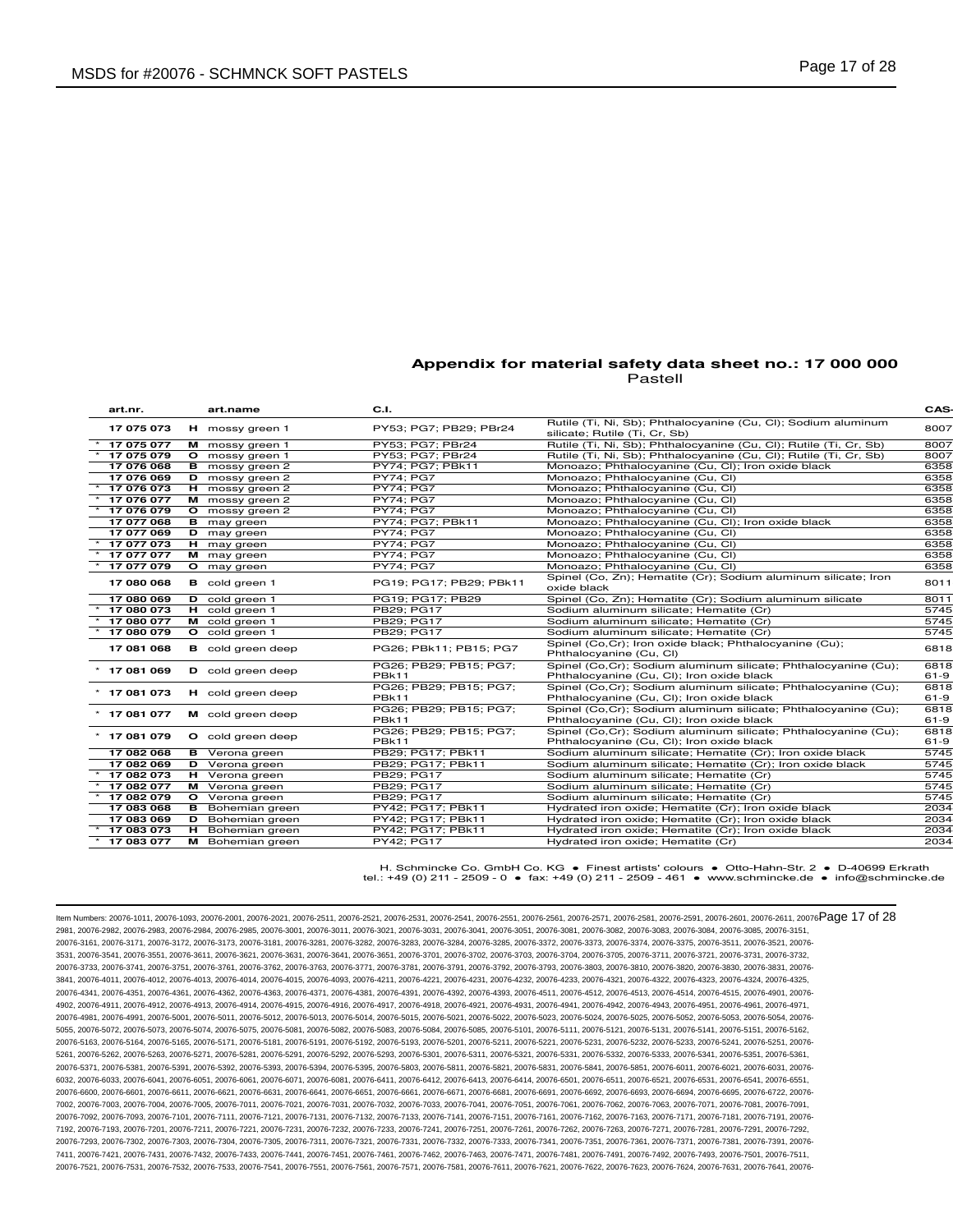| PY42: PG17: PBk11<br>17 083 079<br>O Bohemian green<br>Hydrated iron oxide; Hematite (Cr); Iron oxide black<br>17 084 068<br><b>B</b> chromium oxide green<br>PG17; PBk11<br>Hematite (Cr); Iron oxide black<br>17 084 068<br>D chromium oxide green<br><b>PG17</b><br>Hematite (Cr)<br>17 084 068<br>H chromium oxide green<br><b>PG17</b><br>Hematite (Cr)<br>17 084 068<br><b>PG17</b><br>Hematite (Cr)<br>M chromium oxide green<br>PG17<br>17 084 068<br>O chromium oxide green<br>Hematite (Cr)<br>PY42; PG17; PBk11<br>17 085 068<br>Hydrated iron oxide; Hematite (Cr); Iron oxide black<br><b>B</b> olive green 1<br>17 085 069<br>PY42: PG17: PBk11<br>Hydrated iron oxide; Hematite (Cr); Iron oxide black<br>D olive green 1<br>17 085 073<br>PY42; PG17; PBk11<br>Hydrated iron oxide; Hematite (Cr); Iron oxide black<br>H olive green 1<br>17 085 077<br>PY42; PG17; PBk11<br>Hydrated iron oxide; Hematite (Cr); Iron oxide black<br>M olive green 1<br>17 085 079<br>PY42; PG17<br>Hydrated iron oxide; Hematite (Cr)<br>O olive green 1<br>17 086 068<br>PY42; PG17; PBk11<br>Hydrated iron oxide; Hematite (Cr); Iron oxide black<br><b>B</b> olive green 2<br>Rutile (Ti, Ni, Sb); Hydrated iron oxide; Hematite (Cr); Rutile (Ti,<br>17 086 069<br>D olive green 2<br>PY53; PY42; PG17; PBr24<br>Cr. Sb)<br>Rutile (Ti, Ni, Sb); Hydrated iron oxide; Hematite (Cr); Rutile (Ti,<br>PY53; PY42; PG17; PBr24;<br>$*$ 17 086 073<br>H olive green 2<br>PG7<br>Cr, Sb); Phthalocyanine (Cu, Cl)<br>Rutile (Ti, Ni, Sb); Hydrated iron oxide; Hematite (Cr); Rutile (Ti,<br>PY53; PY42; PG17; PBr24<br>$*$ 17 086 077<br>M olive green 2<br>Cr. Sb)<br>Rutile (Ti, Ni, Sb); Hydrated iron oxide; Hematite (Cr); Rutile (Ti,<br>$*$ 17 086 079<br>PY53; PY42; PG17; PBr24<br>O olive green 2<br>Cr. Sb)<br>Hydrated iron oxide; Benzimidazolone; Phthalocyanine (Cu, Cl);<br>PY42: PO62: PG7: PG36:<br>17 087 068<br><b>B</b> olive green deep<br>PBk11<br>Phthalocyanine complex (Cu, Cl, Br); Iron oxide black<br>Hydrated iron oxide; Sodium aluminum silicate; Sodium aluminum<br>17 090 068<br>PY42; PV15; PB29; PBk11<br><b>B</b> grey violet<br>silicate; Iron oxide black<br>Hydrated iron oxide; Sodium aluminum silicate; Sodium aluminum<br>$*$ 17 090 069<br><b>D</b> grey violet<br>PY42; PV15; PB29; PBk11<br>silicate; Iron oxide black<br>Hydrated iron oxide; Sodium aluminum silicate; Sodium aluminum<br>$*$ 17 090 073<br><b>H</b> grey violet<br>PY42; PV15; PB29; PBk11<br>silicate; Iron oxide black<br>Hydrated iron oxide; Sodium aluminum silicate; Sodium aluminum<br>$*$ 17 090 077<br>PY42; PV15; PB29; PBk11<br>M grey violet<br>silicate: Iron oxide black<br>Hydrated iron oxide; Sodium aluminum silicate; Sodium aluminum<br>PY42: PV15: PB29: PBk11<br>$*$ 17 090 079<br>O grey violet<br>silicate; Iron oxide black<br>17 091 068<br><b>B</b> grey blue 1<br>PB29; PBk11<br>Sodium aluminum silicate; Iron oxide black<br>17 091 069<br>$D$ grey blue 1<br>PB29: PBk11<br>Sodium aluminum silicate: Iron oxide black<br>$*$ 17 091 073<br>H grey blue 1<br>PB29; PBk11<br>Sodium aluminum silicate; Iron oxide black<br>17 091 077<br>PB29; PBk11<br>M grey blue 1<br>Sodium aluminum silicate; Iron oxide black<br>17 091 079<br>PB29; PBk11<br>Sodium aluminum silicate; Iron oxide black<br>O grey blue 1<br>Sodium aluminum silicate; Sodium aluminum silicate;<br>17 092 068<br><b>B</b> reddish grey<br>PB29: PV15: PV19: PBk11<br>Quinacridone; Iron oxide black | art.nr. | art.name | C.I. | CAS-         |
|-----------------------------------------------------------------------------------------------------------------------------------------------------------------------------------------------------------------------------------------------------------------------------------------------------------------------------------------------------------------------------------------------------------------------------------------------------------------------------------------------------------------------------------------------------------------------------------------------------------------------------------------------------------------------------------------------------------------------------------------------------------------------------------------------------------------------------------------------------------------------------------------------------------------------------------------------------------------------------------------------------------------------------------------------------------------------------------------------------------------------------------------------------------------------------------------------------------------------------------------------------------------------------------------------------------------------------------------------------------------------------------------------------------------------------------------------------------------------------------------------------------------------------------------------------------------------------------------------------------------------------------------------------------------------------------------------------------------------------------------------------------------------------------------------------------------------------------------------------------------------------------------------------------------------------------------------------------------------------------------------------------------------------------------------------------------------------------------------------------------------------------------------------------------------------------------------------------------------------------------------------------------------------------------------------------------------------------------------------------------------------------------------------------------------------------------------------------------------------------------------------------------------------------------------------------------------------------------------------------------------------------------------------------------------------------------------------------------------------------------------------------------------------------------------------------------------------------------------------------------------------------------------------------------------------------------------------------------------------------------------------------------------------------------------------------------------------------------------------------------------------------------------------------------------------------------------------------------------------------------------------------------------------------------------------------------------------------------------------------------------------------------------------------------------------------------------------------------------------------------------------------------------------|---------|----------|------|--------------|
|                                                                                                                                                                                                                                                                                                                                                                                                                                                                                                                                                                                                                                                                                                                                                                                                                                                                                                                                                                                                                                                                                                                                                                                                                                                                                                                                                                                                                                                                                                                                                                                                                                                                                                                                                                                                                                                                                                                                                                                                                                                                                                                                                                                                                                                                                                                                                                                                                                                                                                                                                                                                                                                                                                                                                                                                                                                                                                                                                                                                                                                                                                                                                                                                                                                                                                                                                                                                                                                                                                                             |         |          |      | 2034         |
|                                                                                                                                                                                                                                                                                                                                                                                                                                                                                                                                                                                                                                                                                                                                                                                                                                                                                                                                                                                                                                                                                                                                                                                                                                                                                                                                                                                                                                                                                                                                                                                                                                                                                                                                                                                                                                                                                                                                                                                                                                                                                                                                                                                                                                                                                                                                                                                                                                                                                                                                                                                                                                                                                                                                                                                                                                                                                                                                                                                                                                                                                                                                                                                                                                                                                                                                                                                                                                                                                                                             |         |          |      | 1308         |
|                                                                                                                                                                                                                                                                                                                                                                                                                                                                                                                                                                                                                                                                                                                                                                                                                                                                                                                                                                                                                                                                                                                                                                                                                                                                                                                                                                                                                                                                                                                                                                                                                                                                                                                                                                                                                                                                                                                                                                                                                                                                                                                                                                                                                                                                                                                                                                                                                                                                                                                                                                                                                                                                                                                                                                                                                                                                                                                                                                                                                                                                                                                                                                                                                                                                                                                                                                                                                                                                                                                             |         |          |      | 1308         |
|                                                                                                                                                                                                                                                                                                                                                                                                                                                                                                                                                                                                                                                                                                                                                                                                                                                                                                                                                                                                                                                                                                                                                                                                                                                                                                                                                                                                                                                                                                                                                                                                                                                                                                                                                                                                                                                                                                                                                                                                                                                                                                                                                                                                                                                                                                                                                                                                                                                                                                                                                                                                                                                                                                                                                                                                                                                                                                                                                                                                                                                                                                                                                                                                                                                                                                                                                                                                                                                                                                                             |         |          |      | 1308         |
|                                                                                                                                                                                                                                                                                                                                                                                                                                                                                                                                                                                                                                                                                                                                                                                                                                                                                                                                                                                                                                                                                                                                                                                                                                                                                                                                                                                                                                                                                                                                                                                                                                                                                                                                                                                                                                                                                                                                                                                                                                                                                                                                                                                                                                                                                                                                                                                                                                                                                                                                                                                                                                                                                                                                                                                                                                                                                                                                                                                                                                                                                                                                                                                                                                                                                                                                                                                                                                                                                                                             |         |          |      | 1308         |
|                                                                                                                                                                                                                                                                                                                                                                                                                                                                                                                                                                                                                                                                                                                                                                                                                                                                                                                                                                                                                                                                                                                                                                                                                                                                                                                                                                                                                                                                                                                                                                                                                                                                                                                                                                                                                                                                                                                                                                                                                                                                                                                                                                                                                                                                                                                                                                                                                                                                                                                                                                                                                                                                                                                                                                                                                                                                                                                                                                                                                                                                                                                                                                                                                                                                                                                                                                                                                                                                                                                             |         |          |      | 1308         |
|                                                                                                                                                                                                                                                                                                                                                                                                                                                                                                                                                                                                                                                                                                                                                                                                                                                                                                                                                                                                                                                                                                                                                                                                                                                                                                                                                                                                                                                                                                                                                                                                                                                                                                                                                                                                                                                                                                                                                                                                                                                                                                                                                                                                                                                                                                                                                                                                                                                                                                                                                                                                                                                                                                                                                                                                                                                                                                                                                                                                                                                                                                                                                                                                                                                                                                                                                                                                                                                                                                                             |         |          |      | 2034         |
|                                                                                                                                                                                                                                                                                                                                                                                                                                                                                                                                                                                                                                                                                                                                                                                                                                                                                                                                                                                                                                                                                                                                                                                                                                                                                                                                                                                                                                                                                                                                                                                                                                                                                                                                                                                                                                                                                                                                                                                                                                                                                                                                                                                                                                                                                                                                                                                                                                                                                                                                                                                                                                                                                                                                                                                                                                                                                                                                                                                                                                                                                                                                                                                                                                                                                                                                                                                                                                                                                                                             |         |          |      | 2034         |
|                                                                                                                                                                                                                                                                                                                                                                                                                                                                                                                                                                                                                                                                                                                                                                                                                                                                                                                                                                                                                                                                                                                                                                                                                                                                                                                                                                                                                                                                                                                                                                                                                                                                                                                                                                                                                                                                                                                                                                                                                                                                                                                                                                                                                                                                                                                                                                                                                                                                                                                                                                                                                                                                                                                                                                                                                                                                                                                                                                                                                                                                                                                                                                                                                                                                                                                                                                                                                                                                                                                             |         |          |      | 2034         |
|                                                                                                                                                                                                                                                                                                                                                                                                                                                                                                                                                                                                                                                                                                                                                                                                                                                                                                                                                                                                                                                                                                                                                                                                                                                                                                                                                                                                                                                                                                                                                                                                                                                                                                                                                                                                                                                                                                                                                                                                                                                                                                                                                                                                                                                                                                                                                                                                                                                                                                                                                                                                                                                                                                                                                                                                                                                                                                                                                                                                                                                                                                                                                                                                                                                                                                                                                                                                                                                                                                                             |         |          |      | 2034         |
|                                                                                                                                                                                                                                                                                                                                                                                                                                                                                                                                                                                                                                                                                                                                                                                                                                                                                                                                                                                                                                                                                                                                                                                                                                                                                                                                                                                                                                                                                                                                                                                                                                                                                                                                                                                                                                                                                                                                                                                                                                                                                                                                                                                                                                                                                                                                                                                                                                                                                                                                                                                                                                                                                                                                                                                                                                                                                                                                                                                                                                                                                                                                                                                                                                                                                                                                                                                                                                                                                                                             |         |          |      | 2034         |
|                                                                                                                                                                                                                                                                                                                                                                                                                                                                                                                                                                                                                                                                                                                                                                                                                                                                                                                                                                                                                                                                                                                                                                                                                                                                                                                                                                                                                                                                                                                                                                                                                                                                                                                                                                                                                                                                                                                                                                                                                                                                                                                                                                                                                                                                                                                                                                                                                                                                                                                                                                                                                                                                                                                                                                                                                                                                                                                                                                                                                                                                                                                                                                                                                                                                                                                                                                                                                                                                                                                             |         |          |      | 2034         |
|                                                                                                                                                                                                                                                                                                                                                                                                                                                                                                                                                                                                                                                                                                                                                                                                                                                                                                                                                                                                                                                                                                                                                                                                                                                                                                                                                                                                                                                                                                                                                                                                                                                                                                                                                                                                                                                                                                                                                                                                                                                                                                                                                                                                                                                                                                                                                                                                                                                                                                                                                                                                                                                                                                                                                                                                                                                                                                                                                                                                                                                                                                                                                                                                                                                                                                                                                                                                                                                                                                                             |         |          |      | 8007         |
|                                                                                                                                                                                                                                                                                                                                                                                                                                                                                                                                                                                                                                                                                                                                                                                                                                                                                                                                                                                                                                                                                                                                                                                                                                                                                                                                                                                                                                                                                                                                                                                                                                                                                                                                                                                                                                                                                                                                                                                                                                                                                                                                                                                                                                                                                                                                                                                                                                                                                                                                                                                                                                                                                                                                                                                                                                                                                                                                                                                                                                                                                                                                                                                                                                                                                                                                                                                                                                                                                                                             |         |          |      | 8007<br>1328 |
|                                                                                                                                                                                                                                                                                                                                                                                                                                                                                                                                                                                                                                                                                                                                                                                                                                                                                                                                                                                                                                                                                                                                                                                                                                                                                                                                                                                                                                                                                                                                                                                                                                                                                                                                                                                                                                                                                                                                                                                                                                                                                                                                                                                                                                                                                                                                                                                                                                                                                                                                                                                                                                                                                                                                                                                                                                                                                                                                                                                                                                                                                                                                                                                                                                                                                                                                                                                                                                                                                                                             |         |          |      | 8007         |
|                                                                                                                                                                                                                                                                                                                                                                                                                                                                                                                                                                                                                                                                                                                                                                                                                                                                                                                                                                                                                                                                                                                                                                                                                                                                                                                                                                                                                                                                                                                                                                                                                                                                                                                                                                                                                                                                                                                                                                                                                                                                                                                                                                                                                                                                                                                                                                                                                                                                                                                                                                                                                                                                                                                                                                                                                                                                                                                                                                                                                                                                                                                                                                                                                                                                                                                                                                                                                                                                                                                             |         |          |      | 8007         |
|                                                                                                                                                                                                                                                                                                                                                                                                                                                                                                                                                                                                                                                                                                                                                                                                                                                                                                                                                                                                                                                                                                                                                                                                                                                                                                                                                                                                                                                                                                                                                                                                                                                                                                                                                                                                                                                                                                                                                                                                                                                                                                                                                                                                                                                                                                                                                                                                                                                                                                                                                                                                                                                                                                                                                                                                                                                                                                                                                                                                                                                                                                                                                                                                                                                                                                                                                                                                                                                                                                                             |         |          |      | 2034<br>1317 |
|                                                                                                                                                                                                                                                                                                                                                                                                                                                                                                                                                                                                                                                                                                                                                                                                                                                                                                                                                                                                                                                                                                                                                                                                                                                                                                                                                                                                                                                                                                                                                                                                                                                                                                                                                                                                                                                                                                                                                                                                                                                                                                                                                                                                                                                                                                                                                                                                                                                                                                                                                                                                                                                                                                                                                                                                                                                                                                                                                                                                                                                                                                                                                                                                                                                                                                                                                                                                                                                                                                                             |         |          |      | 2034<br>1317 |
|                                                                                                                                                                                                                                                                                                                                                                                                                                                                                                                                                                                                                                                                                                                                                                                                                                                                                                                                                                                                                                                                                                                                                                                                                                                                                                                                                                                                                                                                                                                                                                                                                                                                                                                                                                                                                                                                                                                                                                                                                                                                                                                                                                                                                                                                                                                                                                                                                                                                                                                                                                                                                                                                                                                                                                                                                                                                                                                                                                                                                                                                                                                                                                                                                                                                                                                                                                                                                                                                                                                             |         |          |      | 2034<br>1317 |
|                                                                                                                                                                                                                                                                                                                                                                                                                                                                                                                                                                                                                                                                                                                                                                                                                                                                                                                                                                                                                                                                                                                                                                                                                                                                                                                                                                                                                                                                                                                                                                                                                                                                                                                                                                                                                                                                                                                                                                                                                                                                                                                                                                                                                                                                                                                                                                                                                                                                                                                                                                                                                                                                                                                                                                                                                                                                                                                                                                                                                                                                                                                                                                                                                                                                                                                                                                                                                                                                                                                             |         |          |      | 2034<br>1317 |
|                                                                                                                                                                                                                                                                                                                                                                                                                                                                                                                                                                                                                                                                                                                                                                                                                                                                                                                                                                                                                                                                                                                                                                                                                                                                                                                                                                                                                                                                                                                                                                                                                                                                                                                                                                                                                                                                                                                                                                                                                                                                                                                                                                                                                                                                                                                                                                                                                                                                                                                                                                                                                                                                                                                                                                                                                                                                                                                                                                                                                                                                                                                                                                                                                                                                                                                                                                                                                                                                                                                             |         |          |      | 2034<br>1317 |
|                                                                                                                                                                                                                                                                                                                                                                                                                                                                                                                                                                                                                                                                                                                                                                                                                                                                                                                                                                                                                                                                                                                                                                                                                                                                                                                                                                                                                                                                                                                                                                                                                                                                                                                                                                                                                                                                                                                                                                                                                                                                                                                                                                                                                                                                                                                                                                                                                                                                                                                                                                                                                                                                                                                                                                                                                                                                                                                                                                                                                                                                                                                                                                                                                                                                                                                                                                                                                                                                                                                             |         |          |      | 2034<br>1317 |
|                                                                                                                                                                                                                                                                                                                                                                                                                                                                                                                                                                                                                                                                                                                                                                                                                                                                                                                                                                                                                                                                                                                                                                                                                                                                                                                                                                                                                                                                                                                                                                                                                                                                                                                                                                                                                                                                                                                                                                                                                                                                                                                                                                                                                                                                                                                                                                                                                                                                                                                                                                                                                                                                                                                                                                                                                                                                                                                                                                                                                                                                                                                                                                                                                                                                                                                                                                                                                                                                                                                             |         |          |      | 5745         |
|                                                                                                                                                                                                                                                                                                                                                                                                                                                                                                                                                                                                                                                                                                                                                                                                                                                                                                                                                                                                                                                                                                                                                                                                                                                                                                                                                                                                                                                                                                                                                                                                                                                                                                                                                                                                                                                                                                                                                                                                                                                                                                                                                                                                                                                                                                                                                                                                                                                                                                                                                                                                                                                                                                                                                                                                                                                                                                                                                                                                                                                                                                                                                                                                                                                                                                                                                                                                                                                                                                                             |         |          |      | 5745         |
|                                                                                                                                                                                                                                                                                                                                                                                                                                                                                                                                                                                                                                                                                                                                                                                                                                                                                                                                                                                                                                                                                                                                                                                                                                                                                                                                                                                                                                                                                                                                                                                                                                                                                                                                                                                                                                                                                                                                                                                                                                                                                                                                                                                                                                                                                                                                                                                                                                                                                                                                                                                                                                                                                                                                                                                                                                                                                                                                                                                                                                                                                                                                                                                                                                                                                                                                                                                                                                                                                                                             |         |          |      | 5745         |
|                                                                                                                                                                                                                                                                                                                                                                                                                                                                                                                                                                                                                                                                                                                                                                                                                                                                                                                                                                                                                                                                                                                                                                                                                                                                                                                                                                                                                                                                                                                                                                                                                                                                                                                                                                                                                                                                                                                                                                                                                                                                                                                                                                                                                                                                                                                                                                                                                                                                                                                                                                                                                                                                                                                                                                                                                                                                                                                                                                                                                                                                                                                                                                                                                                                                                                                                                                                                                                                                                                                             |         |          |      | 5745         |
|                                                                                                                                                                                                                                                                                                                                                                                                                                                                                                                                                                                                                                                                                                                                                                                                                                                                                                                                                                                                                                                                                                                                                                                                                                                                                                                                                                                                                                                                                                                                                                                                                                                                                                                                                                                                                                                                                                                                                                                                                                                                                                                                                                                                                                                                                                                                                                                                                                                                                                                                                                                                                                                                                                                                                                                                                                                                                                                                                                                                                                                                                                                                                                                                                                                                                                                                                                                                                                                                                                                             |         |          |      | 5745         |
|                                                                                                                                                                                                                                                                                                                                                                                                                                                                                                                                                                                                                                                                                                                                                                                                                                                                                                                                                                                                                                                                                                                                                                                                                                                                                                                                                                                                                                                                                                                                                                                                                                                                                                                                                                                                                                                                                                                                                                                                                                                                                                                                                                                                                                                                                                                                                                                                                                                                                                                                                                                                                                                                                                                                                                                                                                                                                                                                                                                                                                                                                                                                                                                                                                                                                                                                                                                                                                                                                                                             |         |          |      | 5745         |

H. Schmincke Co. GmbH Co. KG ● Finest artists' colours ● Otto-Hahn-Str. 2 ● D-40699 Erkrath tel.: +49 (0) 211 - 2509 - 0 ● fax: +49 (0) 211 - 2509 - 461 ● www.schmincke.de ● info@schmincke.de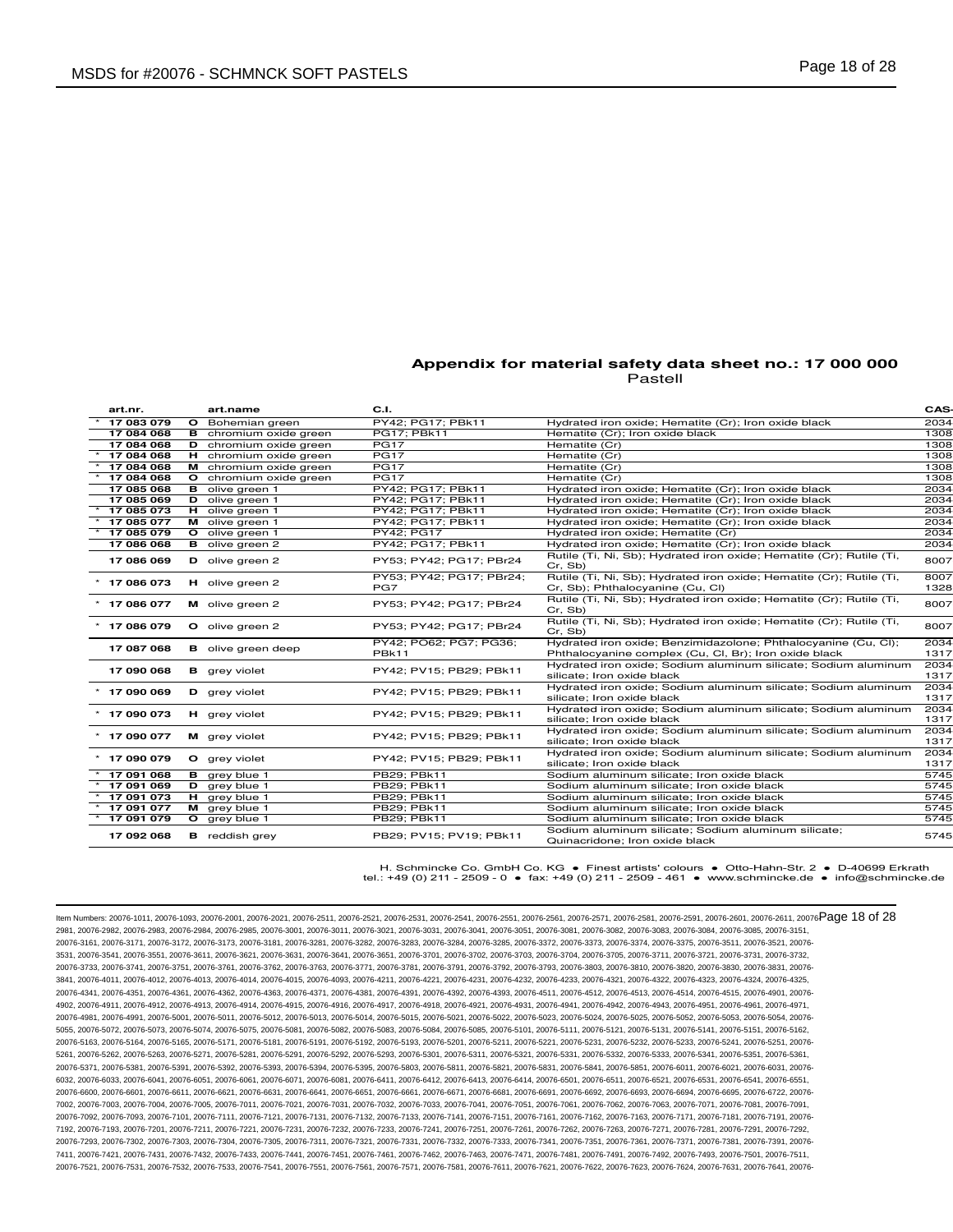| art nr.        | art.name                 | C.I.                    |                                                                                                 | CAS- |
|----------------|--------------------------|-------------------------|-------------------------------------------------------------------------------------------------|------|
| 17 092 069     | $D$ reddish grey         | PB29: PV15: PV19: PBk11 | Sodium aluminum silicate; Sodium aluminum silicate;<br>Quinacridone; Iron oxide black           | 5745 |
| 17 092 073     | H reddish grey           | PB29: PV15: PV19: PBk11 | Sodium aluminum silicate; Sodium aluminum silicate;<br>Quinacridone; Iron oxide black           | 5745 |
| $*$ 17 092 077 | M reddish grey           | PB29: PV15: PV19: PBk11 | Sodium aluminum silicate; Sodium aluminum silicate;<br>Quinacridone; Iron oxide black           | 5745 |
| 17 092 079     | O reddish grey           | PB29; PV15; PV19; PBk11 | Sodium aluminum silicate; Sodium aluminum silicate;<br>Quinacridone; Iron oxide black           | 5745 |
| 17 093 068     | <b>B</b> greenish grey 1 | PY42; PB29; PBk11       | Hydrated iron oxide; Sodium aluminum silicate; Iron oxide black                                 | 2034 |
| 17 093 069     | D greenish grey 1        | PY42; PB29; PBk11       | Hydrated iron oxide; Sodium aluminum silicate; Iron oxide black                                 | 2034 |
| 17 093 073     | <b>H</b> greenish grey 1 | PY42; PB29; PBk11       | Hydrated iron oxide; Sodium aluminum silicate; Iron oxide black                                 | 2034 |
| $*$ 17 093 077 | M greenish grey 1        | PY42; PB29; PBk11       | Hydrated iron oxide; Sodium aluminum silicate; Iron oxide black                                 | 2034 |
| $*$ 17 093 079 | O greenish grey 1        | PY42: PB29: PBk11       | Hydrated iron oxide; Sodium aluminum silicate; Iron oxide black                                 | 2034 |
| 17 094 068     | <b>B</b> greenish grey 2 | PG17: PB29: PBk11       | Hematite (Cr); Sodium aluminum silicate; Iron oxide black                                       | 1308 |
| 17 094 069     | D greenish grey 2        | PG7; PG17; PBk11        | Phthalocyanine (Cu, Cl); Hematite (Cr); Iron oxide black                                        | 1328 |
| 17 094 073     | $H$ greenish grey 2      | PG7: PG17: PBk11        | Phthalocyanine (Cu, Cl); Hematite (Cr); Iron oxide black                                        | 1328 |
| 17 094 077     | M greenish grey 2        | PG7; PG17; PBk11        | Phthalocyanine (Cu, Cl); Hematite (Cr); Iron oxide black                                        | 1328 |
| 17 094 079     | O greenish grey 2        | PG7; PG17; PBk11        | Phthalocyanine (Cu, Cl); Hematite (Cr); Iron oxide black                                        | 1328 |
| 17 095 068     | <b>B</b> cold grey       | PB29; PBk11             | Sodium aluminum silicate; Iron oxide black                                                      | 5745 |
| 17 095 069     | <b>D</b> cold grey       | PB29; PBk11             | Sodium aluminum silicate; Iron oxide black                                                      | 5745 |
| 17 095 073     | H cold grey              | <b>PB29; PBk11</b>      | Sodium aluminum silicate; Iron oxide black                                                      | 5745 |
| 17 095 077     | M cold grey              | PB29; PBk11             | Sodium aluminum silicate; Iron oxide black                                                      | 5745 |
| 17 095 079     | O cold grey              | PB29; PBk11             | Sodium aluminum silicate: Iron oxide black                                                      | 5745 |
| 17 097 069     | <b>D</b> serious black   | PG7; PB60; PBk7; PBk8   | Phthalocyanine (Cu, Cl); Indanthrone; Lamp black; Nearly pure am.<br>Carbon of vegetable origin | 1328 |
| 17 098 069     | <b>D</b> neutral grey    | PBr6; PBk11             | Iron oxide mix; Iron oxide black                                                                | 7266 |
| 17 098 071     | <b>F</b> neutral grey    | PBr6; PBk11             | Iron oxide mix; Iron oxide black                                                                | 7266 |
| 17 098 072     | G neutral grey           | PBr6: PBk11             | Iron oxide mix: Iron oxide black                                                                | 7266 |
| 17 098 073     | <b>H</b> neutral grey    | PBr6; PBk11             | Iron oxide mix; Iron oxide black                                                                | 7266 |
| 17 098 074     | $J$ neutral grey         | PBr6; PBk11             | Iron oxide mix; Iron oxide black                                                                | 7266 |
| 17 098 075     | <b>K</b> neutral grey    | PBr6: PBk11             | Iron oxide mix: Iron oxide black                                                                | 7266 |
| 17 098 076     | L neutral grey           | PBr6; PBk11             | Iron oxide mix; Iron oxide black                                                                | 7266 |
| 17 098 077     | M neutral grey           | PBr6; PBk11             | Iron oxide mix; Iron oxide black                                                                | 7266 |
| 17 098 078     | N neutral grey           | PBr6; PBk11             | Iron oxide mix; Iron oxide black                                                                | 7266 |

H. Schmincke Co. GmbH Co. KG ● Finest artists' colours ● Otto-Hahn-Str. 2 ● D-40699 Erkrath tel.: +49 (0) 211 - 2509 - 0 ● fax: +49 (0) 211 - 2509 - 461 ● www.schmincke.de ● info@schmincke.de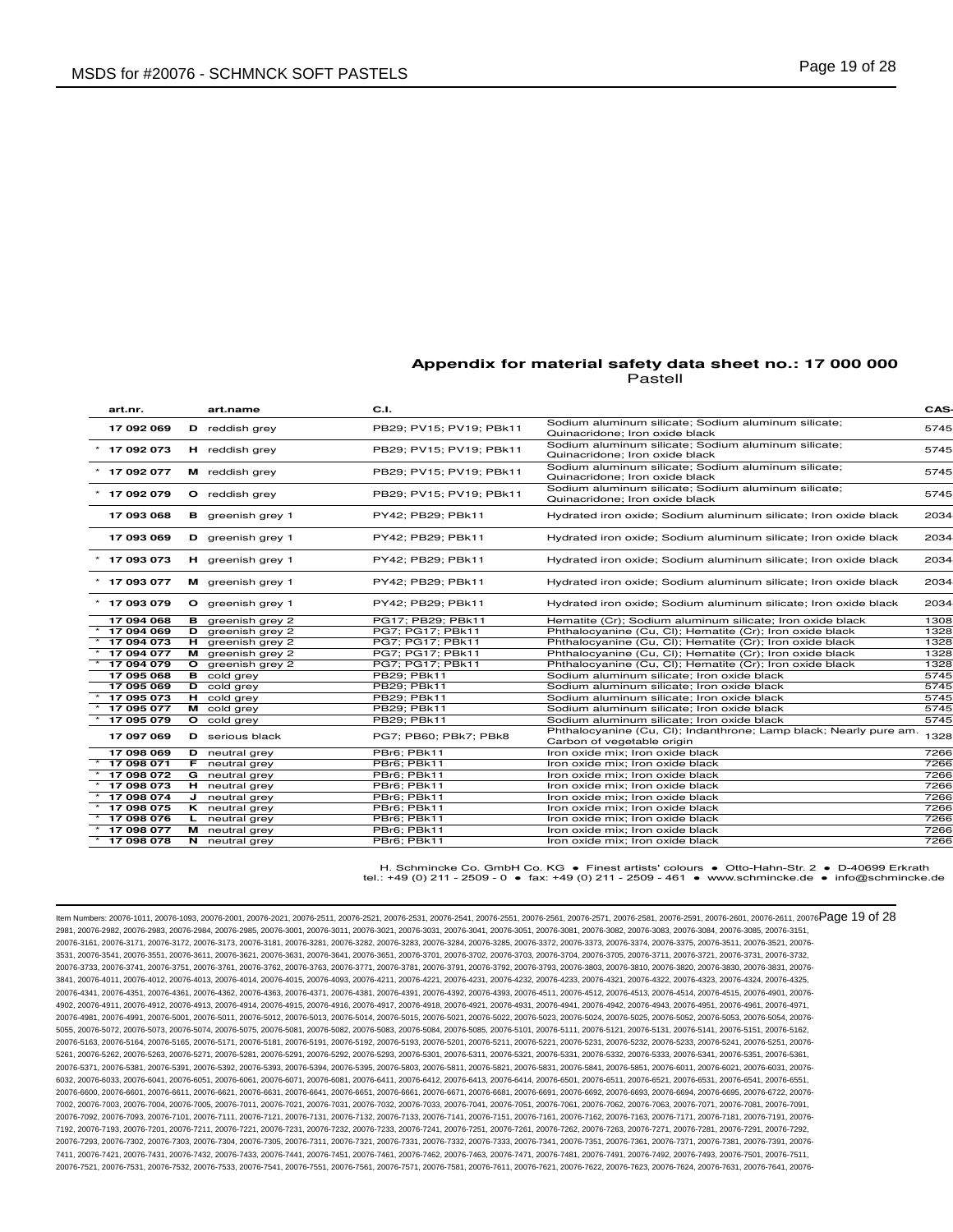| art.nr.        | art.name                  | C.I.                                     |                                                                                                                  | CAS-                |
|----------------|---------------------------|------------------------------------------|------------------------------------------------------------------------------------------------------------------|---------------------|
| 17 098 079     | O neutral grey            | PBr6: PBk11                              | Iron oxide mix: Iron oxide black                                                                                 | 7266                |
| 17 099 069     | <b>D</b> black            | PBk7; PBk9; PBk11                        | Lamp black; Am. carbonized bones of animals; Iron oxide black                                                    | 1333                |
| 17 600 068     | <b>B</b> Delft blue       | PV23: PB15:1: PB29: PB60:<br>PBk11       | Dioxazine; Phthalocyanine (Cu); Sodium aluminum silicate;<br>Indanthrone; Iron oxide black                       | 6358<br>9           |
| 17 600 069     | <b>D</b> Delft blue       | PV23: PB15:1: PB29: PB60                 | Dioxazine; Phthalocyanine (Cu); Sodium aluminum silicate;<br>Indanthrone                                         | 6358                |
| 17 600 073     | H Delft blue              | PV15; PV23; PB15:1; PB29                 | Sodium aluminum silicate; Dioxazine; Phthalocyanine (Cu);<br>Sodium aluminum silicate                            | 1276                |
| 17 600 077     | M Delft blue              | PV15; PV23; PB15:1; PB29;<br><b>PB60</b> | Sodium aluminum silicate; Dioxazine; Phthalocyanine (Cu);<br>Sodium aluminum silicate; Indanthrone               | 1276<br>$77-6$      |
| $*$ 17 600 079 | <b>O</b> Delft blue       | PV15; PV23; PB15:1; PB29;<br><b>PB60</b> | Sodium aluminum silicate; Dioxazine; Phthalocyanine (Cu);<br>Sodium aluminum silicate; Indanthrone               | 1276<br>$77-6$      |
| 17 650 068     | <b>B</b> cobalt turquoise | PG50: PB16: PBk11                        | Spinel (Co, Ni, Zn, Ti); Phthalocyanine; Iron oxide black                                                        | 6818                |
| 17 650 069     | <b>D</b> cobalt turquoise | PG50; PB16                               | Spinel (Co, Ni, Zn, Ti); Phthalocyanine                                                                          | 6818                |
| 17 650 073     | <b>H</b> cobalt turquoise | PG50; PB16                               | Spinel (Co, Ni, Zn, Ti); Phthalocyanine                                                                          | 6818                |
| 17 650 077     | M cobalt turquoise        | PG50; PB16                               | Spinel (Co, Ni, Zn, Ti); Phthalocyanine                                                                          | 6818                |
| 17 650 079     | O cobalt turquoise        | PG50; PB16                               | Spinel (Co, Ni, Zn, Ti); Phthalocyanine                                                                          | 6818                |
| 17 690 068     | <b>B</b> cerulean blue    | PB15:1; PB29; PG7; PB15;<br><b>PBk11</b> | Phthalocyanine (Cu); Sodium aluminum silicate; Phthalocyanine<br>(Cu, Cl); Phthalocyanine (Cu); Iron oxide black | $147 -$<br>$61 - 9$ |
| 17 690 069     | <b>D</b> cerulean blue    | PB15:1: PB29: PG7: PB15                  | Phthalocyanine (Cu); Sodium aluminum silicate; Phthalocyanine<br>(Cu, Cl); Phthalocyanine (Cu)                   | $147 -$             |
| $*$ 17 690 073 | H cerulean blue           | PB15:1; PB29; PG7; PB15                  | Phthalocyanine (Cu); Sodium aluminum silicate; Phthalocyanine<br>(Cu, Cl); Phthalocyanine (Cu)                   | $147 -$             |
| $*$ 17 690 077 | M cerulean blue           | PB15:1; PB29; PG7; PB15                  | Phthalocyanine (Cu); Sodium aluminum silicate; Phthalocyanine<br>(Cu, Cl); Phthalocyanine (Cu)                   | $147 -$             |
| $*$ 17 690 079 | O cerulean blue           | PB15:1; PB29; PG7; PB15                  | Phthalocyanine (Cu); Sodium aluminum silicate; Phthalocyanine<br>(Cu, Cl); Phthalocyanine (Cu)                   | $147 -$             |
| 17893069       | D gold                    | Effektpigment                            | Effectpigment                                                                                                    |                     |
| 17894069       | D silver                  | Effektpigment; PBk7                      | Effectpigment; Lamp black                                                                                        | $-; 133$            |
| 17910073       | H white pearl             | Effektpigment                            | Effectpigment                                                                                                    |                     |
| 17920073       | H yellow pearl            | Effektpigment; PY74                      | Effectpigment; Monoazo                                                                                           | $-;635$             |
| 17 930 073     | H rose pearl              | Effektpigment; PV19                      | Effectpigment; Quinacridone                                                                                      | $-; 104$            |
| 17 940 073     | H blue pearl              | Effektpigment; PB15:1                    | Effectpigment; Phthalocyanine (Cu)                                                                               | $-; 14$             |
| 17 950 073     | H green pearl             | Effektpigment; PG7                       | Effectpigment; Phthalocyanine (Cu, Cl)                                                                           | $-$ ; 132           |
|                |                           |                                          |                                                                                                                  |                     |

H. Schmincke Co. GmbH Co. KG ● Finest artists' colours ● Otto-Hahn-Str. 2 ● D-40699 Erkrath tel.: +49 (0) 211 - 2509 - 0 ● fax: +49 (0) 211 - 2509 - 461 ● www.schmincke.de ● info@schmincke.de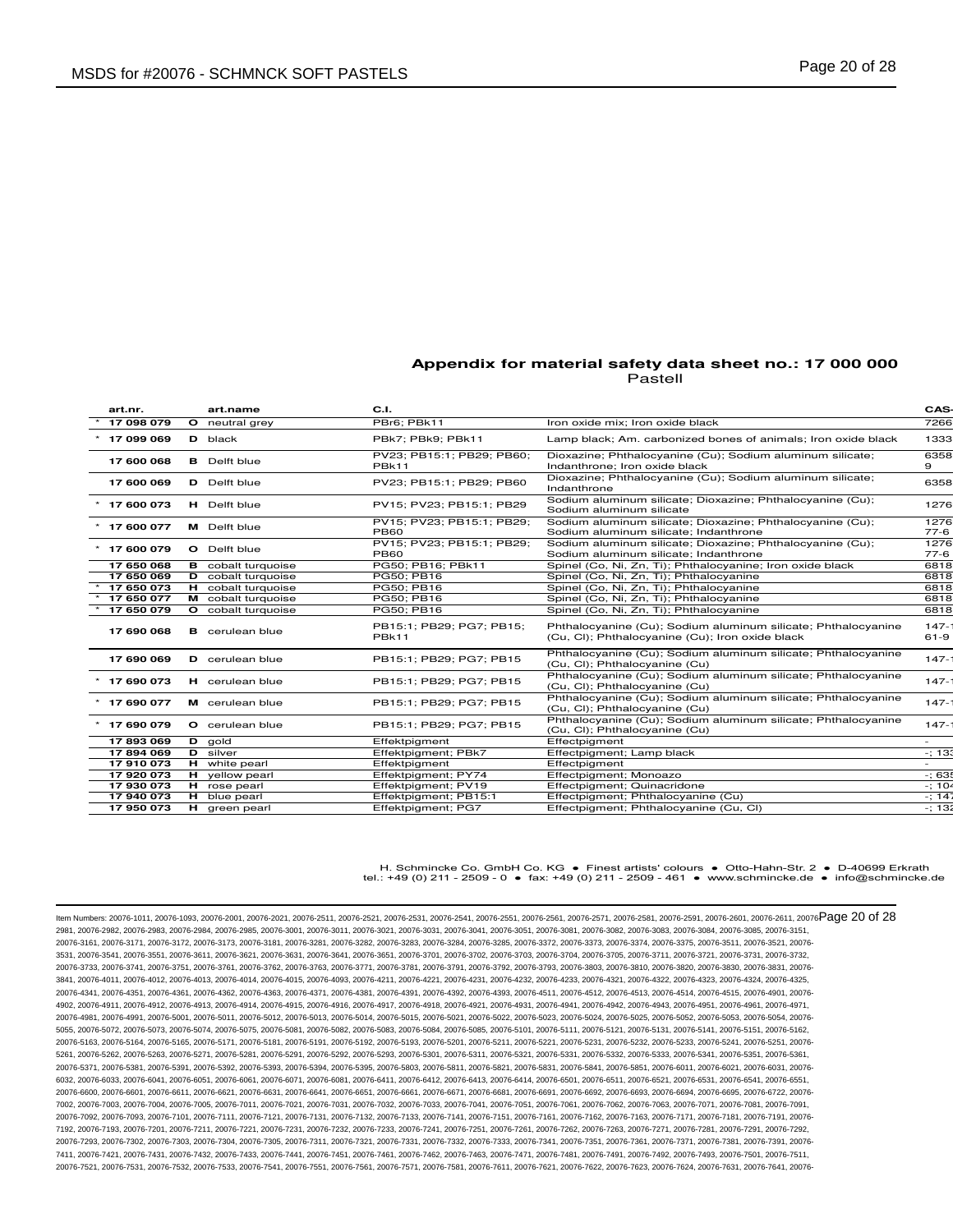| <b>Warning for Prop. 65</b>                 |
|---------------------------------------------|
| This product contains , a chemical known to |
| the State of California to cause cancer.    |

| art.nr.    |         | art.name                 | <b>Titanium dioxide</b>  | <b>Carbon Black</b>      | <b>Nickel</b>            | Cobalt                   |
|------------|---------|--------------------------|--------------------------|--------------------------|--------------------------|--------------------------|
| 17 001 069 | D       | white                    | x                        |                          |                          |                          |
| 17 002 068 | в       | permanent yellow 1 lemon | $\overline{\phantom{a}}$ |                          |                          |                          |
| 17 002 069 | D       | permanent yellow 1 lemon | $\overline{\phantom{a}}$ | $\sim$                   | $\sim$                   | $\sim$                   |
| 17 002 073 | н       | permanent yellow 1 lemon |                          | $\overline{\phantom{a}}$ |                          |                          |
| 17 002 077 | м       | permanent yellow 1 lemon | ÷.                       | ÷.                       | ÷.                       | $\sim$                   |
| 17 002 079 | $\circ$ | permanent yellow 1 lemon | $\overline{\phantom{a}}$ | $\sim$                   | $\sim$                   | $\sim$                   |
| 17 003 068 | в       | permanent yellow 2 light | $\overline{a}$           | $\overline{\phantom{a}}$ | L.                       | $\overline{\phantom{a}}$ |
| 17 003 069 | D       | permanent yellow 2 light | $\sim$                   | $\sim$                   | $\sim$                   | $\sim$                   |
| 17 003 073 | н       | permanent yellow 2 light |                          | ٠                        | $\overline{\phantom{a}}$ | $\overline{\phantom{a}}$ |
| 17 003 077 | м       | permanent yellow 2 light | $\overline{\phantom{a}}$ | $\sim$                   | $\sim$                   | $\sim$                   |
| 17 003 079 | $\circ$ | permanent yellow 2 light | $\sim$                   | $\sim$                   | $\sim$                   | $\sim$                   |
| 17 004 068 | в       | permanent yellow 3 deep  | $\overline{\phantom{m}}$ | $\overline{\phantom{m}}$ | $\overline{\phantom{a}}$ | $\overline{\phantom{a}}$ |
| 17 004 069 | D       | permanent yellow 3 deep  | ٠                        | ٠                        | $\overline{\phantom{a}}$ | $\sim$                   |
| 17 004 073 | н       | permanent yellow 3 deep  | $\overline{a}$           | $\overline{\phantom{0}}$ | $\overline{\phantom{a}}$ | $\overline{\phantom{a}}$ |
| 17 004 077 | м       | permanent yellow 3 deep  | $\overline{\phantom{a}}$ | $\overline{\phantom{a}}$ | $\overline{\phantom{a}}$ | $\sim$                   |
| 17 004 079 | o       | permanent yellow 3 deep  | $\overline{a}$           | ä,                       | $\sim$                   | $\overline{\phantom{a}}$ |
| 17 005 068 | в       | orange deep              | $\overline{a}$           | $\overline{a}$           | $\overline{\phantom{a}}$ | $\overline{\phantom{a}}$ |
| 17 005 069 | D       | orange deep              | $\overline{\phantom{a}}$ | $\overline{\phantom{a}}$ | $\overline{\phantom{a}}$ | $\overline{\phantom{a}}$ |
| 17 005 073 | н       | orange deep              | $\overline{\phantom{a}}$ | $\overline{\phantom{a}}$ | $\sim$                   | $\overline{\phantom{a}}$ |
| 17 005 077 | м       | orange deep              | ٠                        | ٠                        | $\overline{\phantom{a}}$ | $\overline{\phantom{a}}$ |
| 17 005 079 | o       | orange deep              | $\overline{\phantom{a}}$ | $\sim$                   | $\sim$                   | $\sim$                   |
| 17 007 068 | в       | titanium yellow          | $\overline{a}$           | $\overline{\phantom{0}}$ | $\times$                 | $\overline{\phantom{a}}$ |
| 17 007 069 | D       | titanium yellow          | $\overline{\phantom{a}}$ | $\overline{\phantom{a}}$ | $\times$                 | $\overline{\phantom{a}}$ |
| 17 007 073 | н.      | titanium yellow          | $\overline{\phantom{a}}$ | $\overline{\phantom{a}}$ | $\boldsymbol{\times}$    | $\sim$                   |
| 17 007 077 | м       | titanium yellow          | ٠                        | $\overline{\phantom{0}}$ | x                        | $\overline{\phantom{a}}$ |
| 17 007 079 | o       | titanium yellow          | $\overline{\phantom{a}}$ | $\sim$                   | $\pmb{\times}$           | $\overline{\phantom{a}}$ |
| 17 008 068 | в       | vanadium yellow light    | $\overline{a}$           | $\overline{\phantom{0}}$ | $\bar{a}$                | $\sim$                   |
| 17 008 069 | D       | vanadium yellow light    | $\overline{\phantom{a}}$ | $\overline{\phantom{a}}$ | $\overline{\phantom{a}}$ | $\overline{\phantom{a}}$ |
| 17 008 073 | н.      | vanadium yellow light    | $\overline{\phantom{a}}$ | $\overline{\phantom{a}}$ | $\overline{\phantom{a}}$ | $\overline{\phantom{a}}$ |
| 17 008 077 | м       | vanadium yellow light    | $\overline{a}$           | $\sim$                   | $\sim$                   | $\sim$                   |
| 17 008 079 | $\circ$ | vanadium yellow light    | $\overline{\phantom{a}}$ | $\sim$                   | $\sim$                   | $\sim$                   |
| 17 009 068 | в       | vanadium yellow deep     | $\overline{\phantom{a}}$ | $\overline{\phantom{a}}$ | $\overline{\phantom{a}}$ | $\overline{\phantom{a}}$ |
| 17 009 069 | D       | vanadium yellow deep     | $\overline{\phantom{a}}$ | $\overline{\phantom{a}}$ | $\overline{\phantom{a}}$ | $\overline{\phantom{a}}$ |
| 17 009 073 | н.      | vanadium yellow deep     | $\overline{\phantom{a}}$ | $\overline{\phantom{a}}$ | $\overline{\phantom{a}}$ | $\sim$                   |
| 17 009 077 | м       | vanadium yellow deep     |                          |                          |                          |                          |
| 17 009 079 | o       | Vanadium yellow deep     | $\overline{\phantom{a}}$ | $\sim$                   | $\sim$                   | $\sim$                   |
| 17 010 068 | в       | orange light             | $\overline{\phantom{a}}$ | $\overline{\phantom{a}}$ | $\overline{\phantom{a}}$ | $\overline{\phantom{a}}$ |
| 17 010 069 | D       | orange light             | ٠                        | $\sim$                   | $\sim$                   | $\sim$                   |
| 17 010 073 | н.      | orange light             | $\overline{\phantom{a}}$ | $\sim$                   | $\overline{\phantom{a}}$ | $\overline{\phantom{a}}$ |
| 17 010 077 | м       | orange light             |                          |                          |                          |                          |
| 17 010 079 | o       | orange light             | ٠                        | $\overline{\phantom{a}}$ | $\overline{\phantom{a}}$ | $\overline{\phantom{a}}$ |
| 17 013 068 | в       | ochre light              | $\overline{\phantom{a}}$ | $\overline{\phantom{a}}$ | $\overline{\phantom{a}}$ | $\overline{\phantom{a}}$ |
| 17 013 069 | D       | ochre light              | ٠                        | $\sim$                   | $\sim$                   | $\sim$                   |
| 17 013 073 | н.      | ochre light              | $\overline{\phantom{a}}$ | $\overline{\phantom{a}}$ | $\sim$                   | $\overline{\phantom{a}}$ |
| 17 013 077 | м       | ochre light              |                          |                          |                          |                          |
| 17 013 079 | o       | ochre light              | ×,                       | $\overline{\phantom{a}}$ | $\sim$                   | $\overline{\phantom{a}}$ |
| 17 014 068 | в       | gold ochre               | ×,                       | ٠                        | $\sim$                   | $\sim$                   |
| 17 014 069 | D       | gold ochre               | $\overline{\phantom{a}}$ | $\overline{\phantom{a}}$ | $\overline{\phantom{a}}$ | $\overline{\phantom{a}}$ |
| 17 014 073 | н       | gold ochre               | $\overline{\phantom{a}}$ | $\overline{\phantom{a}}$ | $\sim$                   | $\overline{\phantom{a}}$ |
| 17 014 077 | м       | gold ochre               |                          |                          |                          |                          |
| 17 014 079 | O       | gold ochre               | $\overline{\phantom{a}}$ | ٠                        | $\overline{\phantom{a}}$ | $\overline{\phantom{a}}$ |
| 17 016 068 | в       | flesh ochre              | ×,                       | $\sim$                   | $\sim$                   | $\sim$                   |

H. Schmincke Co. GmbH Co. KG ● Finest artists' colours ● Otto-Hahn-Str. 2 ● D-40699 Erkrath tel.: +49 (0) 211 - 2509 - 0 ● fax: +49 (0) 211 - 2509 - 461 ● www.schmincke.de ● info@schmincke.de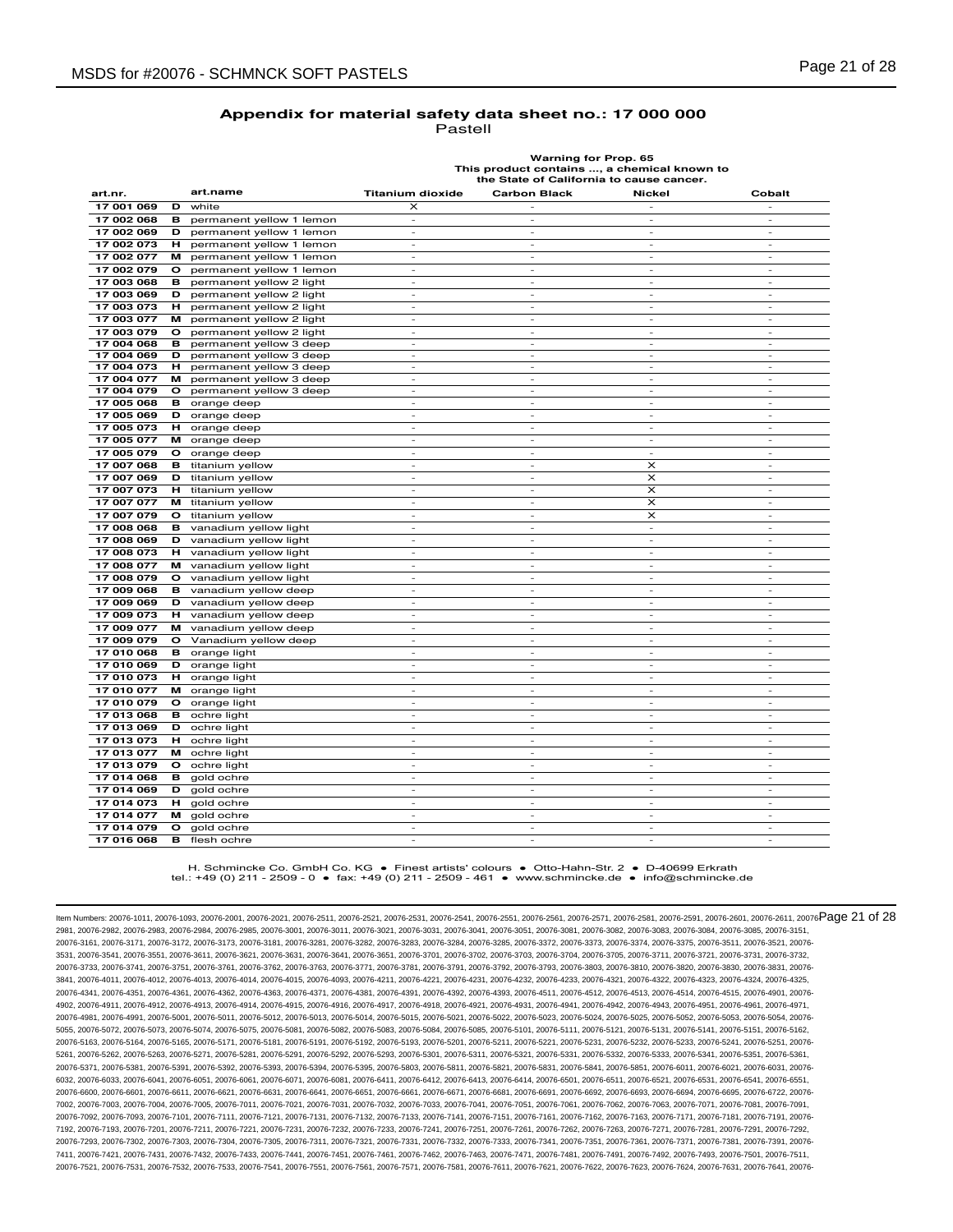| ı<br><br>- |  |
|------------|--|
|------------|--|

**Warning for Prop. 65 This product contains ..., a chemical known to the State of California to cause cancer.**

| art.nr.    |         | art.name           | <b>Titanium dioxide</b>  | <b>Carbon Black</b>      | Nickel                   | Cobalt                   |
|------------|---------|--------------------|--------------------------|--------------------------|--------------------------|--------------------------|
| 17 016 069 | D       | flesh ochre        |                          |                          | $\frac{1}{2}$            |                          |
| 17 016 073 | н       | flesh ochre        | ٠                        | ÷,                       | $\overline{\phantom{a}}$ | $\overline{\phantom{a}}$ |
| 17 016 077 | м       | flesh ochre        | ٠                        | ٠                        | ٠                        | ٠                        |
| 17 016 079 | $\circ$ | flesh ochre        | $\overline{\phantom{a}}$ | $\overline{\phantom{a}}$ | $\overline{\phantom{a}}$ | $\overline{\phantom{a}}$ |
| 17 017 068 | в       | orange ochre       | $\overline{\phantom{a}}$ | $\overline{\phantom{a}}$ | $\overline{\phantom{a}}$ | $\sim$                   |
| 17 017 069 | D       | orange ochre       | $\overline{\phantom{a}}$ | $\overline{\phantom{a}}$ | $\overline{\phantom{a}}$ | $\overline{\phantom{a}}$ |
| 17 017 073 | н       | orange ochre       | $\sim$                   | ÷.                       | $\sim$                   | $\sim$                   |
| 17 017 077 | м       | orange ochre       | ٠                        | ٠                        | $\overline{\phantom{a}}$ | $\overline{\phantom{a}}$ |
| 17 017 079 | $\circ$ | orange ochre       | $\overline{\phantom{a}}$ | $\sim$                   | $\sim$                   | $\sim$                   |
| 17 018 068 | в       | burnt Sienna       | $\overline{\phantom{a}}$ | $\overline{\phantom{a}}$ | $\overline{\phantom{a}}$ | $\overline{\phantom{a}}$ |
| 17 018 069 | D       | burnt Sienna       | $\sim$                   | ÷.                       | ٠                        | ÷.                       |
| 17 018 073 | н       | burnt Sienna       | $\overline{\phantom{a}}$ | $\overline{\phantom{a}}$ | $\bar{\phantom{a}}$      | $\overline{\phantom{a}}$ |
| 17 018 077 | м       | burnt Sienna       | $\overline{\phantom{a}}$ | $\overline{\phantom{m}}$ | $\overline{a}$           | $\overline{\phantom{a}}$ |
| 17 018 079 | o       | burnt Sienna       | $\overline{\phantom{a}}$ | $\overline{\phantom{a}}$ | $\sim$                   | $\overline{\phantom{a}}$ |
| 17 019 068 | в       | burnt yellow ochre | $\overline{a}$           | $\overline{a}$           | $\overline{a}$           |                          |
| 17 019 069 | D       | burnt yellow ochre | $\overline{\phantom{a}}$ | $\overline{\phantom{a}}$ | $\overline{a}$           | $\bar{\phantom{a}}$      |
| 17 019 073 | н       | burnt yellow ochre | $\sim$                   | $\sim$                   | $\sim$                   | $\sim$                   |
| 17 019 077 | м       | burnt yellow ochre | $\sim$                   | $\sim$                   | $\sim$                   | $\sim$                   |
| 17 019 079 | $\circ$ | burnt yellow ochre | $\overline{\phantom{a}}$ | $\overline{\phantom{a}}$ | $\overline{\phantom{a}}$ | $\overline{\phantom{a}}$ |
| 17 021 068 | в       | Pozzuoli earth     | $\overline{\phantom{a}}$ | $\overline{\phantom{m}}$ | $\overline{\phantom{m}}$ | $\overline{\phantom{a}}$ |
| 17 021 069 | D       | Pozzuoli earth     | $\overline{\phantom{a}}$ | ä,                       | ä,                       | ÷.                       |
| 17 021 073 | н       | Pozzuoli earth     | $\sim$                   | $\overline{\phantom{a}}$ | $\overline{\phantom{a}}$ | $\sim$                   |
| 17 021 077 | м       | Pozzuoli earth     | $\overline{a}$           | $\overline{a}$           | $\overline{a}$           | $\overline{\phantom{a}}$ |
| 17 021 079 | o       | Pozzuoli earth     | $\sim$                   | $\sim$                   | ٠                        | $\overline{\phantom{a}}$ |
| 17 022 068 | в       | English red        | $\overline{\phantom{a}}$ | $\sim$                   | $\sim$                   | $\overline{\phantom{a}}$ |
| 17 022 069 | D       | English red        | $\overline{\phantom{a}}$ | $\sim$                   | $\overline{\phantom{a}}$ | $\sim$                   |
| 17 022 073 | н       | English red        | $\overline{a}$           | $\overline{\phantom{a}}$ | ä,                       | $\overline{\phantom{a}}$ |
| 17 022 073 | м       | English red        | ٠                        | ٠                        | ٠                        | $\sim$                   |
| 17 022 079 | $\circ$ | English red        | $\sim$                   | $\overline{\phantom{a}}$ | $\sim$                   | $\sim$                   |
| 17 023 068 | в       | caput mortuum pale | ٠                        | ÷,                       | ÷,                       | $\overline{\phantom{a}}$ |
| 17 023 069 | D       | caput mortuum pale | $\sim$                   | $\overline{\phantom{a}}$ | $\overline{\phantom{a}}$ | $\sim$                   |
| 17 023 073 | н       | caput mortuum pale | $\sim$                   | $\sim$                   | $\sim$                   | $\sim$                   |
| 17 023 077 | м       | caput mortuum pale | $\overline{\phantom{a}}$ | $\overline{\phantom{a}}$ | $\overline{\phantom{a}}$ | $\overline{\phantom{a}}$ |
| 17 023 079 | o       | caput mortuum pale | $\overline{\phantom{a}}$ | $\overline{a}$           | $\overline{a}$           | $\overline{\phantom{a}}$ |
| 17 024 068 | в       | caput mortuum deep | $\sim$                   | ÷.                       | ÷.                       | $\sim$                   |
| 17 024 069 | D       | caput mortuum deep | $\overline{\phantom{a}}$ | ÷.                       | $\overline{\phantom{a}}$ | $\sim$                   |
| 17 024 073 | н       | caput mortuum deep | ٠                        | $\overline{\phantom{a}}$ | $\bar{\phantom{a}}$      | $\overline{\phantom{a}}$ |
| 17 024 077 | м       | caput mortuum deep | $\overline{\phantom{a}}$ | $\sim$                   | $\sim$                   | $\sim$                   |
| 17 024 079 | o       | caput mortuum deep | $\overline{\phantom{a}}$ | $\overline{\phantom{a}}$ | $\overline{\phantom{a}}$ | $\sim$                   |
| 17 025 068 | в       | dark brown         | $\overline{\phantom{a}}$ | $\overline{\phantom{a}}$ | $\overline{\phantom{a}}$ | $\overline{\phantom{a}}$ |
| 17 028 068 | в       | olive ochre light  | $\sim$                   | $\overline{\phantom{a}}$ | $\overline{\phantom{a}}$ | $\sim$                   |
| 17 028 069 | D       | olive ochre light  | $\overline{\phantom{a}}$ | $\overline{\phantom{m}}$ | $\overline{\phantom{m}}$ | $\overline{\phantom{a}}$ |
| 17 028 073 | н       | olive ochre light  | $\overline{\phantom{a}}$ | $\overline{\phantom{a}}$ | $\bar{\phantom{a}}$      | $\bar{\phantom{a}}$      |
| 17 028 077 | м       | olive ochre light  | $\sim$                   | $\sim$                   | $\sim$                   | $\sim$                   |
| 17 028 079 | $\circ$ | olive ochre light  | $\sim$                   | $\sim$                   | $\sim$                   | $\sim$                   |
| 17 029 068 | в       | olive ochre deep   | $\sim$                   | $\overline{\phantom{a}}$ | $\overline{\phantom{a}}$ | $\sim$                   |
| 17 029 069 | D       | olive ochre deep   | $\overline{\phantom{a}}$ | ٠                        | ٠                        | $\overline{\phantom{a}}$ |
| 17 029 073 | н       | olive ochre deep   | L,                       | L,                       | L,                       | L,                       |
| 17 029 077 | м       | olive ochre deep   | $\sim$                   | ٠                        | ٠                        | $\sim$                   |
| 17 029 079 | o       | olive ochre deep   | $\overline{\phantom{a}}$ | ٠.                       | $\sim$                   | $\sim$                   |
| 17 030 068 | в       | greenish umber     | $\overline{\phantom{a}}$ | $\overline{\phantom{a}}$ | $\overline{\phantom{a}}$ | $\overline{a}$           |
| 17 030 069 | D       | greenish umber     | ÷,                       | ÷,                       | L,                       | L,                       |

#### H. Schmincke Co. GmbH Co. KG ● Finest artists' colours ● Otto-Hahn-Str. 2 ● D-40699 Erkrath tel.: +49 (0) 211 - 2509 - 0 ● fax: +49 (0) 211 - 2509 - 461 ● www.schmincke.de ● info@schmincke.de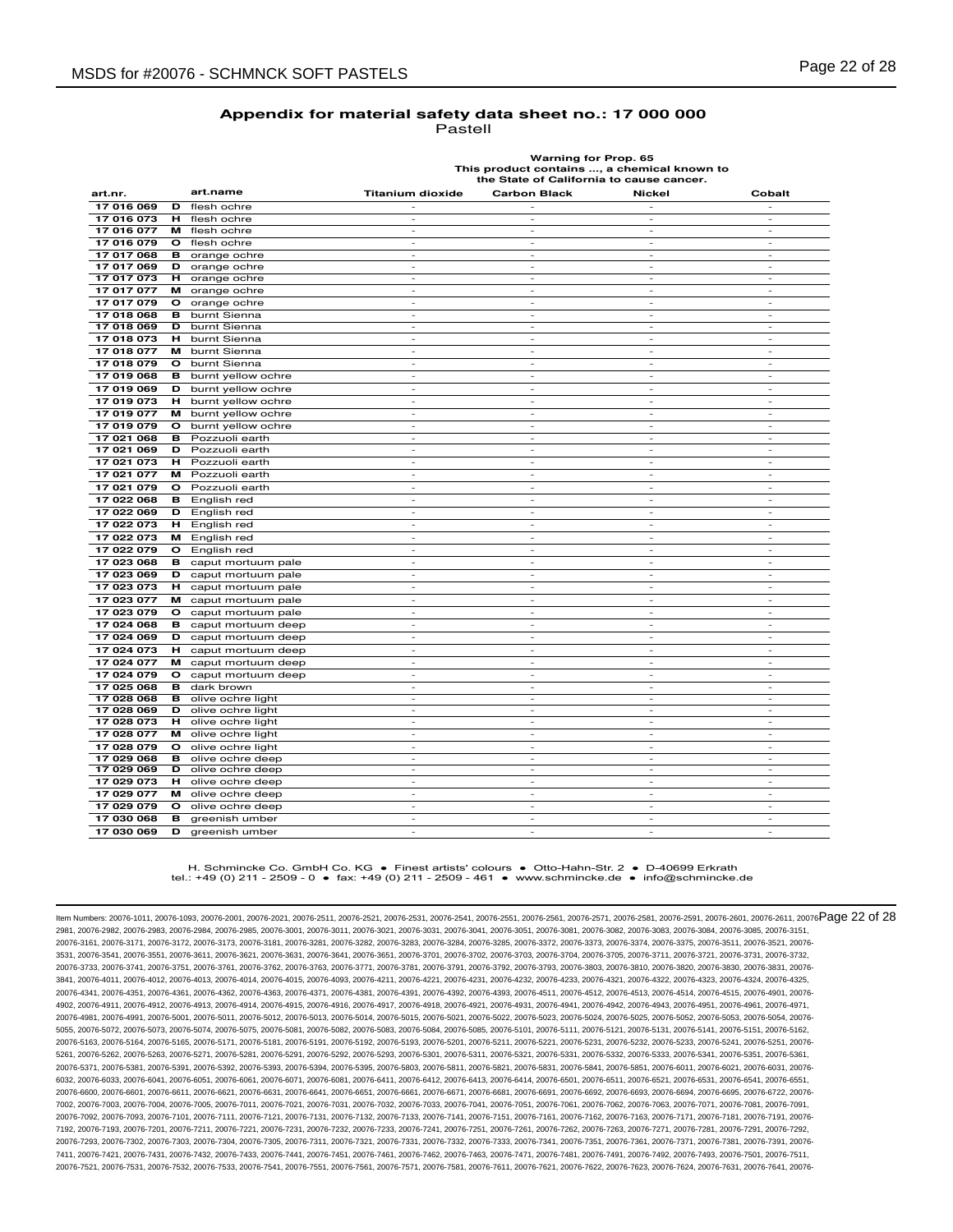| astell |  |
|--------|--|
|--------|--|

**Warning for Prop. 65 This product contains ..., a chemical known to the State of California to cause cancer.**

| art.nr.    |         | art.name             | <b>Titanium dioxide</b>     | <b>Carbon Black</b>      | Nickel                   | Cobalt                   |
|------------|---------|----------------------|-----------------------------|--------------------------|--------------------------|--------------------------|
| 17 030 073 | н       | greenish umber       |                             |                          |                          |                          |
| 17 030 077 | м       | greenish umber       |                             |                          |                          |                          |
| 17 030 079 | o       | greenish umber       | $\overline{\phantom{a}}$    | $\sim$                   | $\sim$                   | $\sim$                   |
| 17 032 068 | в       | brown ochre          | $\overline{\phantom{a}}$    | $\overline{\phantom{a}}$ | $\overline{\phantom{a}}$ | $\overline{\phantom{a}}$ |
| 17 032 069 | D       | brown ochre          | $\overline{\phantom{a}}$    | $\overline{a}$           | $\overline{\phantom{a}}$ | $\overline{\phantom{a}}$ |
| 17 032 073 | н       | brown ochre          | $\overline{\phantom{0}}$    | $\sim$                   | $\overline{\phantom{a}}$ | $\overline{\phantom{a}}$ |
| 17 032 077 | м       | brown ochre          | $\overline{\phantom{a}}$    | $\overline{\phantom{a}}$ | $\overline{\phantom{a}}$ | $\overline{\phantom{a}}$ |
| 17 032 079 | o       | brown ochre          | ٠                           | ٠                        | $\overline{\phantom{a}}$ | $\sim$                   |
| 17 033 068 | в       | burnt green earth    | $\mathcal{L}_{\mathcal{A}}$ | $\sim$                   | $\sim$                   | $\sim$                   |
| 17 033 069 | D       | burnt green earth    | $\overline{a}$              | $\overline{a}$           | $\overline{a}$           | $\overline{\phantom{a}}$ |
| 17 033 073 | н       | burnt green earth    | ×,                          | ٠                        | ٠                        | $\sim$                   |
| 17 033 077 | м       | burnt green earth    | $\overline{\phantom{a}}$    | $\sim$                   | $\overline{\phantom{a}}$ | $\overline{\phantom{a}}$ |
| 17 033 079 | O       | burnt green earth    | $\overline{\phantom{a}}$    | $\bar{\phantom{a}}$      | $\overline{\phantom{a}}$ | $\overline{\phantom{a}}$ |
| 17 035 068 | в       | burnt umber          | ×,                          | ٠                        | $\overline{\phantom{a}}$ | $\sim$                   |
| 17 035 069 | D       | burnt umber          | $\overline{\phantom{a}}$    | $\overline{\phantom{a}}$ | $\overline{\phantom{a}}$ | $\overline{\phantom{a}}$ |
| 17 035 073 | н       | burnt umber          | $\overline{a}$              | $\overline{\phantom{a}}$ | $\overline{\phantom{a}}$ | $\overline{\phantom{a}}$ |
| 17 035 077 | м       | burnt umber          | $\overline{\phantom{a}}$    | $\overline{\phantom{a}}$ | $\overline{\phantom{a}}$ | $\overline{\phantom{a}}$ |
| 17 035 079 | O       | burnt umber          | $\overline{\phantom{a}}$    | $\sim$                   | $\sim$                   | $\overline{\phantom{a}}$ |
| 17 036 068 | в       | Vandyke brown        |                             |                          |                          |                          |
| 17 036 069 | D       | Vandyke brown        | ٠                           | ٠                        | $\overline{\phantom{a}}$ | $\sim$                   |
| 17 036 073 | н.      | Vandyke brown        | $\sim$                      | $\overline{\phantom{a}}$ | $\sim$                   | $\sim$                   |
| 17 036 077 | м       | Vandyke brown        | $\overline{\phantom{a}}$    | $\overline{\phantom{a}}$ | $\overline{a}$           | $\overline{\phantom{a}}$ |
| 17 036 079 | $\circ$ | Vandyke brown        | $\sim$                      | $\sim$                   | $\sim$                   | $\sim$                   |
| 17 037 068 | в       | sepia brown          | $\overline{\phantom{a}}$    | $\overline{\phantom{m}}$ | $\overline{\phantom{a}}$ | $\overline{\phantom{a}}$ |
| 17 037 069 | D       | sepia brown          | $\overline{\phantom{a}}$    | $\overline{a}$           | $\overline{a}$           | $\overline{a}$           |
| 17 037 073 | н       | sepia brown          | $\sim$                      | $\sim$                   | $\sim$                   | $\sim$                   |
| 17 037 077 | м       | sepia brown          | ٠                           | $\sim$                   | $\sim$                   | $\sim$                   |
| 17 037 079 | $\circ$ | sepia brown          | $\overline{\phantom{a}}$    | $\overline{\phantom{a}}$ | $\sim$                   | $\sim$                   |
| 17 038 068 | в       | walnut brown         | $\sim$                      | $\overline{\phantom{a}}$ | $\overline{\phantom{a}}$ | $\overline{\phantom{a}}$ |
| 17 038 069 | D       | walnut brown         | $\overline{\phantom{a}}$    | $\bar{\phantom{a}}$      | $\overline{\phantom{a}}$ | $\overline{\phantom{a}}$ |
| 17 038 073 | н       | walnut brown         | ×,                          | ٠                        | ٠                        | $\sim$                   |
| 17 038 077 | м       | walnut brown         | $\mathcal{L}_{\mathcal{A}}$ | $\sim$                   | $\sim$                   | $\sim$                   |
| 17 038 079 | o       | walnut brown         | $\overline{\phantom{a}}$    | $\overline{\phantom{a}}$ | $\overline{\phantom{a}}$ | $\overline{\phantom{a}}$ |
| 17 040 068 | в       | vermilion            | $\overline{\phantom{m}}$    | $\overline{a}$           | $\overline{\phantom{a}}$ | $\overline{\phantom{a}}$ |
| 17 040 069 | D       | vermilion            | $\overline{a}$              | $\frac{1}{2}$            | $\overline{a}$           | $\overline{\phantom{a}}$ |
| 17 040 073 | н       | vermilion            | $\sim$                      | $\sim$                   | $\sim$                   | $\sim$                   |
| 17 040 077 | м       | vermilion            | $\overline{\phantom{a}}$    | $\bar{\phantom{a}}$      | $\overline{\phantom{a}}$ | $\overline{\phantom{a}}$ |
| 17 040 079 | O       | vermilion            | ٠                           | $\overline{\phantom{a}}$ | $\overline{\phantom{a}}$ | $\sim$                   |
| 17 041 068 | в       | scarlet              | $\overline{\phantom{a}}$    | $\overline{\phantom{a}}$ | $\sim$                   | $\sim$                   |
| 17 041 069 | D       | scarlet              |                             |                          |                          |                          |
| 17 041 073 | н       | scarlet              | ÷.                          | ٠                        | $\overline{\phantom{a}}$ | $\sim$                   |
| 17 041 077 | м       | scarlet              | $\sim$                      | $\overline{\phantom{a}}$ | $\sim$                   | $\sim$                   |
| 17 041 079 | o       | scarlet              | $\overline{\phantom{m}}$    | $\overline{\phantom{a}}$ | $\overline{\phantom{a}}$ | $\overline{\phantom{a}}$ |
| 17 042 068 | в       | permanent red 1 pale | $\sim$                      | $\sim$                   | $\sim$                   | $\sim$                   |
| 17 042 069 | D       | permanent red 1 pale | $\overline{\phantom{a}}$    | $\overline{\phantom{a}}$ | $\overline{\phantom{a}}$ | $\overline{\phantom{a}}$ |
| 17 042 073 | н       | permanent red 1 pale | $\overline{\phantom{a}}$    | $\bar{\phantom{a}}$      | $\overline{a}$           | $\overline{a}$           |
| 17 042 077 | м       | permanent red 1 pale | $\sim$                      | $\sim$                   | $\sim$                   | $\sim$                   |
| 17 042 079 | $\circ$ | permanent red 1 pale | $\overline{a}$              | $\sim$                   | $\sim$                   | $\sim$                   |
| 17 043 068 | в       | Bordeaux             | $\overline{\phantom{a}}$    | $\overline{\phantom{a}}$ | $\overline{\phantom{a}}$ | $\overline{\phantom{a}}$ |
| 17 043 069 | D       | Bordeaux             | $\overline{\phantom{a}}$    | $\overline{\phantom{a}}$ | $\overline{\phantom{a}}$ | $\overline{\phantom{a}}$ |
| 17 043 073 | н       | Bordeaux             | $\overline{\phantom{a}}$    | $\overline{\phantom{a}}$ | $\overline{\phantom{a}}$ | $\overline{\phantom{a}}$ |
| 17 043 077 | м       | Bordeaux             | ÷                           | ÷.                       | ÷.                       | ÷.                       |

H. Schmincke Co. GmbH Co. KG ● Finest artists' colours ● Otto-Hahn-Str. 2 ● D-40699 Erkrath tel.: +49 (0) 211 - 2509 - 0 ● fax: +49 (0) 211 - 2509 - 461 ● www.schmincke.de ● info@schmincke.de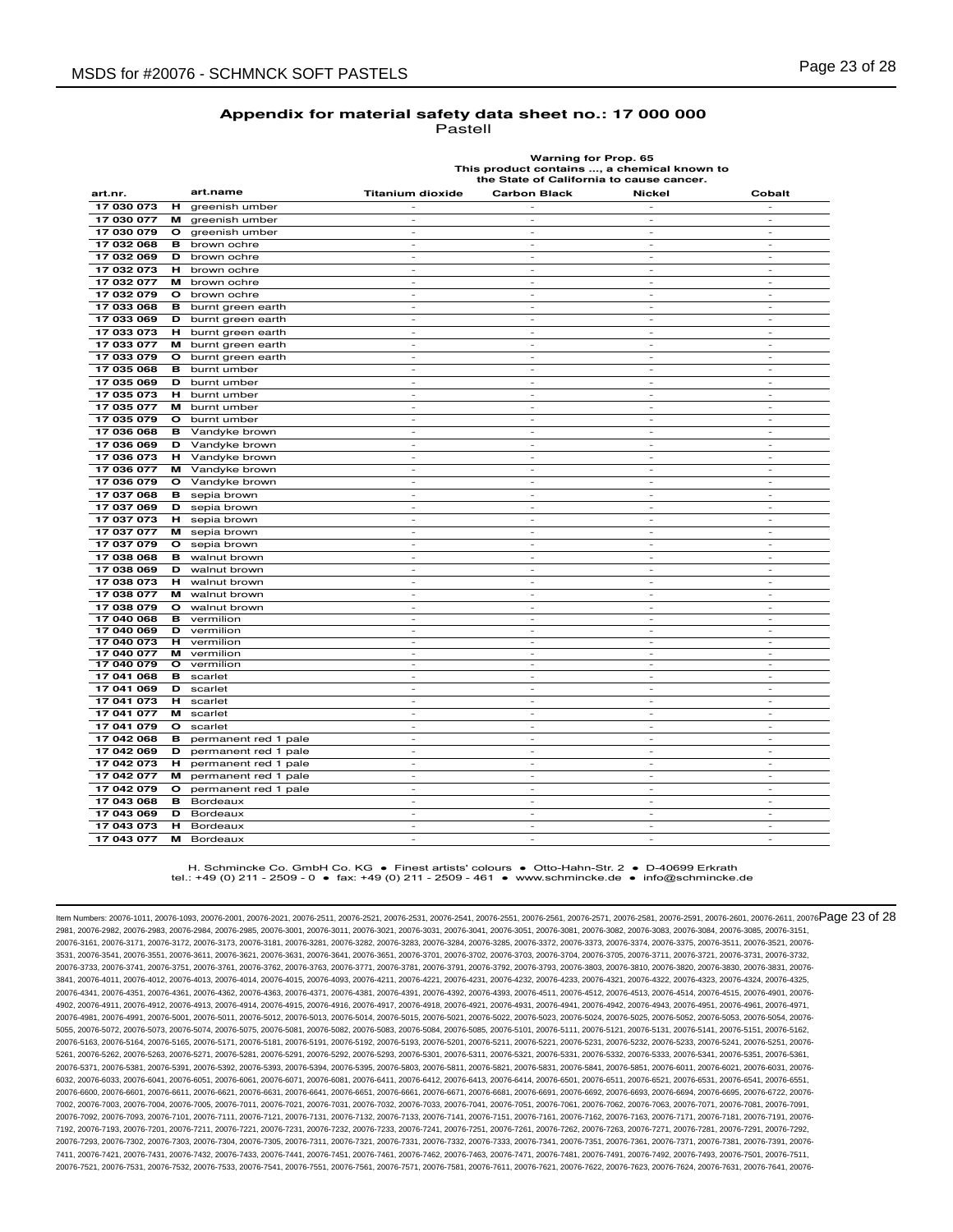**Warning for Prop. 65 This product contains ..., a chemical known to the State of California to cause cancer.**

| art.nr.    |         | art.name             | <b>Titanium dioxide</b>     | <b>Carbon Black</b>      | Nickel                   | Cobalt                   |
|------------|---------|----------------------|-----------------------------|--------------------------|--------------------------|--------------------------|
| 17 043 079 | o       | Bordeaux             |                             |                          | $\overline{\phantom{a}}$ | $\overline{\phantom{a}}$ |
| 17 044 068 | в       | permanent red 3 deep | $\overline{\phantom{a}}$    | $\overline{\phantom{a}}$ | $\sim$                   | $\overline{\phantom{a}}$ |
| 17 044 069 | D       | permanent red 3 deep | $\overline{\phantom{a}}$    | $\overline{\phantom{a}}$ | $\overline{\phantom{a}}$ | $\sim$                   |
| 17 044 073 | н       | permanent red 3 deep | $\overline{\phantom{a}}$    | ٠                        | $\overline{\phantom{a}}$ | $\overline{\phantom{a}}$ |
| 17 044 077 | м       | permanent red 3 deep | $\overline{\phantom{a}}$    | ٠                        | ٠                        | $\sim$                   |
| 17 044 079 | o       | permanent red 3 deep | $\mathcal{L}_{\mathcal{A}}$ | $\sim$                   | $\sim$                   | $\sim$                   |
| 17 045 068 | в       | madder lake          | $\overline{\phantom{a}}$    | $\overline{\phantom{a}}$ | $\sim$                   | $\sim$                   |
| 17 045 069 | D       | madder lake          | $\overline{\phantom{a}}$    | $\overline{\phantom{a}}$ | $\sim$                   | $\sim$                   |
| 17 045 073 | н       | madder lake          | $\overline{\phantom{a}}$    | $\sim$                   | $\overline{\phantom{a}}$ | $\sim$                   |
| 17 045 077 | м       | madder lake          | $\overline{\phantom{a}}$    | $\overline{\phantom{a}}$ | $\overline{\phantom{a}}$ | $\overline{\phantom{a}}$ |
| 17 045 079 | o       | madder lake          | $\overline{\phantom{a}}$    | $\overline{a}$           | $\overline{\phantom{a}}$ | $\overline{a}$           |
| 17 046 068 | в       | carmine red          | $\sim$                      | $\sim$                   | $\sim$                   | $\sim$                   |
| 17 046 069 | D       | carmine red          | $\sim$                      | $\sim$                   | $\sim$                   | $\sim$                   |
| 17 046 073 | н       | carmine red          | $\overline{\phantom{a}}$    | $\overline{\phantom{a}}$ | $\overline{\phantom{a}}$ | $\overline{\phantom{a}}$ |
| 17 046 077 | м       | carmine red          | $\sim$                      | $\sim$                   | $\sim$                   | $\overline{\phantom{a}}$ |
| 17 046 079 | o       | carmine red          | $\overline{\phantom{a}}$    | $\sim$                   | $\sim$                   | $\overline{\phantom{a}}$ |
| 17 047 068 | в       | rose madder          | $\overline{\phantom{a}}$    | $\sim$                   | $\overline{\phantom{a}}$ | $\overline{\phantom{a}}$ |
| 17 047 069 | D       | rose madder          | $\overline{a}$              |                          |                          |                          |
| 17 047 073 | н.      | rose madder          | ٠                           | ٠                        | $\sim$                   | $\sim$                   |
| 17 047 077 | м       | rose madder          | $\sim$                      | $\sim$                   | $\sim$                   | $\sim$                   |
| 17 047 079 | o       | rose madder          | $\overline{\phantom{a}}$    | $\overline{a}$           | $\overline{a}$           | $\overline{\phantom{a}}$ |
| 17 048 068 | в       | quinacridone violet  | $\sim$                      | $\overline{\phantom{a}}$ | $\sim$                   | $\sim$                   |
| 17 048 069 | D       | quinacridone violet  | $\overline{\phantom{a}}$    | $\sim$                   | $\sim$                   | $\overline{\phantom{a}}$ |
| 17 048 073 | н       | quinacridone violet  | $\overline{\phantom{a}}$    | $\overline{\phantom{a}}$ | $\overline{\phantom{a}}$ | $\overline{\phantom{a}}$ |
| 17 048 077 | м       | quinacridone violet  | $\overline{\phantom{a}}$    | $\overline{a}$           | $\overline{a}$           | $\overline{a}$           |
| 17 048 079 | o       | quinacridone violet  | ٠                           | $\overline{\phantom{a}}$ | $\sim$                   | $\overline{\phantom{a}}$ |
| 17 049 068 | в       | purple 1             | $\sim$                      | $\sim$                   | $\sim$                   | $\sim$                   |
| 17 049 069 | D       | purple 1             | $\overline{\phantom{a}}$    | $\overline{\phantom{a}}$ | $\overline{\phantom{a}}$ | $\overline{\phantom{a}}$ |
| 17 049 073 | н.      | purple 1             | $\sim$                      | $\sim$                   | $\sim$                   | $\sim$                   |
| 17 049 077 | м       | purple 1             | $\overline{\phantom{a}}$    | $\sim$                   | $\sim$                   | $\overline{\phantom{a}}$ |
| 17 049 079 | o       | purple 1             | $\overline{\phantom{a}}$    | $\overline{a}$           | $\overline{\phantom{a}}$ | $\overline{a}$           |
| 17 050 068 | в       | purple 2             | $\sim$                      | $\sim$                   | $\sim$                   | $\sim$                   |
| 17 050 069 | D       | purple 2             | ٠                           | ٠                        | $\sim$                   | $\sim$                   |
| 17 050 073 | н       | purple 2             | $\mathcal{L}_{\mathcal{A}}$ | $\sim$                   | $\sim$                   | $\sim$                   |
| 17 050 077 | м       | purple 2             | $\overline{\phantom{a}}$    | ٠                        | $\overline{\phantom{a}}$ | $\overline{\phantom{a}}$ |
| 17 050 079 | $\circ$ | purple 2             | $\sim$                      | $\sim$                   | $\sim$                   | $\sim$                   |
| 17 052 068 | в       | manganese violet     | ٠                           | $\overline{\phantom{a}}$ | $\overline{\phantom{a}}$ | $\sim$                   |
| 17 052 069 | D       | manganese violet     | $\overline{a}$              | $\overline{\phantom{m}}$ | $\overline{a}$           | $\overline{\phantom{a}}$ |
| 17 052 073 | н       | manganese violet     | $\sim$                      | ÷.                       | $\sim$                   | $\sim$                   |
| 17 052 077 | м       | manganese violet     | $\sim$                      | $\sim$                   | $\sim$                   | $\sim$                   |
| 17 052 079 | $\circ$ | manganese violet     | $\sim$                      | $\sim$                   | $\sim$                   | $\sim$                   |
| 17 054 069 | D       | red violet           | $\sim$                      | $\overline{\phantom{a}}$ | $\overline{\phantom{a}}$ | $\overline{\phantom{a}}$ |
| 17 055 069 | D       | reddish violet deep  | $\sim$                      | $\sim$                   | $\sim$                   | $\sim$                   |
| 17 056 068 | в       | reddish violet       | $\overline{\phantom{a}}$    | $\overline{\phantom{a}}$ | $\overline{\phantom{a}}$ | $\overline{\phantom{a}}$ |
| 17 056 069 | D       | reddish violet       | $\overline{\phantom{a}}$    | ä,                       | $\overline{\phantom{a}}$ | $\sim$                   |
| 17 056 073 | н       | reddish violet       | $\sim$                      | $\sim$                   | $\sim$                   | $\sim$                   |
| 17 056 077 | м       | reddish violet       | $\sim$                      | $\sim$                   | $\sim$                   | $\sim$                   |
| 17 056 079 | $\circ$ | reddish violet       | ٠                           | ٠                        | $\sim$                   | $\sim$                   |
| 17 057 068 | в       | bluish violet        | $\overline{\phantom{a}}$    | $\overline{\phantom{a}}$ | $\overline{\phantom{a}}$ | $\overline{\phantom{a}}$ |
| 17 057 069 | D       | bluish violet        | $\overline{\phantom{a}}$    | $\overline{\phantom{a}}$ | $\overline{\phantom{a}}$ | $\sim$                   |
| 17 057 073 | н       | bluish violet        |                             | ٠                        | $\overline{\phantom{a}}$ | $\overline{\phantom{a}}$ |

#### H. Schmincke Co. GmbH Co. KG ● Finest artists' colours ● Otto-Hahn-Str. 2 ● D-40699 Erkrath tel.: +49 (0) 211 - 2509 - 0 ● fax: +49 (0) 211 - 2509 - 461 ● www.schmincke.de ● info@schmincke.de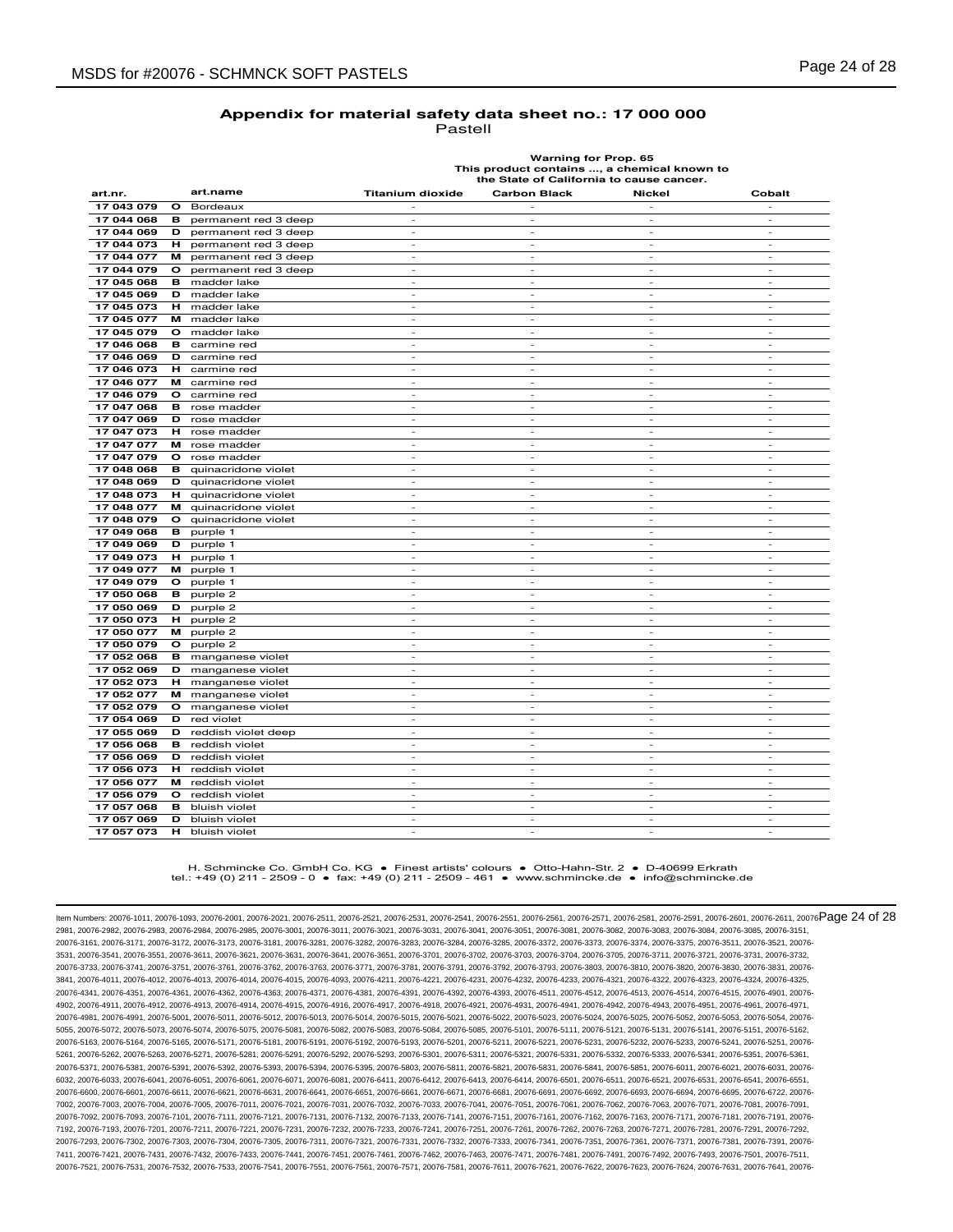|  | astell |  |  |
|--|--------|--|--|
|  |        |  |  |

**Warning for Prop. 65 This product contains ..., a chemical known to the State of California to cause cancer.**

| art.nr.    |         | art.name              | <b>Titanium dioxide</b>  | <b>Carbon Black</b>      | <b>Nickel</b>            | Cobalt                   |
|------------|---------|-----------------------|--------------------------|--------------------------|--------------------------|--------------------------|
| 17 057 077 | м       | bluish violet         |                          |                          |                          |                          |
| 17 057 079 | $\circ$ | bluish violet         |                          |                          |                          |                          |
| 17 059 068 | в       | deep violet           | $\overline{a}$           | ä,                       | $\overline{a}$           | $\sim$                   |
| 17 059 069 | D       | deep violet           | $\sim$                   | $\sim$                   | $\sim$                   | $\sim$                   |
| 17 059 073 | н       | deep violet           | $\overline{\phantom{a}}$ | ÷,                       | $\overline{\phantom{a}}$ | $\overline{\phantom{a}}$ |
| 17 059 077 | м       | deep violet           | $\overline{\phantom{a}}$ | $\overline{\phantom{a}}$ | $\sim$                   | $\sim$                   |
| 17 059 079 | o       | deep violet           | $\overline{\phantom{a}}$ | $\overline{\phantom{a}}$ | $\overline{\phantom{a}}$ | $\overline{\phantom{a}}$ |
| 17 060 069 | D       | ultramarine blue deep | $\overline{a}$           | ä,                       | ÷,                       | $\sim$                   |
| 17 061 068 | в       | phthalo blue deep     | $\overline{a}$           | $\overline{\phantom{a}}$ | $\sim$                   | $\sim$                   |
| 17 061 069 | D       | phthalo blue deep     | ×,                       | $\overline{\phantom{a}}$ | $\sim$                   | $\sim$                   |
| 17 061 073 | н       | phthalo blue deep     | $\overline{a}$           | $\frac{1}{2}$            | $\overline{\phantom{a}}$ | $\overline{\phantom{a}}$ |
| 17 061 077 | м       | phthalo blue deep     | $\overline{\phantom{a}}$ | $\overline{\phantom{a}}$ | $\overline{\phantom{a}}$ | $\overline{\phantom{a}}$ |
| 17 061 079 | O       | phthalo blue deep     | $\overline{\phantom{a}}$ | $\sim$                   | $\sim$                   | $\sim$                   |
| 17 062 068 | в       | ultramarine light     | $\overline{\phantom{m}}$ | $\overline{a}$           |                          | $\overline{\phantom{a}}$ |
| 17 062 069 | D       | ultramarine light     | $\overline{a}$           | ä,                       | $\sim$                   | $\sim$                   |
| 17 062 073 | н.      | ultramarine light     | $\overline{\phantom{a}}$ | $\overline{\phantom{a}}$ | $\overline{\phantom{a}}$ | $\overline{\phantom{a}}$ |
| 17 062 077 | м       | ultramarine light     | $\overline{\phantom{a}}$ | $\bar{\phantom{a}}$      | $\overline{\phantom{a}}$ | $\overline{\phantom{a}}$ |
| 17 062 079 | $\circ$ | ultramarine light     | $\overline{\phantom{a}}$ | $\sim$                   | $\overline{\phantom{a}}$ | $\overline{\phantom{a}}$ |
| 17 063 068 | в       | ultramarine deep      | $\overline{\phantom{a}}$ | $\overline{\phantom{a}}$ | $\overline{\phantom{a}}$ | $\overline{\phantom{a}}$ |
| 17 063 069 | D       | ultramarine deep      | $\overline{\phantom{a}}$ | $\overline{a}$           | $\overline{a}$           | $\overline{\phantom{a}}$ |
| 17 063 073 | н       | ultramarine deep      | $\overline{\phantom{a}}$ | $\sim$                   | $\sim$                   | $\sim$                   |
| 17 063 077 | м       | ultramarine deep      | ٠                        | $\overline{\phantom{a}}$ | $\overline{\phantom{a}}$ | $\overline{\phantom{a}}$ |
| 17 063 079 | $\circ$ | ultramarine deep      | $\overline{\phantom{a}}$ | $\overline{\phantom{a}}$ | $\overline{\phantom{a}}$ | $\overline{\phantom{a}}$ |
| 17 064 068 | в       | cobalt blue hue       | $\overline{\phantom{a}}$ | $\overline{\phantom{a}}$ | $\overline{\phantom{a}}$ | $\sim$                   |
| 17 064 069 | D       | cobalt blue hue       | $\overline{\phantom{a}}$ | $\overline{\phantom{a}}$ | $\overline{\phantom{a}}$ | $\overline{\phantom{a}}$ |
| 17 064 073 | н       | cobalt blue hue       | ٠                        | ٠                        | $\overline{\phantom{a}}$ | $\overline{\phantom{a}}$ |
| 17 064 077 | м       | cobalt blue hue       | $\overline{\phantom{m}}$ | $\overline{\phantom{m}}$ | $\overline{\phantom{a}}$ | $\overline{\phantom{a}}$ |
| 17 064 079 | o       | cobalt blue hue       | ÷.                       | ÷.                       | $\sim$                   | ÷.                       |
| 17 065 068 | в       | greenish blue         | $\overline{\phantom{a}}$ | $\bar{\phantom{a}}$      | $\overline{\phantom{a}}$ | $\overline{\phantom{a}}$ |
| 17 065 069 | D       | greenish blue         | $\overline{\phantom{a}}$ | $\overline{\phantom{a}}$ | $\overline{\phantom{a}}$ | $\sim$                   |
| 17 065 073 | н       | greenish blue         | $\overline{\phantom{a}}$ | $\overline{\phantom{a}}$ | $\overline{\phantom{a}}$ | $\overline{\phantom{a}}$ |
| 17 065 077 | м       | greenish blue         |                          | L,                       |                          | J.                       |
| 17 065 079 | o       | greenish blue         | $\overline{a}$           | ٠                        | $\sim$                   | $\sim$                   |
| 17 066 068 | в       | Prussian blue         | $\overline{\phantom{a}}$ | $\overline{\phantom{a}}$ | $\overline{\phantom{a}}$ | $\overline{\phantom{a}}$ |
| 17 066 069 | D       | Prussian blue         | $\overline{a}$           | $\overline{a}$           | $\overline{a}$           | $\overline{\phantom{a}}$ |
| 17 066 073 | н       | Prussian blue         | $\sim$                   | $\overline{\phantom{a}}$ | $\sim$                   | $\sim$                   |
| 17 066 077 | м       | Prussian blue         | ×,                       | $\overline{\phantom{a}}$ | $\overline{\phantom{a}}$ | $\times$                 |
| 17 066 079 | o       | Prussian blue         | $\overline{\phantom{a}}$ | $\overline{\phantom{0}}$ | $\overline{a}$           | ×                        |
| 17 067 068 | в       | indigo hue            | $\overline{a}$           | $\sim$                   | $\sim$                   | $\sim$                   |
| 17 067 069 | D       | indigo hue            | ٠                        | $\sim$                   | $\sim$                   | $\sim$                   |
| 17 067 073 | н       | indigo hue            | $\overline{\phantom{a}}$ | $\overline{\phantom{a}}$ | $\overline{\phantom{a}}$ | $\overline{\phantom{a}}$ |
| 17 067 077 | м       | indigo hue            | $\overline{\phantom{a}}$ | $\sim$                   | $\overline{\phantom{a}}$ | $\sim$                   |
| 17 067 079 | O       | indigo hue            | $\overline{\phantom{a}}$ | $\overline{\phantom{a}}$ | $\overline{\phantom{a}}$ | $\overline{\phantom{a}}$ |
| 17 068 068 | в       | bluish green          | $\overline{\phantom{a}}$ | $\overline{\phantom{0}}$ | $\overline{a}$           | $\times$                 |
| 17 068 069 | D       | bluish green          | ×,                       | $\overline{\phantom{a}}$ | $\sim$                   | $\times$                 |
| 17 068 073 | н       | bluish green          | ×,                       | ٠                        | $\sim$                   | $\times$                 |
| 17 068 077 | м       | bluish green          | $\overline{a}$           | $\overline{a}$           | L,                       | ×                        |
| 17 068 079 | o       | bluish green          | $\sim$                   | ٠                        | $\sim$                   | $\times$                 |
| 17 069 068 | в       | bluish green deep     | $\overline{\phantom{m}}$ | $\overline{\phantom{m}}$ | $\overline{\phantom{a}}$ | $\overline{\phantom{a}}$ |
| 17 069 069 | D       | bluish green deep     | $\overline{a}$           | L,                       |                          | ÷,                       |
| 17 069 073 | н       | bluish green deep     | $\sim$                   | $\sim$                   | $\overline{\phantom{a}}$ | $\overline{\phantom{a}}$ |
| 17 069 077 | м       | bluish green deep     | ٠                        | $\sim$                   | $\overline{a}$           | $\sim$                   |

H. Schmincke Co. GmbH Co. KG ● Finest artists' colours ● Otto-Hahn-Str. 2 ● D-40699 Erkrath tel.: +49 (0) 211 - 2509 - 0 ● fax: +49 (0) 211 - 2509 - 461 ● www.schmincke.de ● info@schmincke.de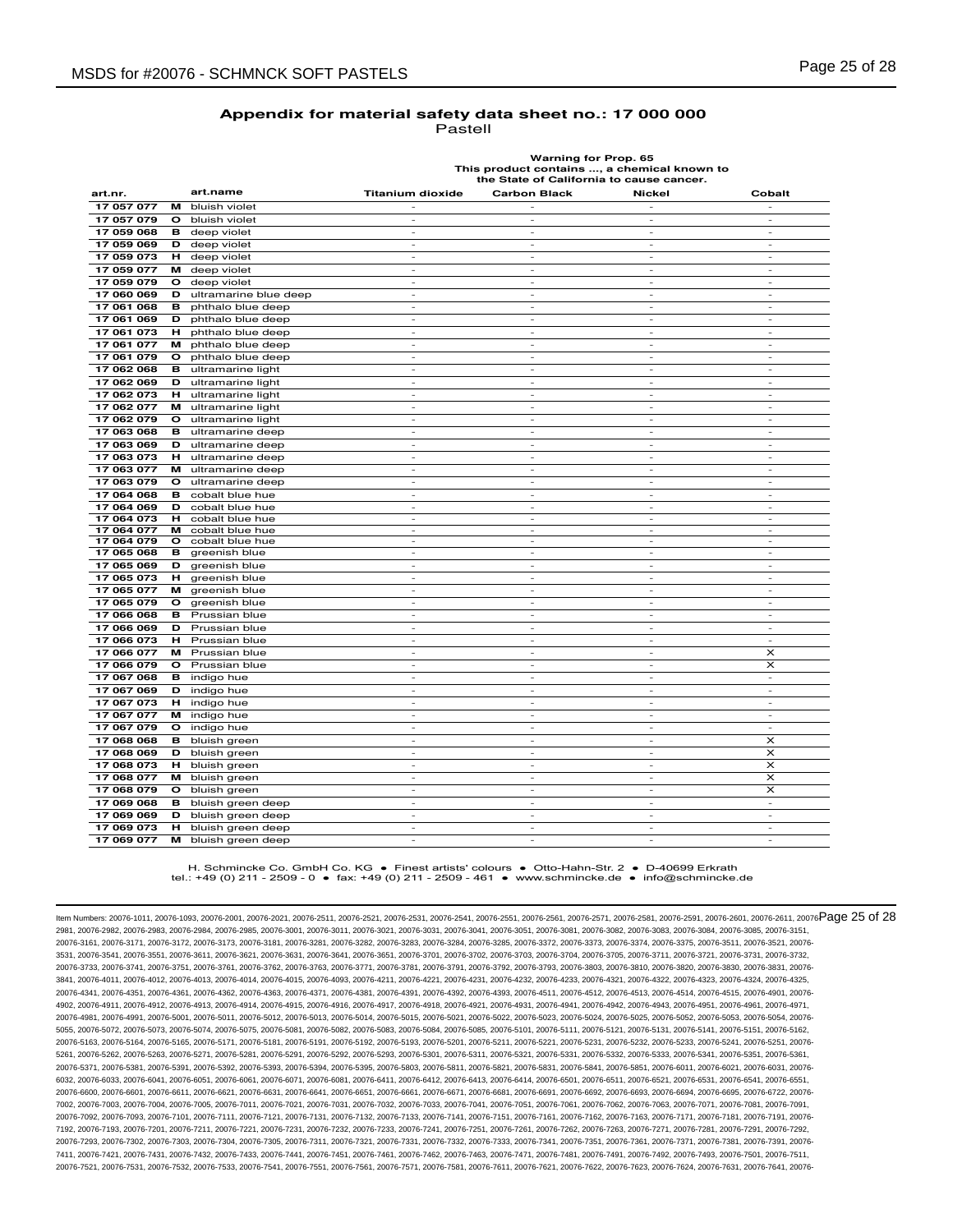# **Warning for Prop. 65 This product contains ..., a chemical known to the State of California to cause cancer.**

| art.nr.    | art.name                     | <b>Titanium dioxide</b>     | <b>Carbon Black</b>      | Nickel                   | Cobalt                   |
|------------|------------------------------|-----------------------------|--------------------------|--------------------------|--------------------------|
| 17 069 079 | $\circ$<br>bluish green deep |                             |                          |                          |                          |
| 17 070 068 | leaf green deep<br>в         | $\overline{\phantom{a}}$    | $\overline{a}$           | $\overline{\phantom{a}}$ | L,                       |
| 17 070 069 | leaf green deep<br>D         | $\overline{\phantom{a}}$    | $\sim$                   | $\sim$                   | $\sim$                   |
| 17 070 073 | н<br>leaf green deep         | $\overline{\phantom{a}}$    | ۰                        | $\sim$                   | $\sim$                   |
| 17 070 077 | leaf green deep<br>м         | $\overline{a}$              | $\overline{a}$           | $\overline{a}$           | L,                       |
| 17 070 079 | $\circ$<br>leaf green deep   | $\overline{\phantom{a}}$    | $\overline{\phantom{0}}$ | $\overline{\phantom{a}}$ | $\overline{\phantom{a}}$ |
| 17 071 068 | в<br>light green             | $\overline{\phantom{a}}$    | $\sim$                   | $\sim$                   | $\sim$                   |
| 17 071 069 | D<br>light green             | $\overline{\phantom{a}}$    | $\overline{\phantom{0}}$ | $\overline{\phantom{a}}$ | $\overline{\phantom{a}}$ |
| 17 071 073 | light green<br>н             | $\overline{\phantom{a}}$    | $\overline{\phantom{m}}$ | $\overline{\phantom{a}}$ | $\overline{\phantom{a}}$ |
| 17 071 077 | м<br>light green             | $\overline{\phantom{a}}$    | $\sim$                   | $\sim$                   | $\sim$                   |
| 17 071 079 | $\circ$<br>light green       | $\overline{\phantom{a}}$    | $\overline{\phantom{a}}$ | $\sim$                   | $\overline{\phantom{a}}$ |
| 17 072 068 | leaf green 1<br>в            | $\overline{a}$              | $\overline{a}$           | x                        | $\overline{a}$           |
| 17 072 069 | D<br>leaf green 1            | $\overline{\phantom{a}}$    | ÷.                       | x                        | $\sim$                   |
| 17 072 073 | leaf green 1<br>н            | $\sim$                      | $\sim$                   | $\sim$                   | $\sim$                   |
| 17 072 073 | leaf green 1<br>м            | $\overline{\phantom{a}}$    | $\bar{\phantom{a}}$      | $\overline{\phantom{a}}$ | $\overline{\phantom{a}}$ |
| 17 072 073 | leaf green 1<br>o            | ٠                           | ٠                        | $\sim$                   | $\overline{\phantom{a}}$ |
| 17 073 068 | leaf green 2<br>в            | $\sim$                      | $\sim$                   | $\sim$                   | $\sim$                   |
| 17 073 069 | D<br>leaf green 2            | $\overline{\phantom{a}}$    | $\overline{\phantom{a}}$ | $\sim$                   | $\overline{\phantom{a}}$ |
| 17 073 073 | leaf green 2<br>н            | $\overline{\phantom{a}}$    | $\overline{a}$           | $\overline{a}$           | $\overline{a}$           |
| 17 073 077 | leaf green 2<br>м            | ÷                           | ÷.                       | $\sim$                   | ÷.                       |
| 17 073 079 | leaf green 2<br>O            | $\overline{\phantom{a}}$    | ä,                       | $\sim$                   | $\sim$                   |
| 17 074 068 | phthalo green deep<br>в      | $\overline{\phantom{a}}$    | $\overline{\phantom{a}}$ | $\overline{\phantom{a}}$ | $\overline{\phantom{a}}$ |
| 17 074 069 | phthalo green deep<br>D      | $\overline{\phantom{a}}$    | $\overline{\phantom{a}}$ | $\sim$                   | $\overline{\phantom{a}}$ |
| 17 074 073 | phthalo green deep<br>н      | $\sim$                      | $\sim$                   | $\sim$                   | $\sim$                   |
| 17 074 077 | м<br>phthalo green deep      | $\overline{\phantom{a}}$    | $\overline{\phantom{a}}$ | $\overline{\phantom{a}}$ | $\overline{\phantom{a}}$ |
| 17 074 079 | phthalo green deep<br>o      | $\overline{\phantom{a}}$    | $\frac{1}{2}$            | $\overline{\phantom{a}}$ | $\overline{\phantom{a}}$ |
| 17 075 068 | в<br>mossy green 1           | $\mathcal{L}_{\mathcal{A}}$ | ÷.                       | x                        | $\sim$                   |
| 17 075 069 | D<br>mossy green 1           | ٠                           | ٠                        | x                        | $\overline{\phantom{a}}$ |
| 17 075 073 | н<br>mossy green 1           | $\overline{\phantom{a}}$    | $\overline{\phantom{a}}$ | x                        | $\sim$                   |
| 17 075 077 | м<br>mossy green 1           | $\overline{\phantom{a}}$    | $\overline{\phantom{a}}$ | $\times$                 | $\overline{\phantom{a}}$ |
| 17 075 079 | mossy green 1<br>O           | $\overline{\phantom{a}}$    | $\overline{\phantom{a}}$ | x                        | $\overline{\phantom{a}}$ |
| 17 076 068 | в<br>mossy green 2           |                             | $\overline{a}$           | $\overline{\phantom{a}}$ |                          |
| 17 076 069 | D<br>mossy green 2           | ٠                           | ٠                        | ٠                        | $\overline{\phantom{a}}$ |
| 17 076 073 | н<br>mossy green 2           | $\mathcal{L}_{\mathcal{A}}$ | $\sim$                   | $\sim$                   | $\sim$                   |
| 17 076 077 | mossy green 2<br>м           | ٠                           | ٠                        | $\sim$                   | $\overline{\phantom{a}}$ |
| 17 076 079 | mossy green 2<br>$\circ$     | $\overline{\phantom{a}}$    | $\overline{\phantom{a}}$ | $\overline{\phantom{a}}$ | $\overline{\phantom{a}}$ |
| 17 077 068 | may green<br>в               | $\overline{\phantom{a}}$    | $\sim$                   | $\sim$                   | $\overline{\phantom{a}}$ |
| 17 077 069 | D<br>may green               | $\overline{\phantom{a}}$    | $\overline{\phantom{a}}$ | $\overline{\phantom{a}}$ | $\overline{\phantom{a}}$ |
| 17 077 073 | н<br>may green               | $\overline{\phantom{a}}$    | $\overline{a}$           | $\overline{a}$           | $\overline{a}$           |
| 17 077 077 | м<br>may green               | $\sim$                      | ÷.                       | $\sim$                   | $\sim$                   |
| 17 077 079 | $\circ$<br>may green         | $\sim$                      | $\sim$                   | $\sim$                   | $\sim$                   |
| 17 080 068 | в<br>cold green 1            | $\overline{a}$              | $\overline{a}$           | $\overline{a}$           | $\times$                 |
| 17 080 069 | cold green 1<br>D            | $\overline{\phantom{a}}$    | $\overline{\phantom{a}}$ | $\sim$                   | $\times$                 |
| 17 080 073 | cold green 1<br>н            | $\overline{\phantom{a}}$    | $\sim$                   | $\sim$                   | $\sim$                   |
| 17 080 077 | cold green 1<br>м            | $\overline{\phantom{a}}$    | $\overline{\phantom{a}}$ | $\overline{\phantom{a}}$ | $\overline{\phantom{a}}$ |
| 17 080 079 | $\circ$<br>cold green 1      | $\overline{\phantom{m}}$    | $\overline{a}$           | $\overline{a}$           | L,                       |
| 17 081 068 | cold green deep<br>в         | ٠                           | ٠                        | $\sim$                   | $\times$                 |
| 17 081 069 | D<br>cold green deep         | $\sim$                      | $\sim$                   | $\sim$                   | $\times$                 |
| 17 081 073 | cold green deep<br>н         |                             | $\overline{a}$           | ÷,                       | $\times$                 |
| 17 081 077 | cold green deep<br>м         | $\sim$                      | $\sim$                   | $\sim$                   | $\times$                 |
| 17 081 079 | o<br>cold green deep         | $\overline{\phantom{a}}$    | ٠                        | $\overline{\phantom{a}}$ | $\times$                 |

H. Schmincke Co. GmbH Co. KG ● Finest artists' colours ● Otto-Hahn-Str. 2 ● D-40699 Erkrath tel.: +49 (0) 211 - 2509 - 0 ● fax: +49 (0) 211 - 2509 - 461 ● www.schmincke.de ● info@schmincke.de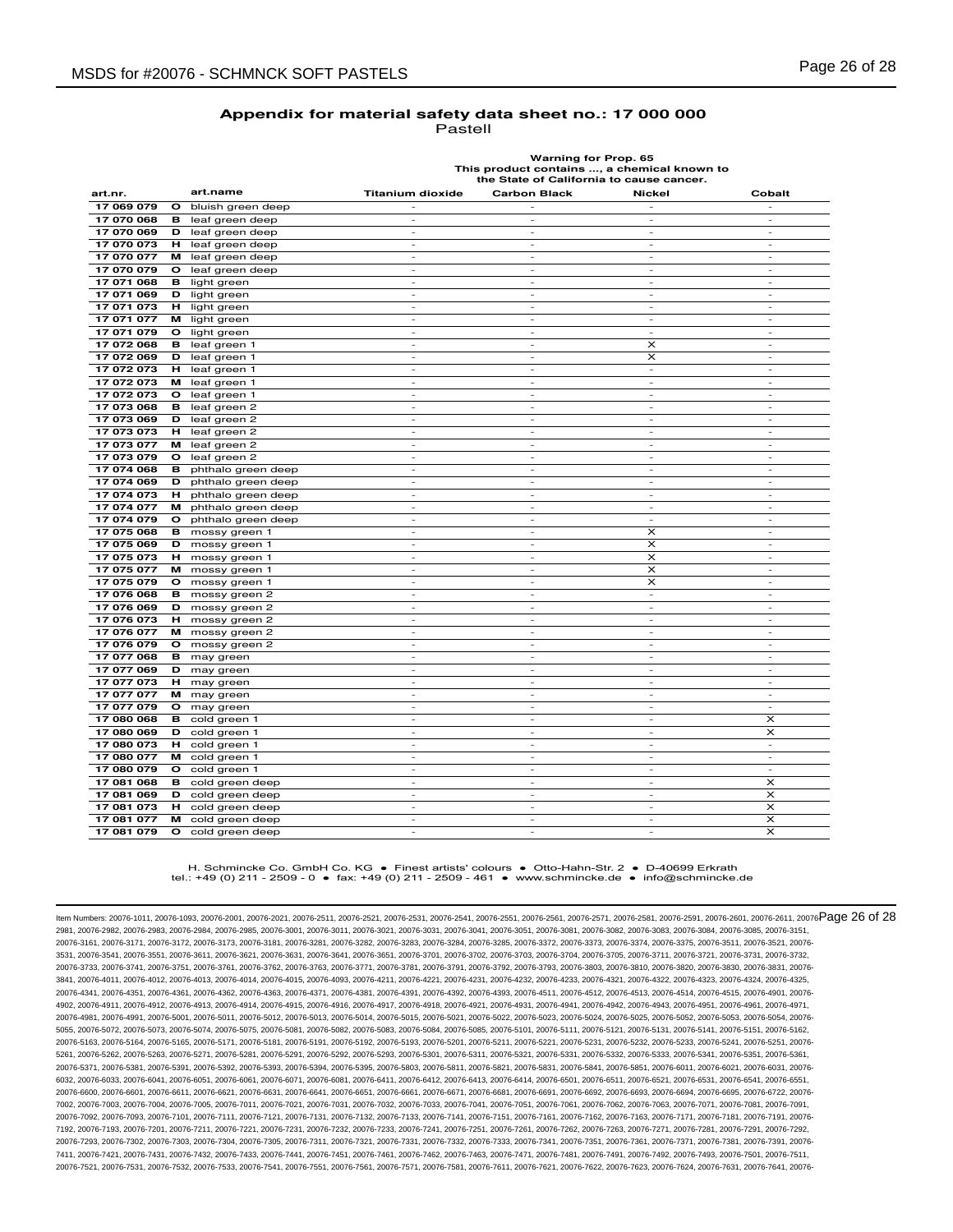| Warning for Prop. 65                        |
|---------------------------------------------|
| This product contains , a chemical known to |
| the State of California to cause cancer.    |

| art.nr.    |              | art.name             | <b>Titanium dioxide</b>     | <b>Carbon Black</b>      | <b>Nickel</b>            | Cobalt                       |
|------------|--------------|----------------------|-----------------------------|--------------------------|--------------------------|------------------------------|
| 17 082 068 | в            | Verona green         |                             |                          | $\overline{a}$           |                              |
| 17 082 069 | D            | Verona green         | $\overline{\phantom{a}}$    | $\overline{\phantom{a}}$ | ٠                        | $\overline{\phantom{a}}$     |
| 17 082 073 | н            | Verona green         | $\overline{\phantom{a}}$    | $\overline{\phantom{a}}$ | $\overline{\phantom{a}}$ | $\overline{\phantom{a}}$     |
| 17 082 077 | м            | Verona green         |                             |                          |                          |                              |
| 17 082 079 | $\circ$      | Verona green         | ٠                           | $\sim$                   | $\sim$                   | $\sim$                       |
| 17 083 068 | в            | Bohemian green       | $\sim$                      | $\sim$                   | $\sim$                   | $\overline{\phantom{a}}$     |
| 17 083 069 | D            | Bohemian green       | ٠                           | $\overline{a}$           | J.                       | L,                           |
| 17 083 073 | н            | Bohemian green       | $\sim$                      | $\sim$                   | $\sim$                   | $\sim$                       |
| 17 083 077 | м            | Bohemian green       | $\overline{\phantom{a}}$    | $\sim$                   | $\sim$                   | $\overline{\phantom{a}}$     |
| 17 083 079 | O            | Bohemian green       | $\overline{\phantom{m}}$    | $\overline{a}$           | L,                       | L,                           |
| 17 084 068 | в            | chromium oxide green | $\overline{\phantom{a}}$    | $\sim$                   | $\sim$                   | $\sim$                       |
| 17 084 068 | D            | chromium oxide green | ٠                           | $\sim$                   | $\overline{\phantom{a}}$ | $\overline{\phantom{a}}$     |
| 17 084 068 | н            | chromium oxide green | $\sim$                      | $\sim$                   | $\sim$                   | $\overline{\phantom{a}}$     |
| 17 084 068 | м            | chromium oxide green | ٠                           | $\overline{\phantom{a}}$ | $\overline{\phantom{a}}$ | $\overline{a}$               |
| 17 084 068 | $\mathbf{o}$ | chromium oxide green | $\sim$                      | $\sim$                   | $\sim$                   | $\overline{\phantom{a}}$     |
| 17 085 068 | в            | olive green 1        | ٠                           | $\overline{\phantom{a}}$ | $\overline{\phantom{a}}$ | $\overline{\phantom{a}}$     |
| 17 085 069 | D            | olive green 1        | $\overline{\phantom{a}}$    | $\overline{\phantom{m}}$ | $\overline{\phantom{a}}$ | $\frac{1}{2}$                |
| 17 085 073 | н            | olive green 1        | $\mathcal{L}_{\mathcal{A}}$ | $\sim$                   | $\sim$                   | $\sim$                       |
| 17 085 077 | м            | olive green 1        | $\overline{\phantom{a}}$    | $\sim$                   | $\overline{\phantom{a}}$ | $\overline{\phantom{a}}$     |
| 17 085 079 | o            | olive green 1        | $\overline{\phantom{a}}$    | $\overline{\phantom{a}}$ | $\overline{\phantom{a}}$ | $\frac{1}{2}$                |
| 17 086 068 | в            | olive green 2        | $\overline{\phantom{a}}$    | $\sim$                   | $\sim$                   | $\overline{\phantom{a}}$     |
| 17 086 069 | D            | olive green 2        | ٠                           | $\overline{\phantom{a}}$ | X                        | $\overline{\phantom{a}}$     |
| 17 086 073 | н            | olive green 2        | $\overline{\phantom{m}}$    | $\overline{\phantom{m}}$ | x                        | ÷                            |
| 17 086 077 | м            | olive green 2        | ٠                           | ٠                        | $\pmb{\times}$           | $\frac{1}{2}$                |
| 17 086 079 | $\circ$      | olive green 2        | $\sim$                      | $\sim$                   | $\times$                 | ÷.                           |
| 17 087 068 | в            | olive green deep     | $\overline{\phantom{m}}$    | $\overline{\phantom{a}}$ | $\overline{\phantom{a}}$ | $\overline{\phantom{a}}$     |
| 17 090 068 | в            | grey violet          | $\overline{\phantom{a}}$    | $\sim$                   | $\overline{\phantom{a}}$ | $\overline{\phantom{a}}$     |
| 17 090 069 | D            | grey violet          | ٠                           | $\sim$                   | $\sim$                   | $\overline{\phantom{a}}$     |
| 17 090 073 | н            | grey violet          | $\overline{\phantom{m}}$    | $\overline{a}$           | ÷                        | ÷                            |
| 17 090 077 | м            | grey violet          | ÷.                          | $\sim$                   | $\sim$                   | $\sim$                       |
| 17 090 079 | $\circ$      | grey violet          | $\sim$                      | $\sim$                   | $\sim$                   | $\overline{a}$               |
| 17 091 068 | в            | grey blue 1          | ٠                           | $\sim$                   | $\sim$                   | $\overline{\phantom{a}}$     |
| 17 091 069 | D            | grey blue 1          | $\overline{\phantom{a}}$    | $\sim$                   | $\overline{\phantom{a}}$ | $\overline{a}$               |
| 17 091 073 | н            | grey blue 1          | $\overline{\phantom{a}}$    | $\sim$                   | $\sim$                   | ٠                            |
| 17 091 077 | м            | grey blue 1          | $\overline{\phantom{a}}$    | $\overline{\phantom{a}}$ | $\overline{\phantom{a}}$ | $\overline{\phantom{a}}$     |
| 17 091 079 | o            | grey blue 1          | $\sim$                      | ٠                        | $\overline{\phantom{a}}$ | $\overline{\phantom{a}}$     |
| 17 092 068 | в            | reddish grey         | $\sim$                      | $\sim$                   | $\sim$                   | $\overline{\phantom{a}}$     |
| 17 092 069 | D            | reddish grey         | $\overline{\phantom{a}}$    | $\sim$                   | $\overline{\phantom{a}}$ | $\overline{\phantom{a}}$     |
| 17 092 073 | н            | reddish grey         | $\overline{\phantom{a}}$    | $\overline{\phantom{a}}$ | $\overline{\phantom{a}}$ | $\overline{\phantom{m}}$     |
| 17 092 077 | м            | reddish grey         | $\overline{\phantom{a}}$    | $\overline{\phantom{a}}$ | $\sim$                   | $\overline{\phantom{a}}$     |
| 17 092 079 | $\circ$      | reddish grey         | $\sim$                      | $\sim$                   | $\sim$                   | $\overline{\phantom{a}}$     |
| 17 093 068 | в            | greenish grey 1      | ٠                           | $\overline{a}$           | ÷,                       | ÷,                           |
| 17 093 069 | D            | greenish grey 1      | $\sim$                      | $\sim$                   | $\sim$                   | $\overline{a}$               |
| 17 093 073 | н            | greenish grey 1      | $\overline{\phantom{a}}$    | $\overline{\phantom{a}}$ | $\overline{\phantom{a}}$ | $\overline{\phantom{a}}$     |
| 17 093 077 | м            | greenish grey 1      | $\overline{\phantom{a}}$    | $\sim$                   | $\overline{\phantom{a}}$ | $\overline{\phantom{a}}$     |
| 17 093 079 | o            | greenish grey 1      | $\overline{\phantom{a}}$    | $\sim$                   | $\sim$                   | $\overline{\phantom{a}}$     |
| 17 094 068 | в            | greenish grey 2      | $\overline{\phantom{a}}$    | $\overline{\phantom{a}}$ | $\overline{\phantom{a}}$ | $\overline{\phantom{a}}$     |
| 17 094 069 | D            | greenish grey 2      | $\overline{\phantom{a}}$    | $\overline{\phantom{a}}$ | $\overline{\phantom{a}}$ | $\qquad \qquad \blacksquare$ |
| 17 094 073 | н            | greenish grey 2      | $\overline{\phantom{a}}$    | $\sim$                   | $\overline{\phantom{a}}$ | $\overline{\phantom{a}}$     |
| 17 094 077 | м            | greenish grey 2      | $\sim$                      | $\sim$                   | $\sim$                   | $\overline{a}$               |
| 17 094 079 | O            | greenish grey 2      | ٠                           | $\sim$                   | ٠                        | $\overline{\phantom{a}}$     |

#### H. Schmincke Co. GmbH Co. KG ● Finest artists' colours ● Otto-Hahn-Str. 2 ● D-40699 Erkrath tel.: +49 (0) 211 - 2509 - 0 ● fax: +49 (0) 211 - 2509 - 461 ● www.schmincke.de ● info@schmincke.de